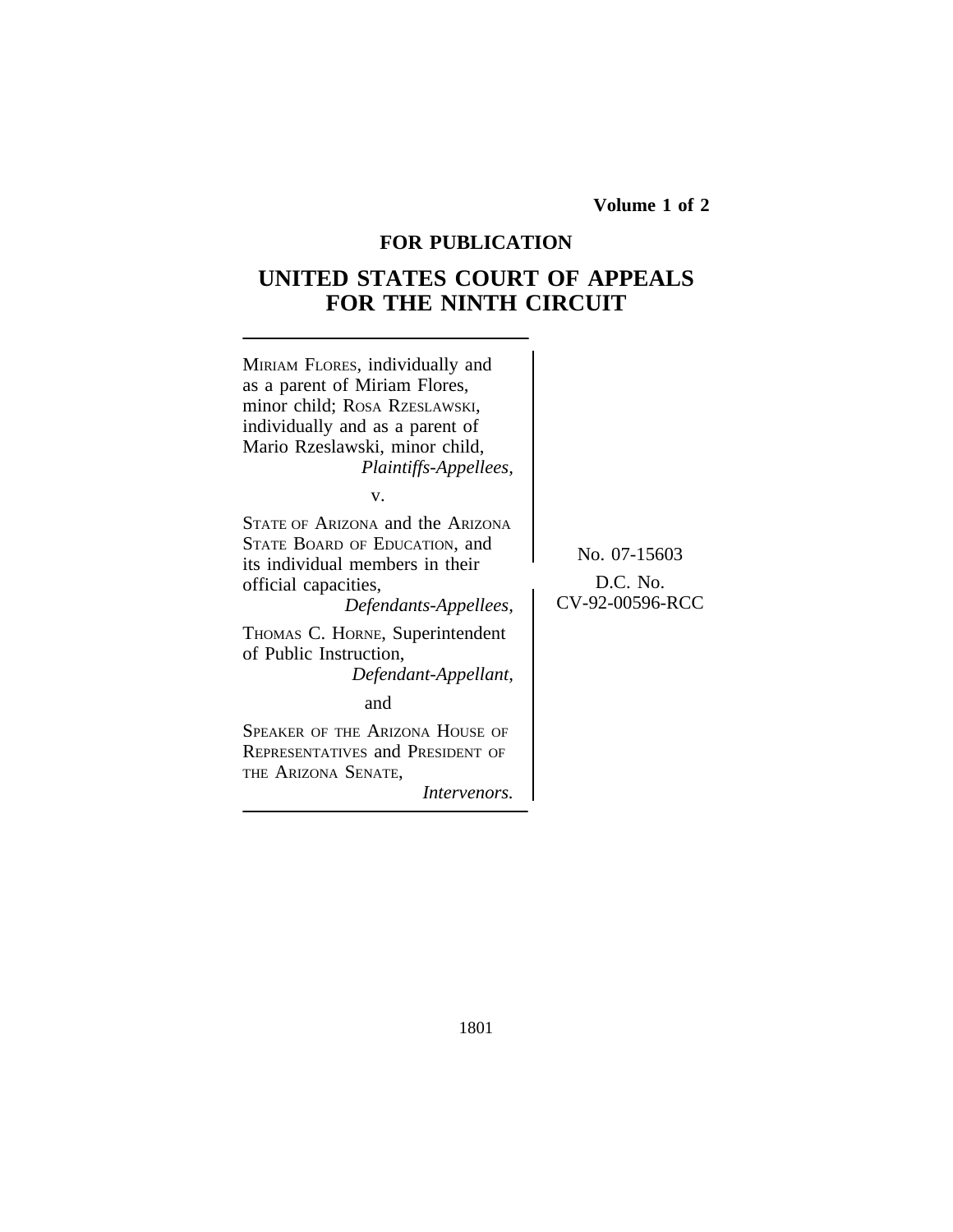

Appeal from the United States District Court for the District of Arizona Raner C. Collins, District Judge, Presiding

Argued and Submitted December 4, 2007—San Francisco, California

Filed February 22, 2008

Before: Betty B. Fletcher, Marsha S. Berzon, and Johnnie B. Rawlinson, Circuit Judges.

Opinion by Judge Berzon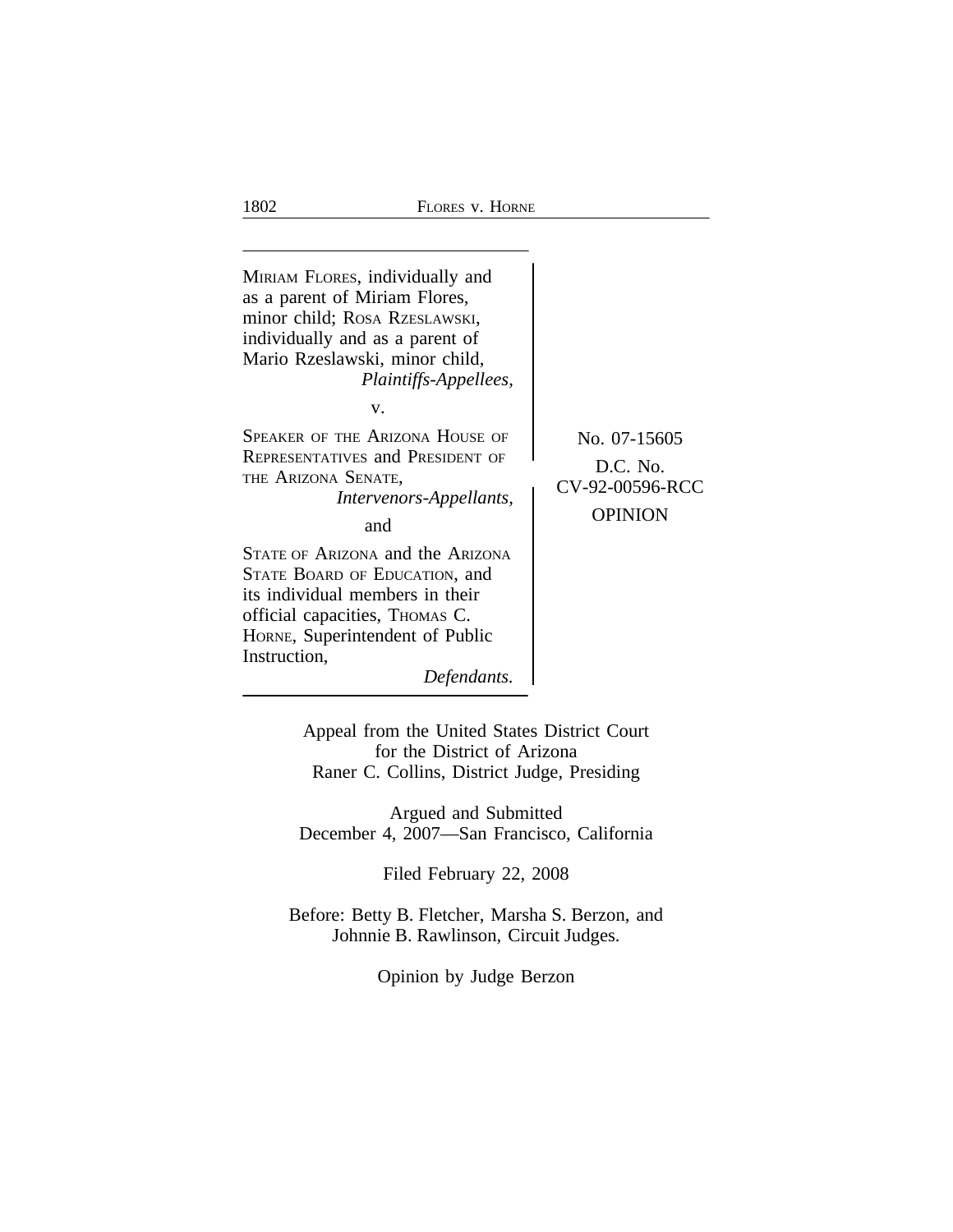# **COUNSEL**

David J. Cantelme (argued) and D. Aaron Brown, of Cantelme & Brown, P.L.C., for intervenors-appellants Speaker of the Arizona House of Representatives and President of the Arizona Senate.

Eric J. Bistrow (argued), of Burch & Cracchiolo, P.A., for defendant-appellant Thomas C. Horne, Superintendent of Public Instruction of the State of Arizona.

Timothy M. Hogan (argued) and Joy E. Herr-Cardillo, of the Arizona Center for Law in the Public Interest, for plaintiffsappellees Miriam Flores et al.

José A. Cárdenas (argued), Lynne C. Adams, David D. Garner, and Kimberly A. Demarchi, of Lewis & Roca LLP, and Terry Goddard, Attorney General of the State of Arizona, Mary O'Grady, Solicitor General of the State of Arizona, and Susan P. Segal, Assistant Attorney General of the State of Arizona, for defendants-appellees State of Arizona and Arizona State Board of Education.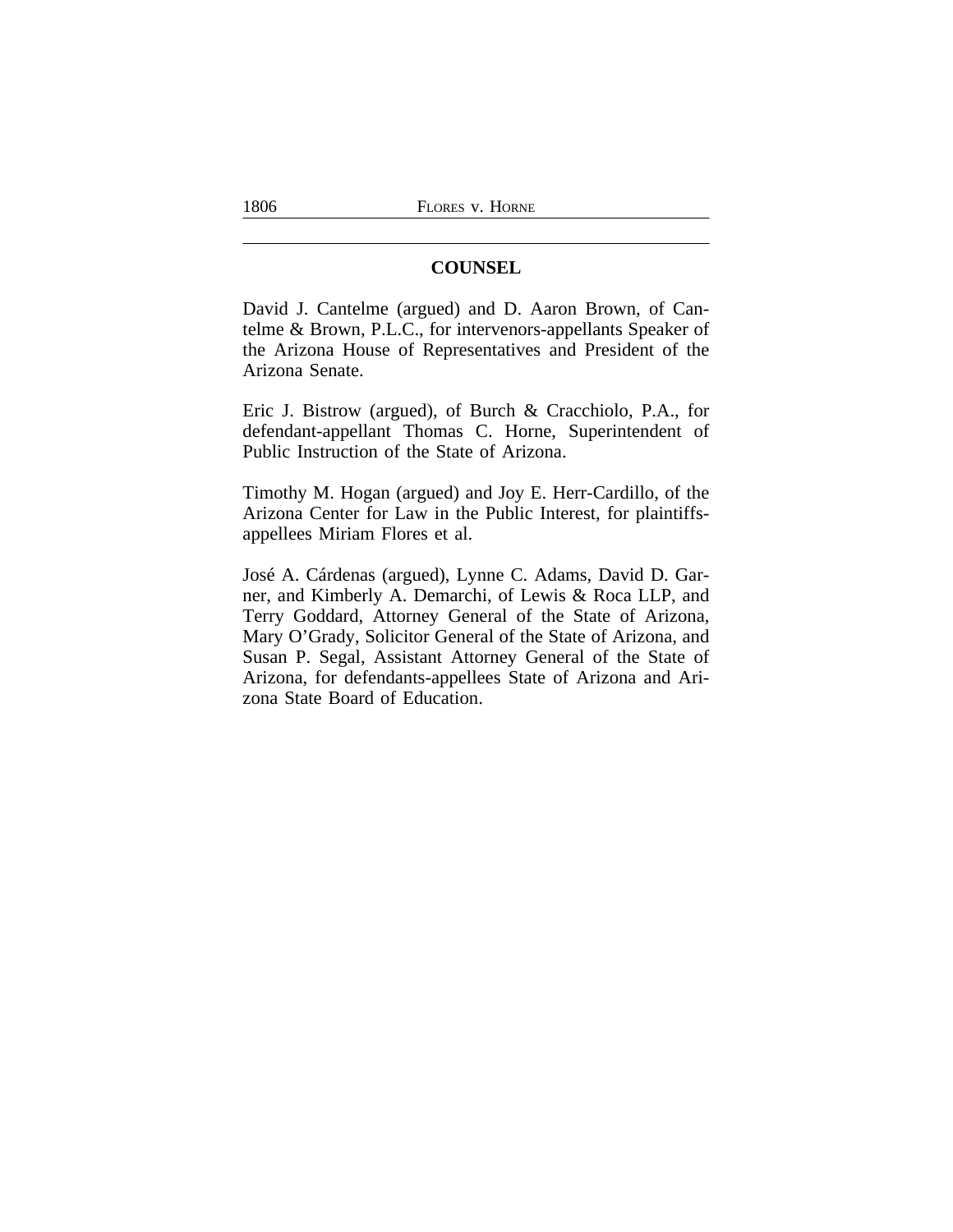John C. Richardson and Shefali Milczarek-Desai, of DeConcini McDonald Yetwin & Lacy, P.C., for *amicus curiae* Arizona School Boards Association, Tucson Unified School District, Mesa Unified School District, Sunnyside Unified School District, and Phoenix Union High School District.

#### **OPINION**

#### BERZON, Circuit Judge:

On January 24, 2000, the District Court for the District of Arizona ruled that Arizona was violating the Equal Educational Opportunity Act of 1974, 20 U.S.C. §§ 1701 *et seq*. ("EEOA"), because the state's funding for English language instruction for non-native speakers was "not reasonably calculated to effectively implement the . . . educational theory which" the state had approved. *Flores v. Arizona*, 172 F. Supp.2d 1225, 1239 ("*Flores II*") (D. Ariz. 2000). Eight years later, Arizona has still not satisfied the terms of that judgment, nor complied with the bulk of the injunctions entered against it as a result of that ruling. Although Arizona and the Arizona Board of Education acknowledge that the state remains out of compliance and do not seek to vacate the judgment or the injunctive orders, the Arizona Superintendent of Public Instruction, the Speaker of the Arizona House of Representatives, and the President of the Arizona Senate moved for relief from judgment.**<sup>1</sup>** We affirm the district court's denial of relief.

<sup>&</sup>lt;sup>1</sup>The Arizona School Boards Association, Tucson Unified School District, Mesa Unified School District, Sunnyside Unified School District, and Phoenix Union High School District filed an amicus brief supporting Arizona, the Board of Education, and the plaintiffs. They emphasize the many pedagogical challenges districts face in attempting to educate students who are not fluent in English and the substantial resource costs those hurdles create. In their view, "Arizona school districts have performed an admirable job of educating [English language learner] students despite being grossly under-funded by the State. School districts are already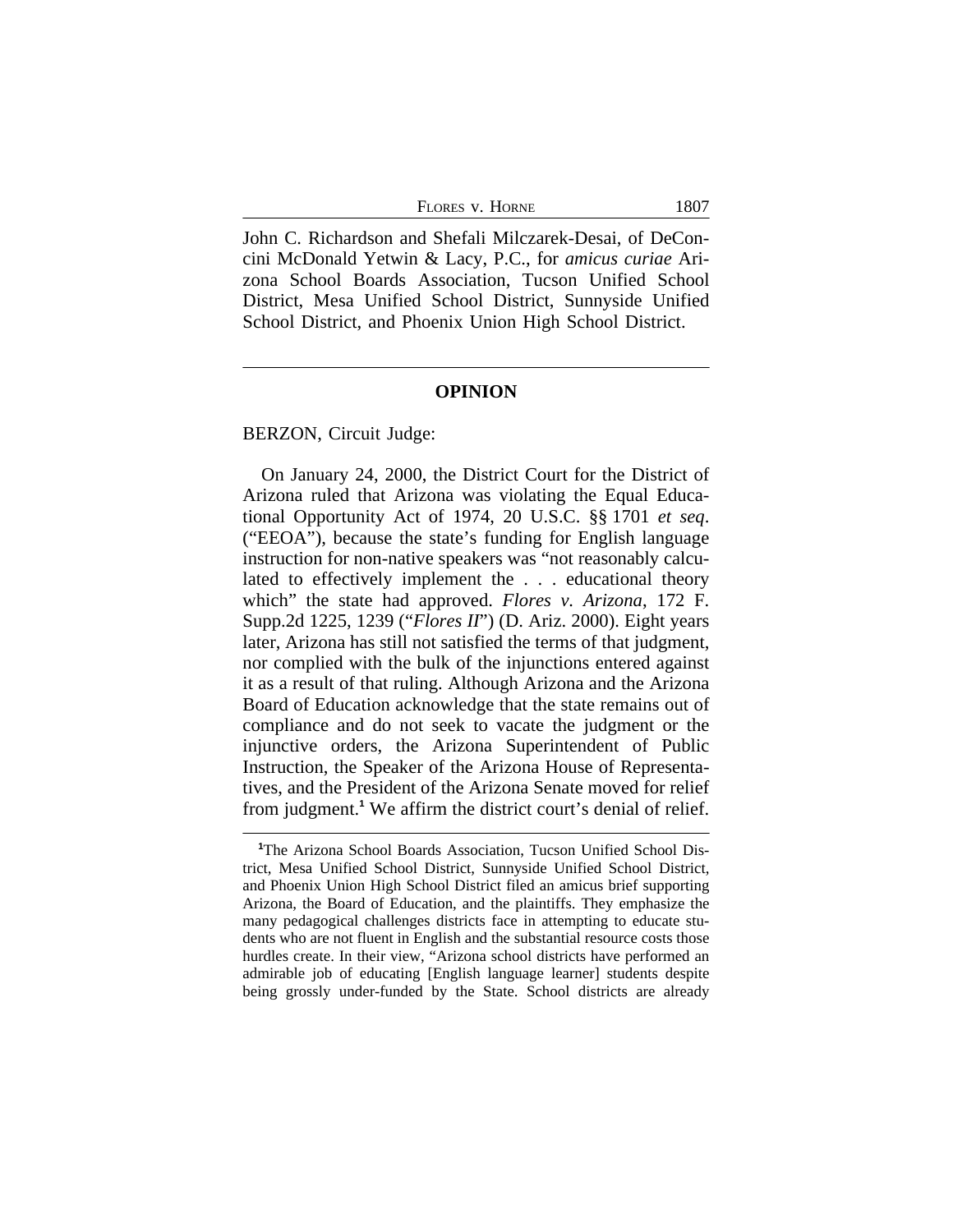#### **I. BACKGROUND**

It has been more than fifteen years since the initial complaint in this action was filed and eight years since the final judgment on liability issued. The post-judgment relief process has been arduous, with Arizona moving forward, to the considerable degree it has, largely in response to a consent decree resulting from this litigation and a series of post judgment relief orders. Over this long period, local and national conditions have shifted in significant ways. The moving parties contend they have done so sufficiently as to warrant relief from judgment, even though Arizona has never complied with the specific terms of the present injunction against it. Explaining why that argument fails requires rehearsing the history of this case. We do so here, beginning with the complaint and Declaratory Judgment, moving through the intermediate postjudgment orders, and then discussing in detail the proceedings leading up to this case, which were triggered by a new state funding statute and resulted in an eight-day evidentiary hearing.

## **A. The EEOA and the Complaint**

Nogales is a small city along the Mexican border in southern Arizona. In 1992, when this suit began, the population of the Nogales Unified School District ("NUSD") was almost entirely Hispanic; that is still so. Most of its approximately 6,000 students come from homes where Spanish is the first language. These students are distributed among six elementary schools, two middle schools, one high school, and one

stretched to their limits both economically and in terms of morale and personnel. They will continue to struggle to provide quality [programs for such students] without additional assistance and resources from the State." They further note that "Arizona school districts cannot divert general education funding to . . . programs [for such students] without seriously crippling school districts' ability to provide all other aspects of a public education."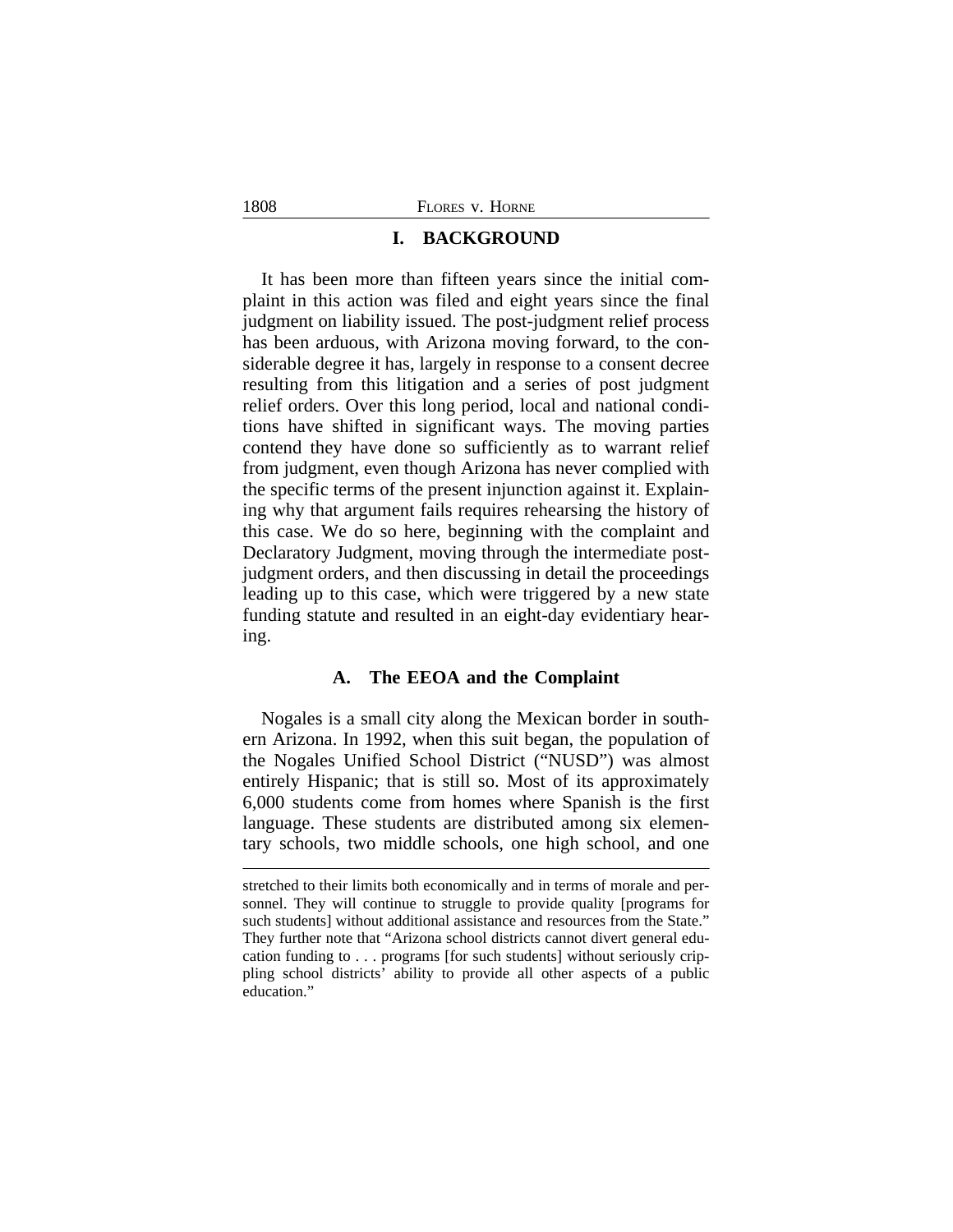| FLORES V. HORNE | 1809 |
|-----------------|------|
|-----------------|------|

alternative high school. The great majority of the district's students are classified as English language learners ("ELL") for at least some portion of their academic careers. In 2006, for instance, thirty percent of the students were in ELL programs and an additional sixty percent had been in such programs. Although Arizona's theory of ELL instruction has changed over the years, the enormous importance of such programs to students and parents in Nogales has not.

ELL students and parents in Nogales (we refer to them as "Flores," after class representative Miriam Flores), were faced with serious inadequacies in ELL instruction and sued to correct them. The suit proceeded as a class action, with the class defined as "all minority 'at risk' and limited English proficient children now or hereafter, enrolled in Nogales Unified School District . . . , as well as their parents and guardians."

Flores' second amended complaint, filed November 29, 1996, primarily alleged that the "State has failed to provide financial and other resources necessary for adequate implementation of mandatory [ELL] programs by public school districts in Arizona," because "[t]he cost of [ELL] instruction complying with federally prescribed state mandates far exceeds the only financial assistance the State theoretically provides school districts for such purposes." As a result, Flores contended, Arizona, the state Superintendent, and the state Board of Education violated the EEOA.

The relevant portion of the EEOA provides:

No State shall deny equal educational opportunity to an individual on account of his or her race, color, sex, or national origin, by —

. . . (f) the failure by an educational agency to take appropriate action to overcome language barriers that impede equal participation by its students in its instructional programs.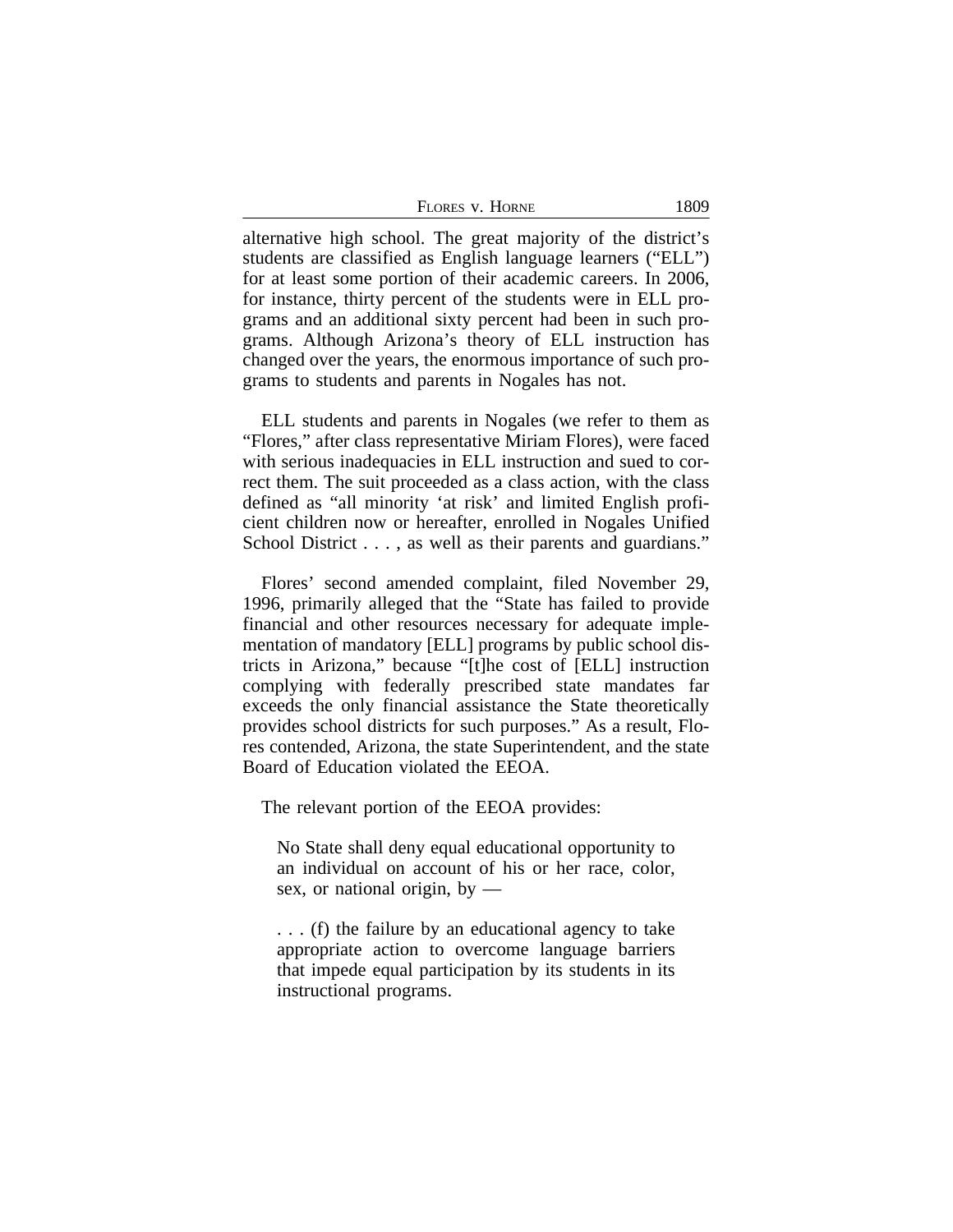1810

20 U.S.C. § 1703. This provision of the EEOA was intended to remedy the linguistic discrimination identified by *Lau v. Nichols*, 414 U.S. 563 (1974), in which the Supreme Court held that failing to provide for the needs of non-English speaking students "is to make a mockery of public education," rendering classroom experiences for these children "wholly incomprehensible and in no way meaningful." *Id.* at 566; *see also Castaneda v. Pickard*, 648 F.2d 989, 1008 (5th Cir. 1981) (noting that the EEOA codifies the "essential holding of *Lau*, *i.e.,* that schools are not free to ignore the need of limited English speaking children for language assistance to enable them to participate in the instructional program of the district.").<sup>2</sup>

Flores alleged that such needs were not being met in Arizona. She charged Arizona with "administer[ing] a school finance scheme that is just sufficient to let less distressed, predominantly Anglo districts impart State-mandated essential skills to their mainstream student bodies . . . but that does not and will not enable NUSD or similarly situated districts to impart the same State-mandated essential skills to decisively minority enrollments requiring expanded compensatory programs, smaller class sizes and further efforts of like nature in order to acquire them."

Flores' complaint was premised on the EEOA analytic framework provided by the Fifth Circuit in *Castaneda*. *See* 648 F.2d at 1009-10; *see also Gomez v. Illinois State Bd. of Educ.*, 811 F.2d 1030, 1041-42 (7th Cir. 1987) (applying the *Castaneda* analysis). The *Castaneda* framework is three-fold:

**<sup>2</sup>**The EEOA contains an express private right of action, 20 U.S.C. § 1706, under which this suit proceeds. *See Flores v. Arizona*, 48 F. Supp. 2d 937, 940 ("*Flores I*") (D. Ariz. 1999) (holding that the plaintiffs could proceed under § 1706). We have held that § 1706 abrogates state sovereign immunity. *Los Angeles NAACP v. Los Angeles Unified School Dist.*, 714 F.2d 946, 950-51 (9th Cir. 1983); *see also Gomez v. Illinois State Bd. of Educ.*, 811 F.2d 1030, 1037-38 (7th Cir. 1987) (same). Arizona does not contend otherwise.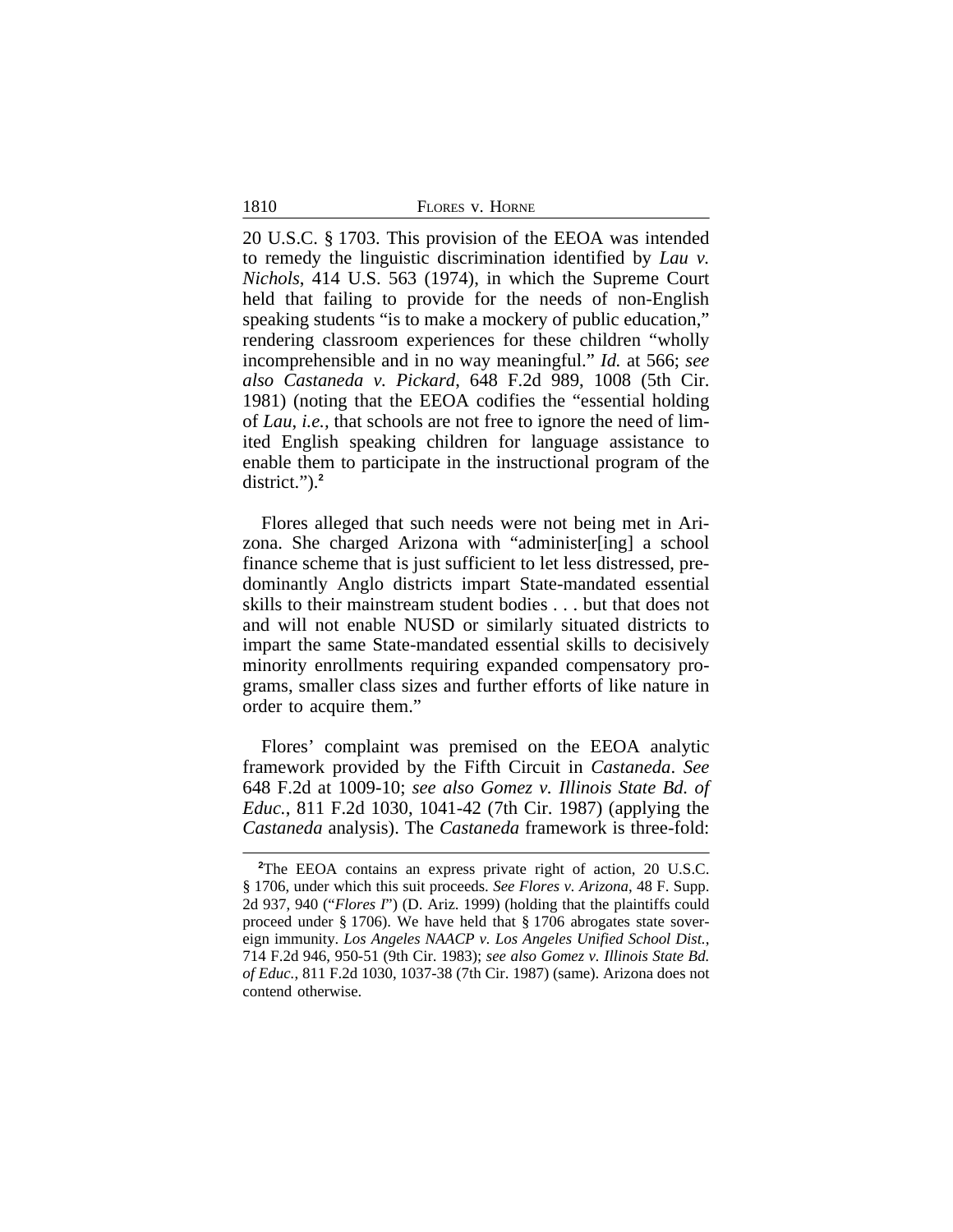| Flores v. Horne | 1811 |
|-----------------|------|
|-----------------|------|

First, courts must be satisfied that the "school system is purs- [uing] a program informed by an educational theory recognized as sound by some experts in the field or, at least, deemed a legitimate experimental strategy." *Castaneda,* 648 F.2d at 1009. Second, "the programs and practices actually used by a school system [must be] reasonably calculated to implement effectively the educational theory adopted by the school." *Id.* at 1010. There must, in other words, be sufficient "practices, resources and personnel . . . to transform the theory into reality." *Id.* Third, even if theory is sound and resources are adequate, the program must be borne out by practical results. *Id.* Flores alleged, consistent with *Castaneda* step two, that Arizona had "failed to provide financial and other resources necessary for adequate implementation" of its ELL programs.

# **B. The Declaratory Judgment and Arizona's School Funding System**

After lengthy pre-trial proceedings and a bench trial, the district court on January 24, 2000, held that Arizona was in violation of the EEOA and granted declaratory judgment in Flores' favor.**<sup>3</sup>** *See Flores II*, 172 F. Supp. 2d at 1239. Of the many issues raised in Flores' complaint, only one EEOA issue was decided by the court: "[W]hether or not Defendants' [sic] adequately fund and oversee the *Lau* program in NUSD ...."<sup>4</sup> *Id.* at 1226. The rest of the EEOA violations originally alleged, including failures adequately to evaluate and monitor ELL students, to provide tutoring and other forms of compensatory instruction, and to design successful ELL programming, were covered by a consent decree approved by the district court on July 31, 2000. *See id.*

<sup>&</sup>lt;sup>3</sup>The earlier proceedings, which involved changes of counsel on both sides and various other procedural hurdles and delays, are summarized in *Flores I*, 48 F. Supp. 2d at 943-46.

**<sup>4</sup>**Because 20 U.S.C. § 1703(f) codifies the central holding of *Lau*, ELL programs are sometimes referred to as "*Lau* programs."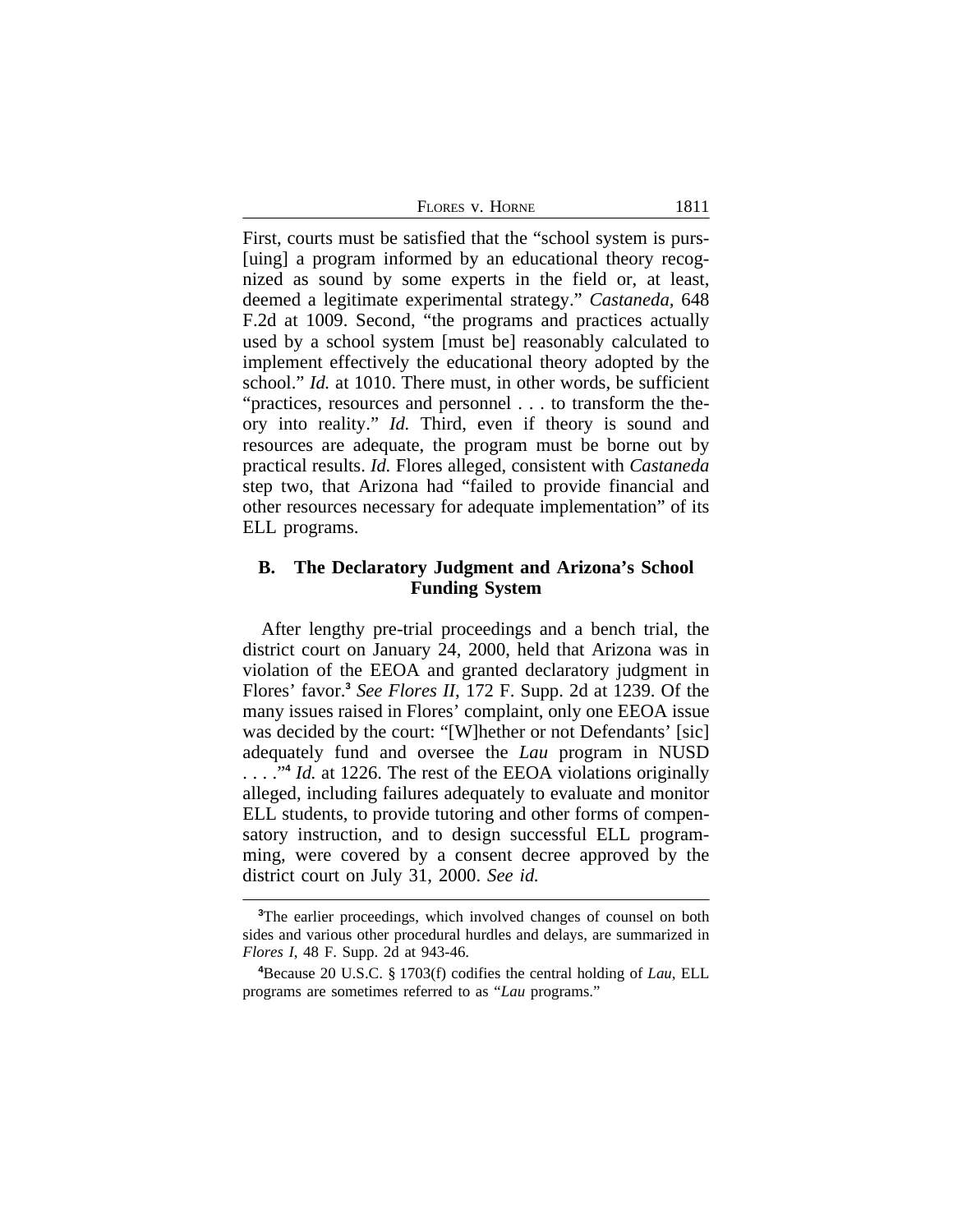| 1812 | FLORES V. HORNE |
|------|-----------------|
|      |                 |

The particulars of Arizona's school funding system are therefore at the heart of this case. We pause to describe them here.

Consistent with Article XI, § 1 of the Arizona Constitution, school funding in Arizona is designed to be essentially equal across districts, despite differences in local property values. *See Roosevelt Elementary Sch. Dist. No. 66 v. Bishop*, 877 P.2d 806, 811-16 ("*Roosevelt I*") (Ariz. 1994).**<sup>5</sup>** To ensure equality, the state calculates the maximum support level a district may spend, referred to as the revenue control limit, *see* ARIZ. REV. STAT. § 15-947, and then pays the difference between that level and the amount the district can raise by levying a state-mandated tax rate against property in its area, *see* ARIZ. REV. STAT. § 15-971. Thus, regardless of the local tax base, the amount each district can spend per pupil is roughly equalized statewide, by first setting a maximum spending level and then making up the gap between local tax revenues and that level with state funds.**<sup>6</sup>**

The revenue control limit, and hence the district support level, is calculated by adding together funds designated for transporting students to school, *see* ARIZ. REV. STAT. § 15- 945, and "base support" funds, *see* ARIZ. REV. STAT. §§ 15- 943, 944. It is these base funds with which we are primarily concerned.**<sup>7</sup>** These funds are unrestricted — school districts may spend them essentially as needed — and do not appear to have been calibrated "to any minimum amount necessary

**<sup>5</sup>**Article XI, § 1 provides in pertinent part that "[t]he Legislature shall enact such laws as shall provide for the establishment and maintenance of a *general and uniform* public school system." (Emphasis added).

<sup>&</sup>lt;sup>6</sup>School districts may also try to pass ballot measures, called "overrides," to raise county taxes and so secure funds above the revenue control limit. *See* ARIZ. REV. STAT. § 15-481.

<sup>&</sup>lt;sup>7</sup>These funds, along with other federal, state and county funds, including funds provided to support ELL students, are sometimes referred to as "maintenance and operation" or "M & O" funds. *See Savage v. Glendale Union High Sch. Dist. No. 205*, 343 F.3d 1036, 1041 (9th Cir. 2003).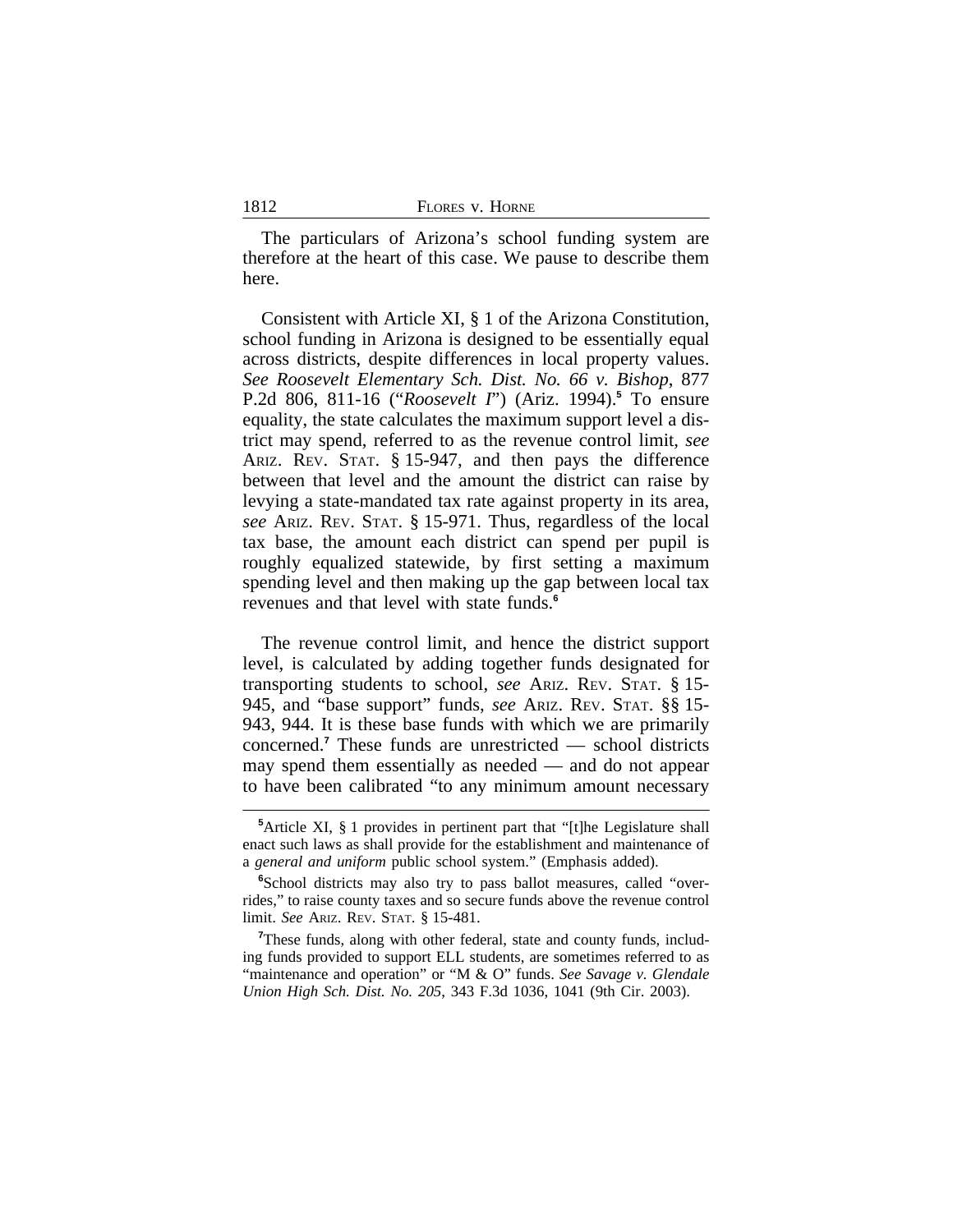| FLORES V. HORNE | 1813 |
|-----------------|------|
|-----------------|------|

for a basic education." *See Roosevelt I*, 877 P.2d at 810. Nonetheless, they represent the core funding provided for such an education.

Funding allocations are made by using a weighting system: A per pupil weighted amount of funding is calculated by multiplying a "support level weight" (which varies by district type and size and by the student's grade level) by a statewide baseline amount. *See* ARIZ. REV. STAT. §§ 15-943(1)(a)-(2)(a) (weights), 15-901(B)(2) (baseline). For the 2006-2007 school year, for instance, the statewide baseline amount was \$3,133.53. ARIZ. REV. STAT. § 15-901(B)(2)(a). The support level weight for a typical student in grade eight in most school districts is 1.158, ARIZ. REV. STAT. § 15-943(2)(a), so a district could spend \$3,628.63**<sup>8</sup>** to support that student in 2006-2007.

Not all students are "typical," of course. Some have special needs which impose additional, incremental costs. ELL students, for example, naturally require additional support. Arizona's funding formula provides for these incremental costs through an additional "Group B" weighting system which adds additional funding for various student groups, including ELL students. *See* ARIZ. REV. STAT. § 15-943(2)(b). In 2006- 07, for instance, the Group B weight for ELL students was 0.115, so a district received an *additional* \$360.36**<sup>9</sup>** to cover the ELL component of that student's education, on top of the base level \$3,628.63 provided for each pupil.

The core assumption of Arizona's funding formula, then, is that ELL students impose *incremental* costs on a district, above the base level funding allocation. So, while all of the funding (base level and Group B weights) is allocated to the district as a block grant, a district that spends more on ELL

**<sup>8</sup>**This figure is the product of the support level weight (1.158) multiplied by the baseline amount (\$3,133.53).

<sup>&</sup>lt;sup>9</sup>This figure is the product of the Group B weight (0.115) multiplied by the baseline amount (\$3,133.53).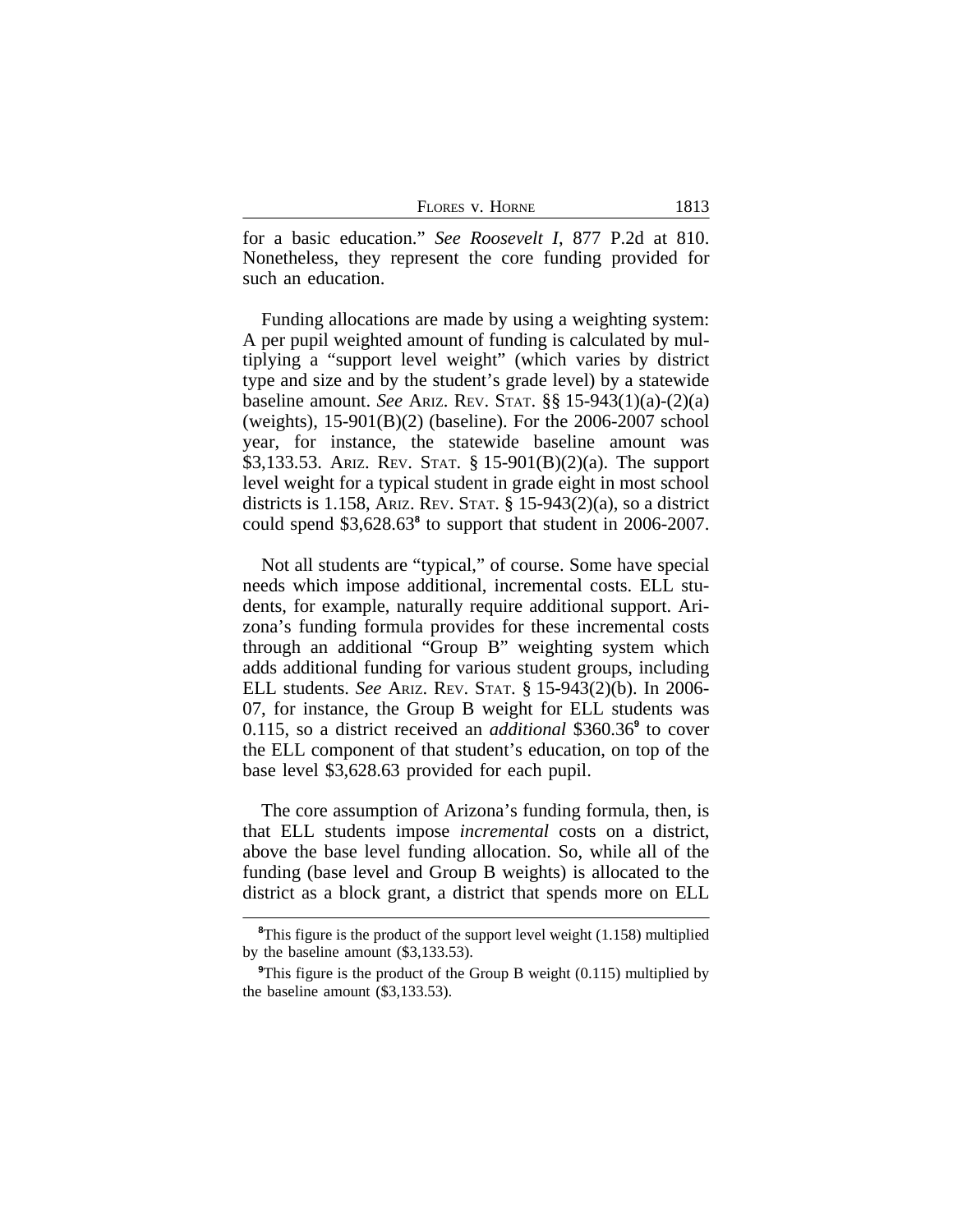| 1814 | FLORES V. HORNE |  |
|------|-----------------|--|
|      |                 |  |

incremental costs than allocated is necessarily spending less on basic educational needs per pupil.

Taking this framework as a given, the district court in its 2000 declaratory judgment opinion inquired whether Arizona's funding specifically for ELL students — the Group B weights — actually covered the incremental costs of ELL programming. The court found that it did not. *Flores II*, 172 F. Supp.2d at 1239.

This finding was well supported. Arizona had conducted a cost study in 1987-88 which determined that school districts were spending about \$450 (in 1988 dollars, unadjusted for inflation) per ELL student. *Id.* at 1228. This study was seriously methodologically flawed; it did not, for instance, determine what districts *should* be spending. But even by the study's flawed measure, Arizona's ELL funding was inadequate on a statewide basis. Twelve years after the study, the district court found, Arizona's ELL Group B weight, 0.60, provided only about \$150 per student. *Id.* at 1238-39.

That this support was inadequate to live up to Arizona's EEOA obligations to its school districts and their students was supported by several examples of resource-linked ELL program deficiencies in NUSD, including:

1) too many students in a class room,

2) not enough class rooms,

3) not enough qualified teachers, including teachers to teach [English as a Second Language] and bilingual teachers to teach content area studies,

4) not enough teacher aids,

5) an inadequate tutoring program, and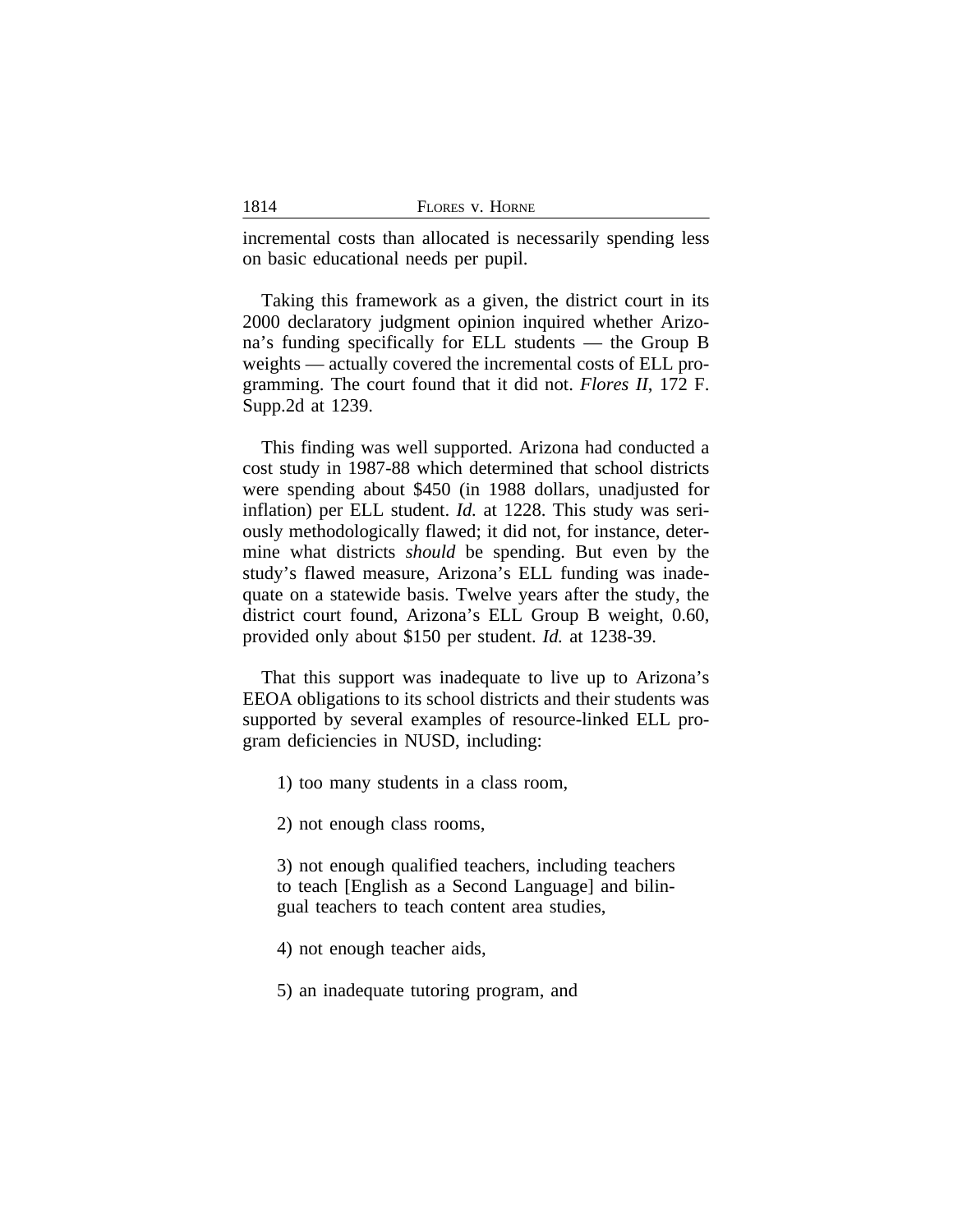| FLORES V. HORNE | 1815 |
|-----------------|------|
|-----------------|------|

6) insufficient teaching materials for both [English as a Second Language] and content area courses.

#### *Id.* at 1239.

In short, Arizona's "minimum base level for funding *Lau* programs [was] arbitrary and capricious and [bore] no relation to the actual funding needed to ensure that [ELL] students in NUSD are achieving mastery of its specified 'essential skills.' " *Id.* In particular, the court held, the ELL Group B weight appropriation was "not reasonably calculated to effectively implement" the ELL programs, and Arizona had, therefore, "failed to follow through with . . . resources . . . necessary to transform theory into reality," as the *Castaneda* framework requires.**<sup>10</sup>** *Id.; see Castaneda*, 648 F.2d at 1010.

#### **C. Post-Judgment Relief and Arizona's ELL Programs**

The judgment was not appealed. Nonetheless, Arizona did not take action to eliminate the violations found in the Declaratory Judgment. Instead, the state legislature defeated several attempts to commission an adequate study of ELL costs that would enable it to set appropriate ELL funding levels.

In October of 2000, ten months after the issuance of the Declaratory Judgment, the district court ordered Arizona to "prepare a cost study to establish the proper appropriation to effectively implement" ELL programs. *Flores v. Arizona*, 160 F. Supp. 2d 1043, 1047 ("*Flores III*") (D. Ariz. 2000). Such a study was critical, the court indicated, because "as a matter of law the State's minimum base level for funding *Lau* pro-

<sup>&</sup>lt;sup>10</sup>The district court was aware that base support funds could be diverted to ELL students if the target Group B weight funding is inadequate and a district so chooses. *Flores II*, 172 F. Supp. 2d at 1229. Because base level funds support typical students, the district court focused on the Group B weights, *see id.* at 1238, which are, again, the amount that Arizona projects will be necessary to spend *in addition* to the base level funds to meet the special needs of ELL students.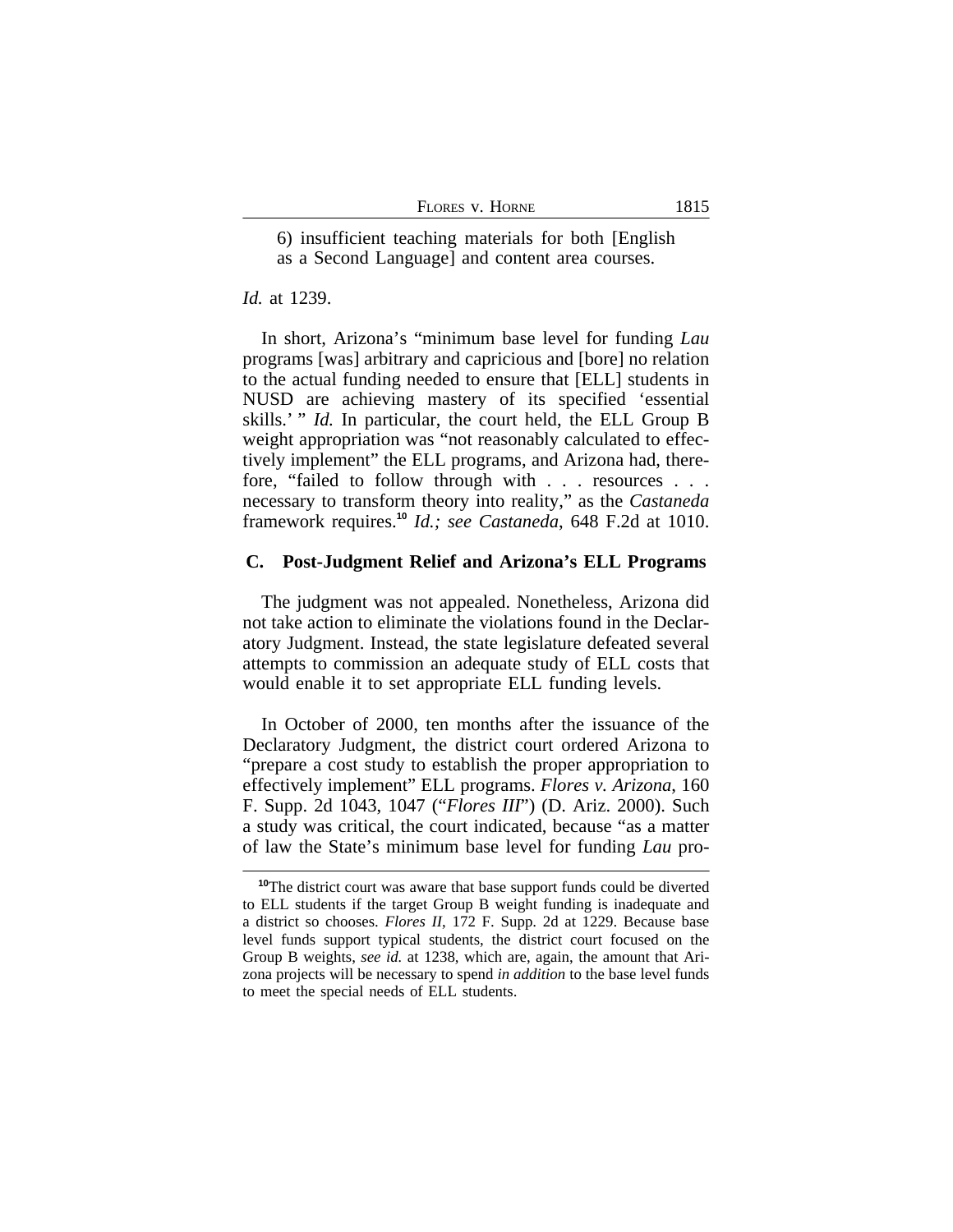grams bears no relation to the actual funding needed to ensure that [ELL] students are achieving mastery of the State's specified 'essential skills.' " *Id.* at 1044. This injunction was not appealed either.

Shortly after the injunction issued, in November 2000, Arizona voters approved two propositions that altered Arizona's school funding and ELL programs. Proposition 203 largely abolished bilingual education, replacing it with sheltered English immersion, a teaching method "in which nearly all classroom instruction is in English but with the curriculum and presentation designed for children who are learning the language." ARIZ. REV. STAT. § 15-751(5). Proposition 301 increased school funding generally in Arizona through a sales tax increase. *See* ARIZ. REV. STAT. § 15-901.01. Prop. 301 funding is available for many purposes but is not directed specifically towards ELL programs. *See* ARIZ. REV. STAT. § 42- 5029(E)(1)-(10).

Meanwhile, as ordered, Arizona commissioned a cost study (we refer to it as the "SjobergEvashnek study," after the consulting group that largely directed it). The final study, however, proved to be a disappointment. It did not estimate the incremental costs of EEOA compliance, but instead reported on what several districts nationwide were spending. The study reported widely variable incremental costs for various ELL programs, ranging from about \$185 to \$3,000 per ELL student. It also found that NUSD was spending \$331.60 in incremental costs per pupil, while noting that the NUSD program might not "fully address the unique and extraordinary needs of [NUSD's ELL] population."

Some additional guidance came from a study conducted by the staff of several Democratic members of the legislature (the "Staffers' study"), also released in 2001. Aggregating data from other states and from Arizona, the Staffers' study estimated \$1527 in incremental costs per student would be required for EEOA compliant programs — a number, it noted,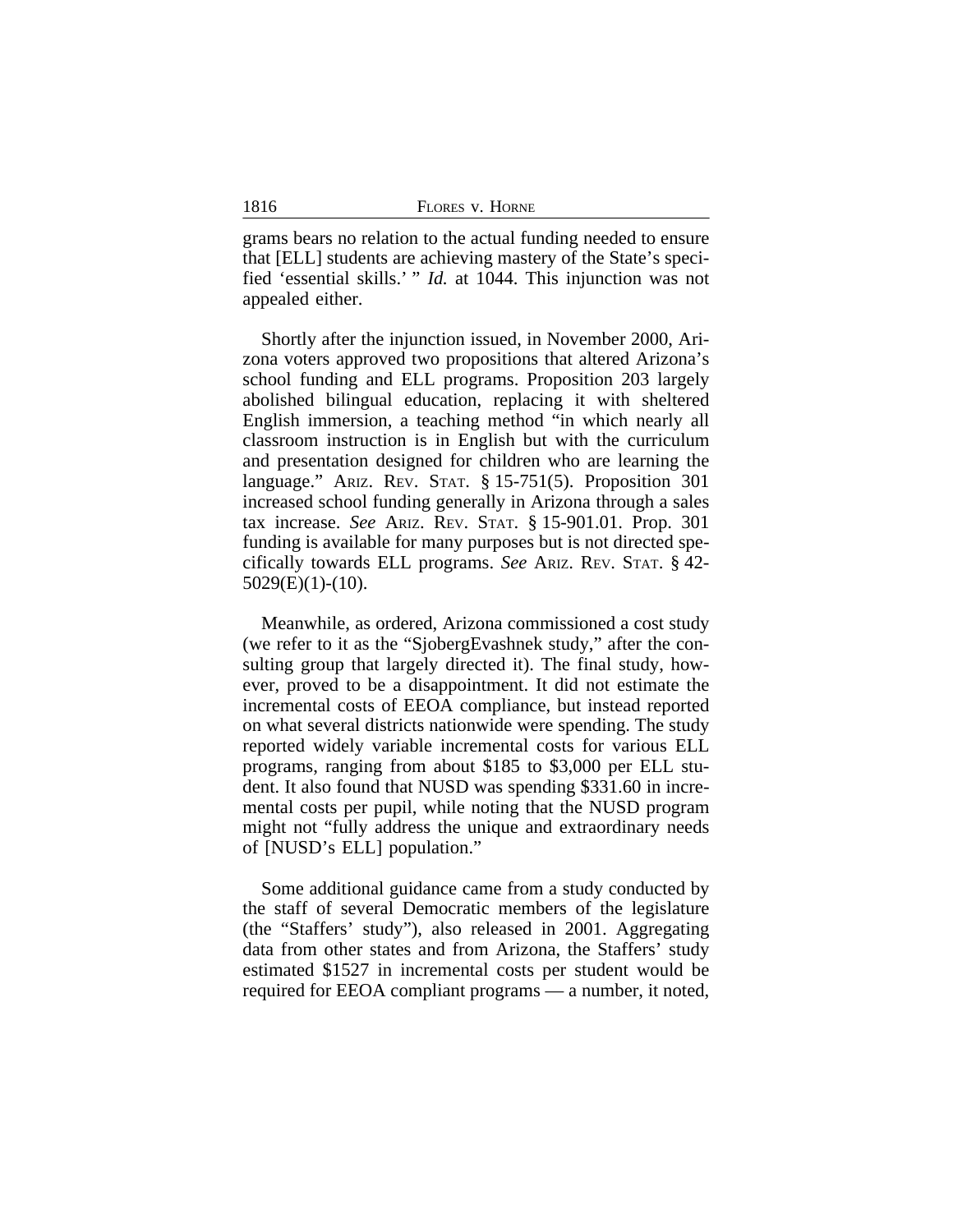| Flores v. Horne | 1817 |
|-----------------|------|
|                 |      |

which was generally consistent with the experience of other states.

Arizona did not act on either study. After Flores again moved for post-judgment relief, the court, on June 25, 2001, restated its holding that "as a matter of law the State's minimum base level for funding *Lau* programs" was not rationally linked to "funding needed to ensure that [ELL] students are achieving mastery of the State's specified 'essential skills.' " *Flores v. Arizona*, No. CV-92-596, 2001 WL 1028369 at \*1 ("*Flores IV*") (D. Ariz. 2001). It ordered Arizona to provide funding that "shall bear a rational relationship to the actual funding needed" by no later than January 31, 2002. *Id.* at \*2. This injunction, too, was not appealed.

The legislature responded by enacting HB 2010 on December 19, 2001. That law increased the ELL Group B weight to 0.115, which generated, at that time, about \$339.61 per student, roughly the amount that NUSD was recorded as spending in the SjobergEvashnek study. HB 2010 also provided funds for a more comprehensive cost study than had been done previously. Contending that HB 2010 was not adequate, Flores again moved for post-judgment relief.

Initially, the district court agreed with Flores. It held, in an order issued on April 8, 2002, that the \$339.61 in base level funding was not adequate because it was based on NUSD's *actual* spending (as of 2001), which generated "the very program that this Court's Declaratory Judgment held to be deficient." *Flores v. Arizona*, No. CV-92-596 at 3 ("*Flores V*") (D. Ariz. 2002). A few months later, however, the court reconsidered, on Arizona's motion, and held that HB 2010's funding levels were adequate "as an interim measure pending further study and review," including the cost study funded by HB 2010. *Flores v. Arizona*, No. CV-92-596 at 1-2 ("*Flores*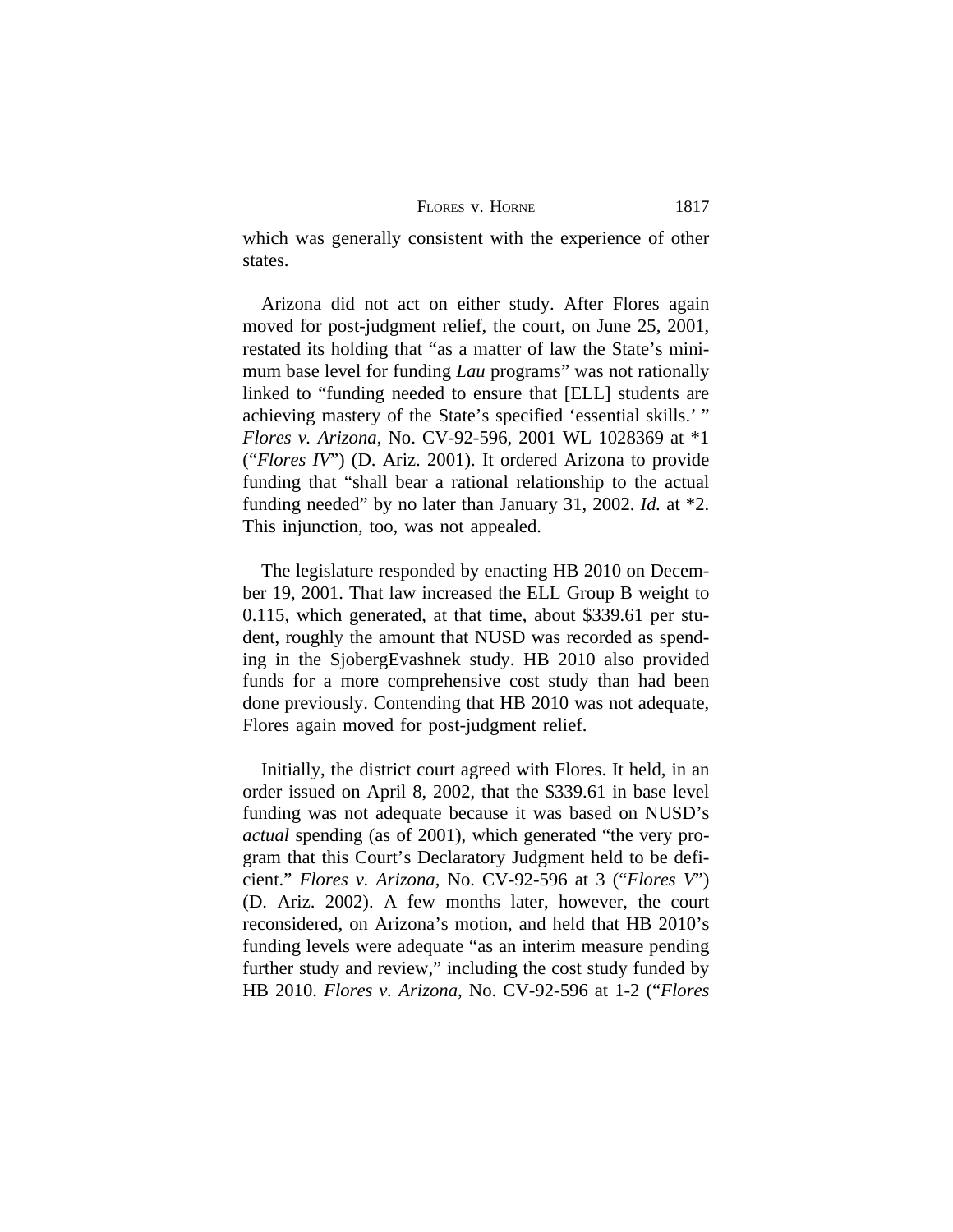*VI*") (D. Ariz. June 12, 2002). The order was not appealed, and three years passed.**<sup>11</sup>**

Again, the legislature gathered some data and, again, it did not act upon the data it received. As part of HB 2010, the legislature commissioned a detailed cost study from the National Conference of State Legislatures (the "NCSL study"). NCSL submitted a first draft in August 2004 and a second draft in February 2005, upon which we rely. The study used two approaches: A survey sent to Arizona school districts to determine then-current ELL program spending and two expert panels, one of state and one of national experts, convened to estimate the costs of EEOA-compliant ELL programs.

The school district survey was hampered by a small response rate — only seven of the sixteen surveyed districts provided data. NCSL noted the problem but analyzed the available data, which showed an average expenditure of \$669.35 per pupil in incremental costs. NCSL cautioned that this data was limited and of questionable quality, noting that the cost figure might be "somewhat understated."

Expert estimates of appropriate (rather than actual) spending were significantly higher. The national expert panel recommended a range of spending, based on the degree of students' need for help and grade level from \$1,026 per pupil for low-need students at the high school level to \$2,571 for high-need elementary school students. The state expert panel recommended spending \$1,785 in per pupil incremental costs in grades K-2 and \$1,447 in grades 3-12.

**<sup>11</sup>**Among the events of those years was another general school funding increase. In November 2002, Arizona voters approved Proposition 202, which dedicated a portion of the state's share of Indian casino gambling proceeds to a school improvement fund for teacher compensation, class size reduction, dropout prevention, and instructional improvement programs. *See* ARIZ. REV. STAT. §§ 5-601.02(H)(3)(b)(I); 15-979. None of these monies are specifically directed to ELL programs.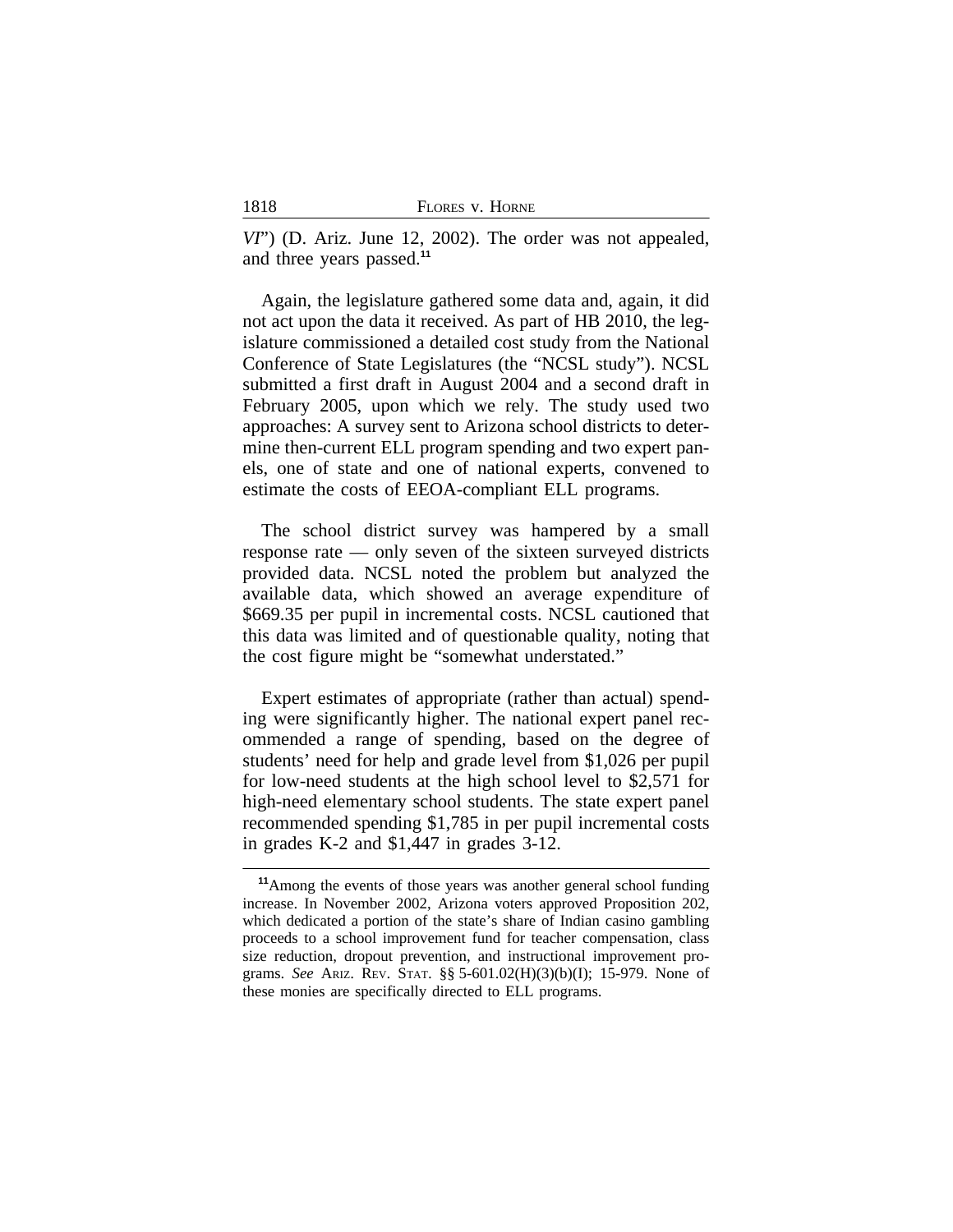| FLORES V. HORNE | 1819 |
|-----------------|------|
|-----------------|------|

Again, Arizona did not act to bring its system into line with either set of cost data. Again, Flores moved for post-judgment relief.**<sup>12</sup>** On January 28, 2005, the court set an April 30, 2005 deadline for Arizona to "appropriately and constitutionally fund[] the state's ELL programs taking into account the Court's previous orders." *Flores v. Arizona*, No. CV-92-596 at 5 ("*Flores VII*") (D. Ariz. 2005).

# **D. The First Contempt Order and HB 2064**

Arizona failed to act before the deadline. Flores moved for sanctions. On December 15, 2005, deploring the fact that "[t]housands of children who have now been impacted by the State's inadequate funding of ELL programs had yet to begin school when Plaintiffs filed this case," the court held that Arizona was in civil contempt. *Flores v. Arizona*, 405 F. Supp. 2d 1112, 1113, 1119 ("*Flores VIII*") (D. Ariz. 2005). It set a deadline of fifteen days after the start of the 2006 legislative session for compliance with its order, and imposed a schedule of fines that would begin to accrue if Arizona did not act and that were to be distributed to Arizona schools to support ELL students. *Id.* at 1120-21; *see also* Order re: Distribution of Fines, No. CV-92-596 (D. Ariz. March 16, 2006).

Arizona did not enact compliant legislation and accrued over \$20 million in fines. Eventually, in the spring of 2006, Arizona Governor Janet Napolitano allowed HB 2064, the legislature's effort to create a permanent compliant funding system, to become law without her signature.**<sup>13</sup>**

HB 2064 is consistent with Arizona's "base costs plus Group B weights" approach to education funding, but

**<sup>12</sup>**Not long before this motion was filed, the litigation was transferred from Senior District Judge Alfredo C. Marquez, who had handled it from the outset, to District Judge Raner C. Collins.

**<sup>13</sup>**Governor Napolitano's statement on HB 2064 appears later in this opinion.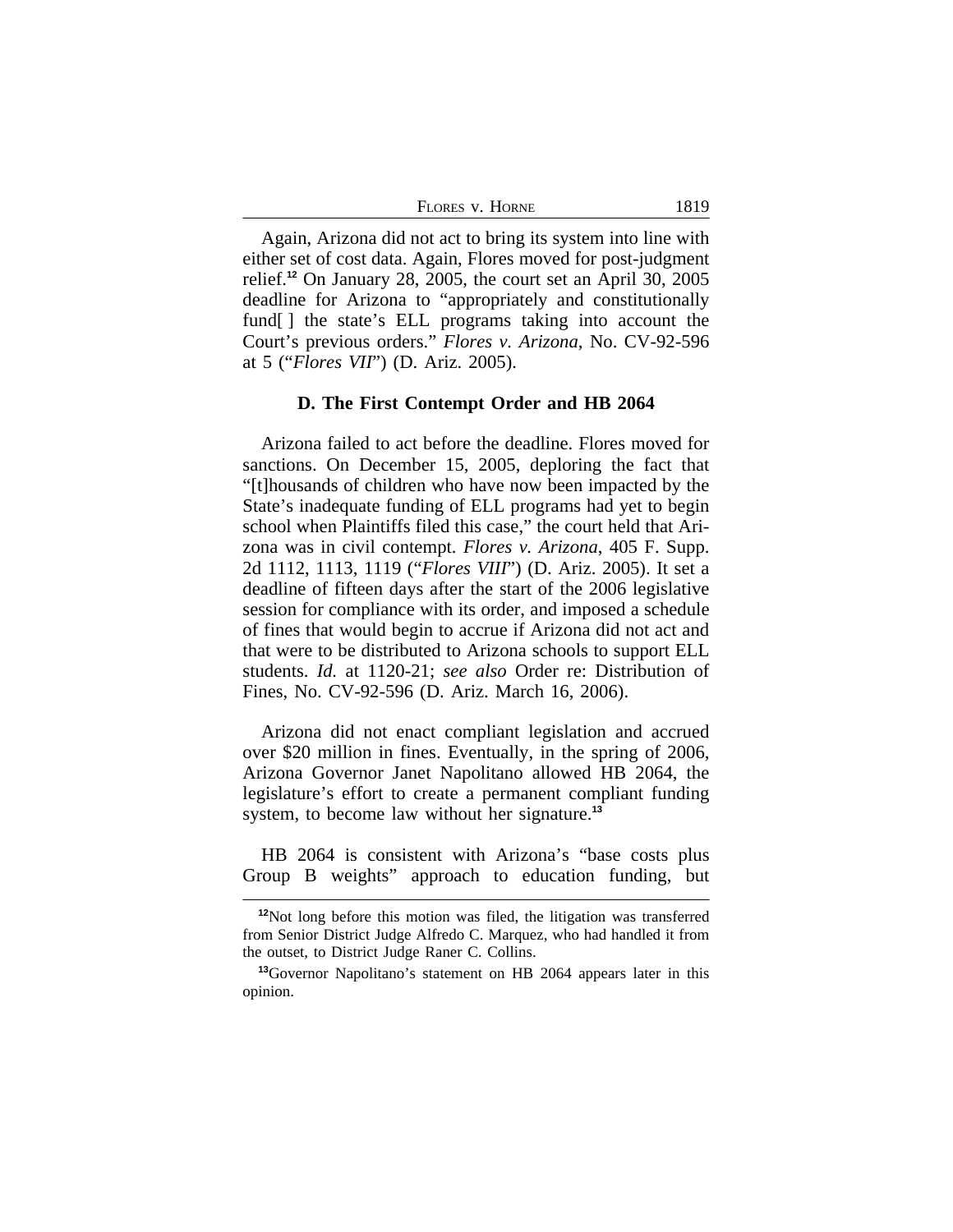includes some additional ELL funds designed to cover incremental costs above Group B weight levels, although there are no guaranteed appropriations for these funds. Along with this funding structure, the statute provides for further statewide standardization of ELL programs, presumably in part to make it possible for the state more easily to monitor and assess the impact and use of allocated funds and the need for additional funds.

To drive the standardization process, HB 2064 creates the "Arizona English language learners task force" within the state Department of Education. *See* ARIZ. REV. STAT. § 15- 756.01. The task force is "to develop and adopt research based models of structured English immersion programs for use by school districts and charter schools." *Id.* at § 15- 756.01(C).**<sup>14</sup>** Each school district and charter school is to adopt one of the models or request a waiver. *See* ARIZ. REV. STAT. § 15-756.02. To aid in implementing the models, HB 2064 also creates an "Office of English language acquisition services," which is to develop guidelines for monitoring ELL students and programs, create teacher training programs, and provide other forms of technical assistance. *See* ARIZ. REV. STAT. §§ 15-756.07, 15-756.08. Finally, the state Board of Education is charged with developing a structured English immersion "endorsement" program for use in training and certifying Arizona's teachers. *See* ARIZ. REV. STAT. § 15- 756.09.

The models, and ELL education generally, are funded by three mechanisms under HB 2064, representing significant potential increases in ELL funding but coming with significant limitations:

*First*, HB 2064 raises the Group B weight for ELL students

**<sup>14</sup>**The models are "limited to a regular school year and school day," *id.* at § 15-756.01(E), and do not provide guidance for after-school and summer school programs.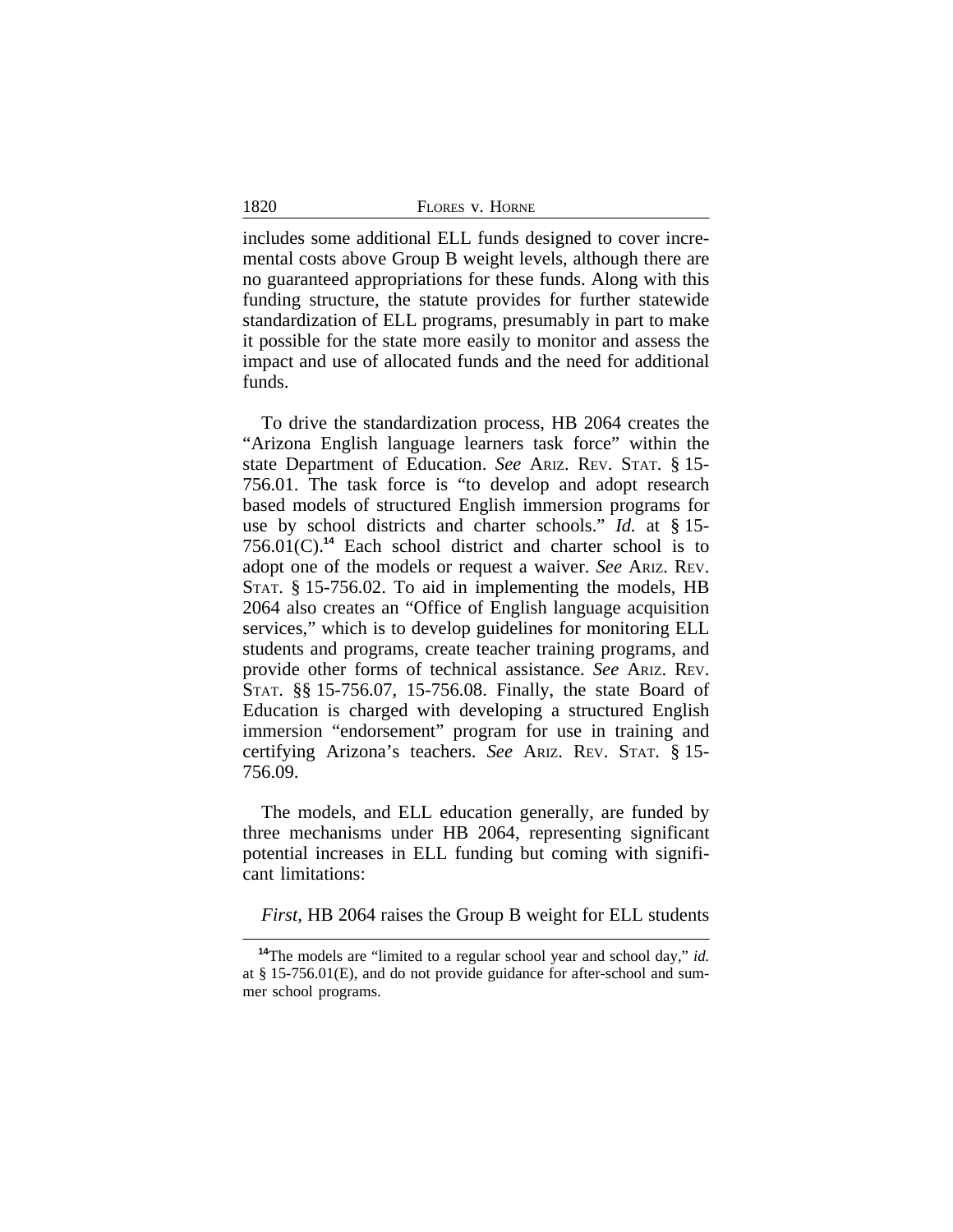from 0.115 to 0.140, which corresponds to an increase from about \$340 per student to about \$450 per student. *See* HB 2064 § 6, to be codified at ARIZ. REV. STAT. § 15-943(2)(b).**<sup>15</sup>** There is, however, a significant cut-back as well: Unlike earlier Group B weight funding, under HB 2064 Group B "funding for the same ELL pupil shall not be provided for more than two fiscal years." HB 2064 § 6.

*Second*, HB 2064 establishes the "Arizona structured English immersion fund," which provides supplemental funds above the Group B weights to implement the models. *See* ARIZ. REV. STAT. § 15-756.04. Those funds come, however, with several restrictions. Like the Group B weights, they are limited to two years of availability for any one student. ARIZ. REV. STAT. § 15-756.01(J). And only "incremental costs" of the programs are funded, which are defined as those "in addition to the normal costs of conducting programs for English proficient students," *id.* at § 15-756.01(L), and which do not include "compensatory instruction." "Compensatory instruction" consists of "programs in addition to normal classroom instruction . . . [which] are limited to improving the english proficiency of current english language learners and pupils who were english language learners and who have been reclassified as english proficient within the previous two years." ARIZ. REV. STAT. at § 15-756.11(G).

In addition, the amount of money provided by the structured English immersion fund is offset by the following funding sources:

1. All federal title III monies and any other federal monies designated solely for the educational needs of english language learners.

2. The portion of title I and title II A monies deter-

**<sup>15</sup>**As we note below, this increase is not yet in effect.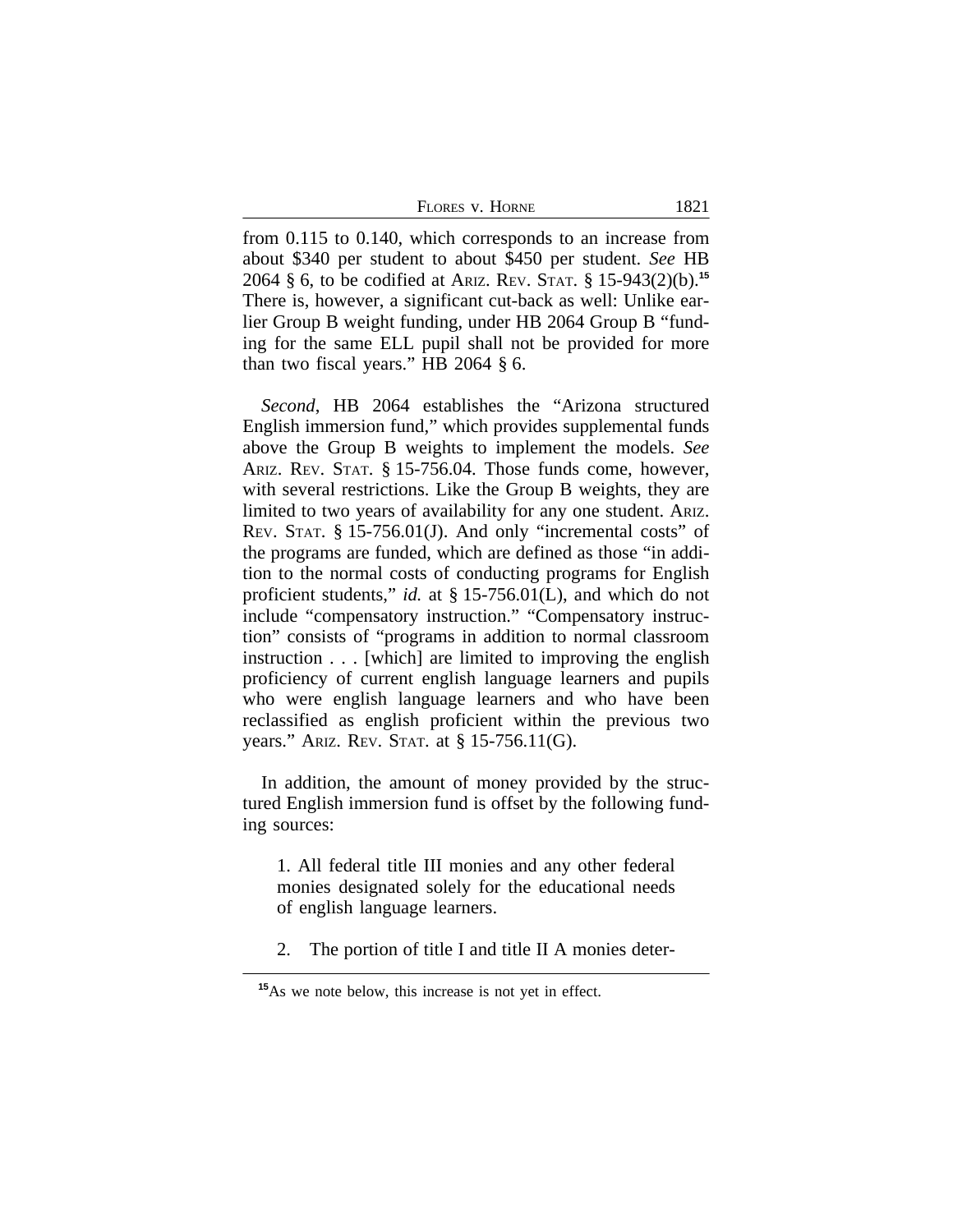mined by the english language learner population as a percentage of the qualified population.

3. The portion of impact aid monies determined by the english language learner population as a percentage of the qualified population. A school district or charter school shall only apply unexpended impact aid monies to english language learner programs after it has applied its impact aid monies for other allowable uses as permitted by state law.

4. The portion of [monies the district may levy to further desegregation efforts pursuant to ARIZ. REV. STAT.]  $\S 15-910$ ... determined by the english language learner population as a percentage of the qualified population.

5. The ELL [Group B] weight . . . .

ARIZ. REV. STAT.  $\S 15-756.01(I)(1)-(5)$ . At the same time, HB 2064 provides that "[m]onies from the fund [are to be used] . . . to supplement existing programs for english language learners . . . . [and] shall not be used to supplant available monies used to pay for the normal costs of conducting programs for english proficient students." ARIZ. REV. STAT. § 15- 756.04(F).

Importantly, there is no guaranteed legislative appropriation for the structured English immersion fund. Instead, after school districts and charter schools submit budget requests, the Department of Education is to verify and "collect all . . . [the] requests and submit them to the [Arizona] legislature for funding."ARIZ. REV. STAT. § 15-756.03(C). The legislature is not required to appropriate any monies to fund such requests.

*Third*, HB 2064 establishes the "statewide compensatory instruction fund" to be used for compensatory instruction only. *See* ARIZ. REV. STAT. § 15-756.11. These funds, too,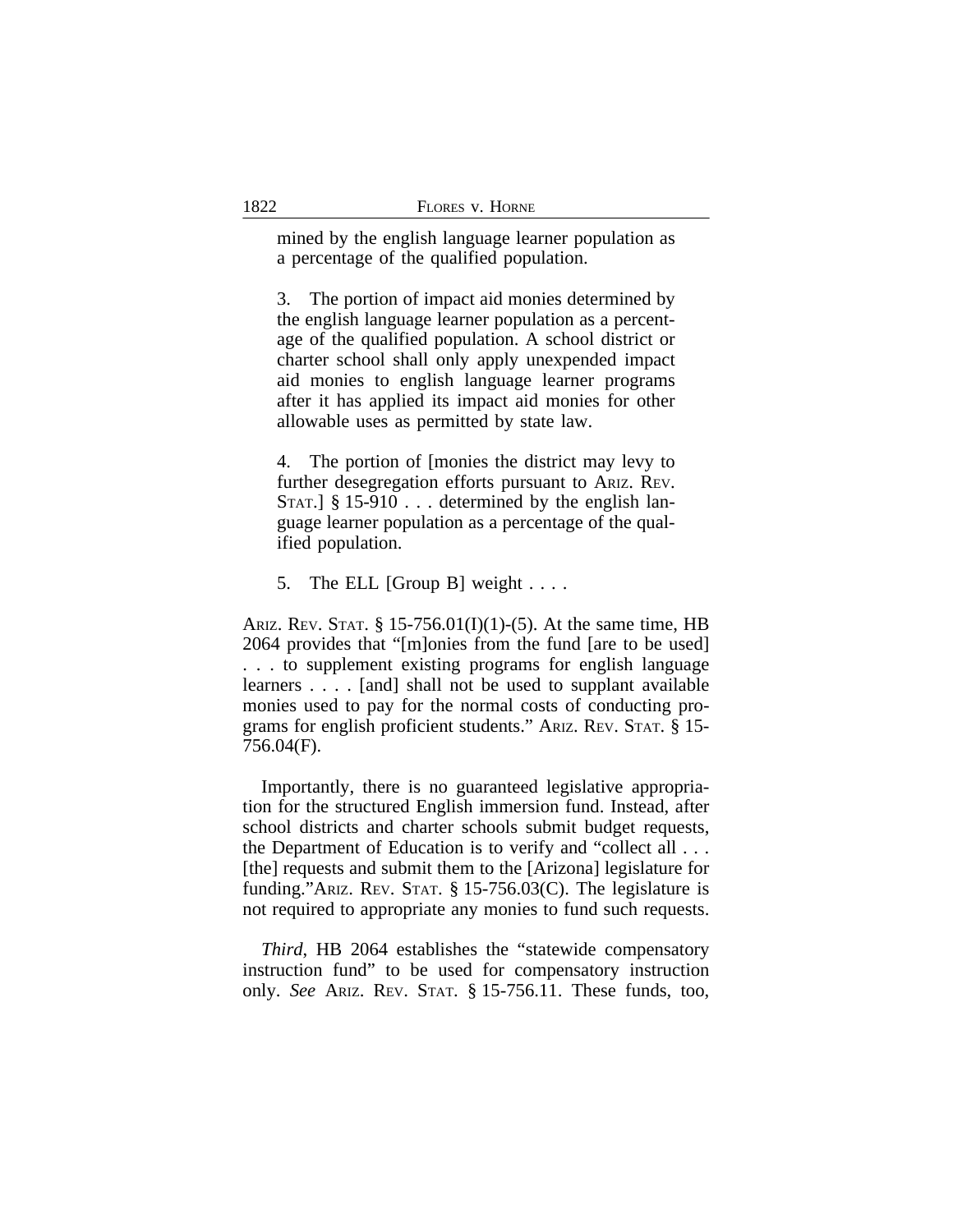| Flores v. Horne | 1823 |
|-----------------|------|
|-----------------|------|

come with a caveat: They "shall not be used to supplant any federal, state or local monies, including desegregation monies . . . , used for compensatory instruction that [had been] budgeted for english language learners as of February 23, 2006." *Id.* at § 15-756.11(E). In other words, the state funds provided must not replace any funds already in use for the same purpose. The total amount of funding is also limited. Although the legislature appropriated \$10 million for this program for the 2006-07 fiscal year, no further appropriations are required by the statute. HB 2064 § 9.

HB 2064 was for the most part immediately effective. School districts and charter schools, however, could not adopt the models until they were developed, which they now have been. Also, monies for the structured English immersion fund do not have to be appropriated and to this point have not been. Most importantly, the provisions associated with the Group B weight increase, require court approval. In this regard, HB 2064 provides:

[The Group B weight increase and appropriation to fund it, along with the two-year cut-off] do not become effective unless the United States District [C]ourt for the [D]istrict of Arizona in the case of [*Flores v. State of Arizona*] issues an order that, by this act, the state has taken appropriate action to establish a program that addresses the orders in the case and, at least on an interim basis, the court will permit this act to be fully implemented to determine whether the resulting ELL plans and available funding to implement the plans bear a rational relationship to the cost of implementing appropriate language acquisition programs.

## HB 2064 § 15(A).

Although Governor Napolitano allowed HB 2064 to become law, she did so without vouching for its compliance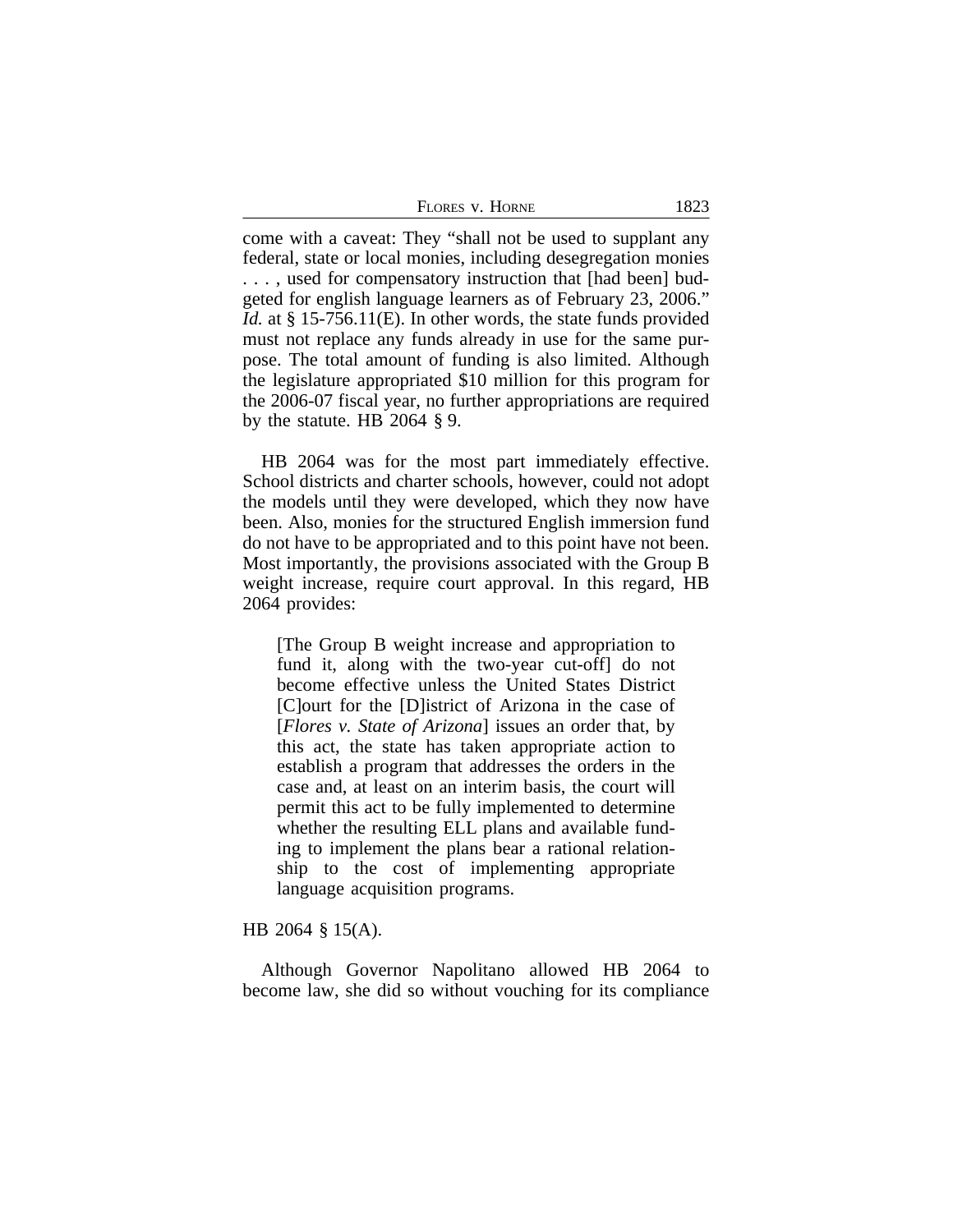| 1824 | FLORES V. HORNE |
|------|-----------------|
|      |                 |

with the 2005 court order or with the Declaratory Judgment. To the contrary, she announced that she was "convinced that getting this bill into court now is the most expeditious way ultimately to bring the state into compliance with federal law," and requested that the Attorney General move the court for expedited consideration of the law.**<sup>16</sup>**

**<sup>16</sup>**Governor Napolitano's statement on the matter provides, in relevant part:

I received House Bill 2064, related to [ELL] programs. I have decided to allow the bill to become law without my signature so that we can move this dispute to a different forum and get a ruling from the *Flores* Court as to its sufficiency. After nine months of meetings and three vetoes, it is time to take this matter to a federal judge. I am convinced that getting this bill into court now is the most expeditious way ultimately to bring the state into compliance with federal law.

. . . .

Although I am allowing House Bill 2064 to become law without my signature, I do not believe this bill meets either the Court's multiple orders or our existing consent decree. It fails in a number of important ways, including but not limited to:

• *Arbitrary Funding Level:* there is no reason to believe that the funding contained in House Bill 2064 bears any rational relationship to the actual cost of implementing a successful language acquisition program.

• *Failure to Ensure Academic Accountability*: the point of teaching children to speak, read and write in English is to allow them to succeed academically and to ultimately become contributing members of the workforce. This bill cuts off funding to students after two years, regardless of their academic progress and does not ensure ELL students would even be able to pass AIMS [Arizona's achievement test].

• *Failure to Determine Program Effectiveness:* rather than using respected experts to advise the state on best practices and the real costs of ELL instruction, House Bill 2064 instead creates a system by which political appointees with no required minimum qualifications make important educational policy decisions.

• *Unwise Creation of a New Bureaucracy and Excess Paperwork:* the bill adds an extra layer of government and does not focus on long-term student success.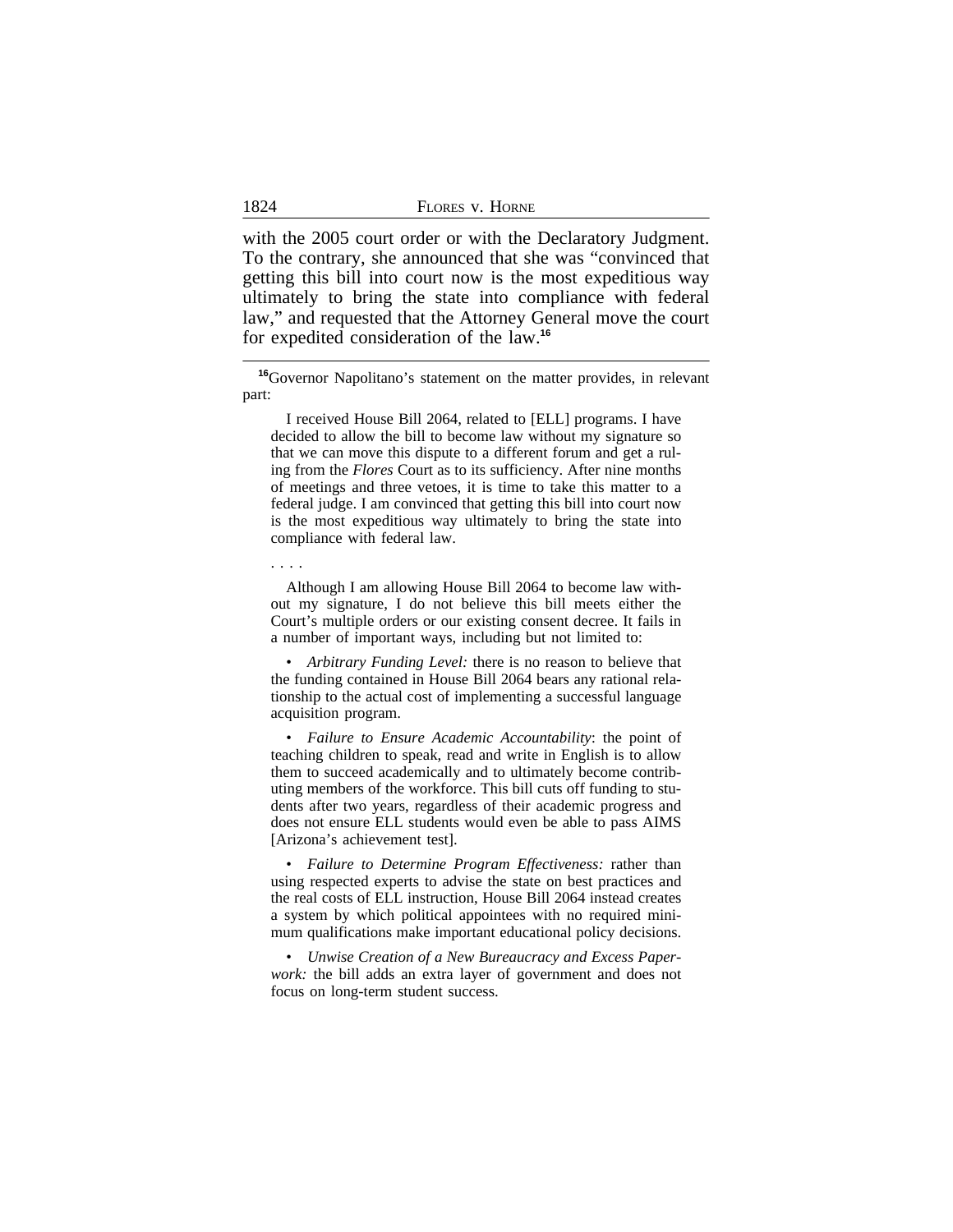# **E. The First Relief from Judgment Ruling and the Remand**

By this point, six years after the Declaratory Judgment, the positions of the parties had shifted, with Arizona and the state Board of Education abandoning their defense of the suit and largely siding with Flores. As a result, when, on March 3, 2006, the state Attorney General moved on behalf of Arizona for the court to consider whether HB 2064 satisfied its order, he was arguing *against* Arizona's own law.

The Superintendent, however, maintained his position and was joined by the Speaker of the Arizona House of Representatives and the President of the Arizona Senate as intervenors (we refer to them as the "Legislative Intervenors"). Later that March, these parties moved to purge contempt and, in the alternative, for relief from judgment under Rule 60(b)(5). Their joint motion was based largely on HB 2064, which, they contended, "creates a plan for adequate funding of programs for [ELL students]," and brings Arizona into compliance.

The district court disagreed, ruling on April 25, 2006, that HB 2064 does not comply with its orders or with the Declaratory Judgment because the "Act does not [bear] any rational relationship to the cost of providing an ELL program . . . and it has added new hurdles to the mix." *Flores v. Arizona*, No. CV-92-596 at 3 ("*Flores IX*") (D. Ariz. 2006). The court held the Group B weight increase insufficient, and the two-year cut-off on most funds irrational. *Id.* at 7-8. The two new funds, moreover, were structured in ways that violated federal law. *Id.* at 4-7. The Superintendent and Legislative Interve-

<sup>•</sup> *Violation of Federal Supplanting Laws:* the bill requires ELL payments to school districts and charter schools to be reduced by the amount of federal monies they receive, in violation of federal law.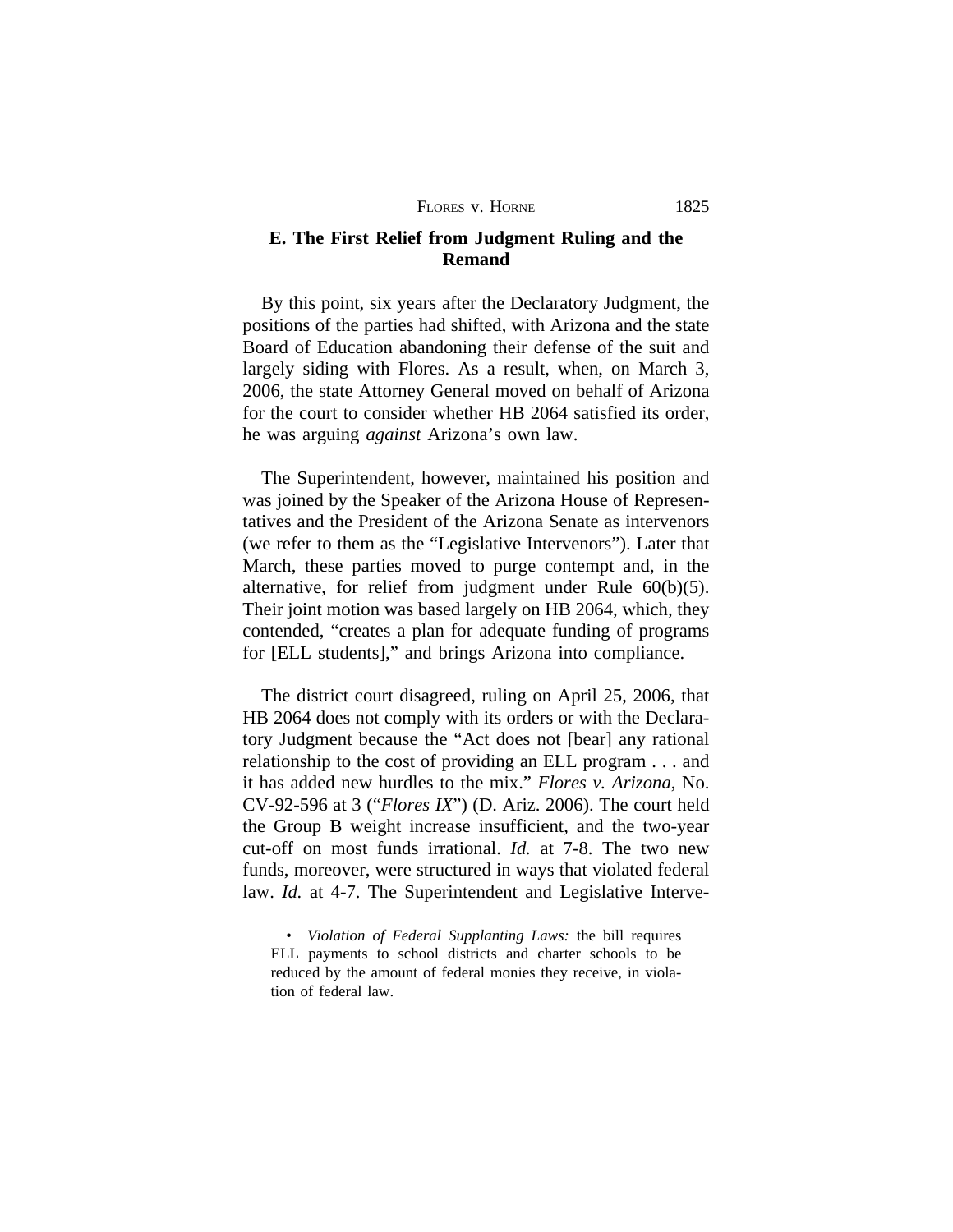| 1826 | FLORES V. HORNE |
|------|-----------------|
|      |                 |

nors appealed both that order and the December 2005 contempt order.

On August 23, 2006, in an unpublished memorandum disposition, this court vacated both orders as well as the obligation to pay fines. *Flores v. Rzeslawski*, 204 Fed. App'x. 580 ("*Flores X*") (9th Cir. 2006). The court noted that "the landscape of educational funding has changed significantly" since 2000 and remanded for the district court to hold "an evidentiary hearing . . . regarding whether changed circumstances required modification of the original court order or otherwise had a bearing on the appropriate remedy." *Id.* at 582. The court made clear that it reached none of the other issues in the case. *Id.*

## **F. The Evidentiary Hearing**

On remand, the district court held an eight-day hearing in January 2007. Testimony at the hearing focused on three broad areas: (1) HB 2064 and other changes in Arizona's ELL programming and funding; (2) conditions in NUSD; and (3) conditions in other school districts statewide. As the evidence adduced in the hearing is at the core of our inquiry today, we summarize it in some detail here.

#### **1. Statewide Changes**

As is required by the *Flores* consent decree, Arizona has significantly improved its ELL infrastructure. It has also increased overall school funding and, to a lesser degree, ELL program-specific funding. Nonetheless, Arizona's 134,000 ELL students continue to lag behind statewide average test results for all students.

The new administrative structure created by HB 2064 augments Arizona's efforts to further improve and standardize ELL programs statewide. The state Department of Education holds regular seminars and training sessions and has devel-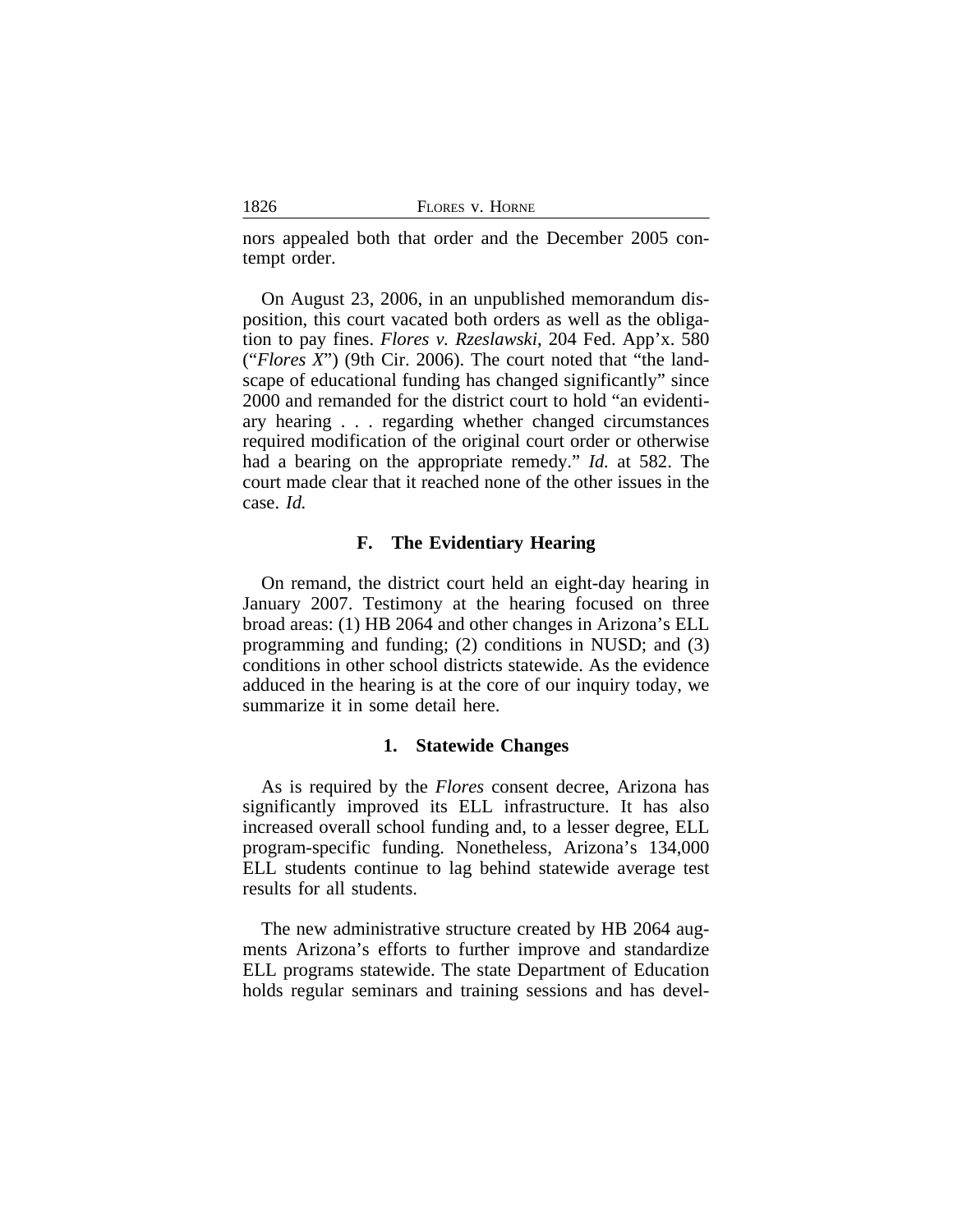| 1827 |
|------|
|      |

oped monitoring protocols for school districts. Statedeveloped proficiency standards for ELL students are used to evaluate programs and to identify problems. Arizona has also made efforts to standardize the testing used to classify children as ELL or English proficient.**17** Perhaps most importantly, after August 31, 2006, all classroom teachers, supervisors, principals, and superintendents are required to obtain an endorsement in ELL teaching methods. *See* ARIZ. REV. STAT. § 15-756.09; ARIZ. ADMIN. CODE R7-2-613(J).

Along with these ELL-specific structural changes, Arizona has increased overall school funding.**18** On an inflationadjusted statewide basis, including all sources of funding, support for education has increased from \$3,139 per pupil in 2000 to an estimated \$3,570 per pupil in 2006. Adding in all county and local sources, funding has gone from \$5,677 per pupil in 2000 to an estimated \$6,412 per pupil in 2006. Finally, federal funding has increased. In 2000, the federal government provided an additional \$526 per pupil; in 2006, it provided an estimated \$953.**<sup>19</sup>**

**<sup>17</sup>**Before 2004, Arizona allowed districts to select among four different tests to decide when to "reclassify" students out of ELL programs into mainstream classes. Beginning in 2004, Arizona instituted the Stanford English Language Proficiency Assessment ("SELP"), which was in use from 2004 through 2006. SELP was generally regarded as too easy to pass, and reclassification rates increased measurably during its use. Arizona fine-tuned SELP, renaming it the Arizona English Language Learner Assessment ("AZELLA"), and has been using the new test since the fall of 2006. The transition from SELP to AZELLA appears to have measurably decreased reclassification rates. As a result of these shifts in testing methodology, ELL reclassification rates are not easily comparable over the years.

**<sup>18</sup>**Broader state efforts for at-risk children generally benefit some ELL students. These efforts include several funding streams for tutoring programs. In one tutoring program, 88% of ELL students were able to raise their scores by one achievement level in at least one subject area of Arizona's standardized academic achievement tests; 92% of non-ELL students in the same program so raised their scores.

**<sup>19</sup>**Arizona has also significantly increased spending on school physical plant needs, largely in response to another class-action suit. *See Roosevelt Elementary Sch. Dist. No. 66 v. Arizona*, 74 P.3d 258, 259-263 ("*Roosevelt II*") (Ariz. Ct. App. 2003).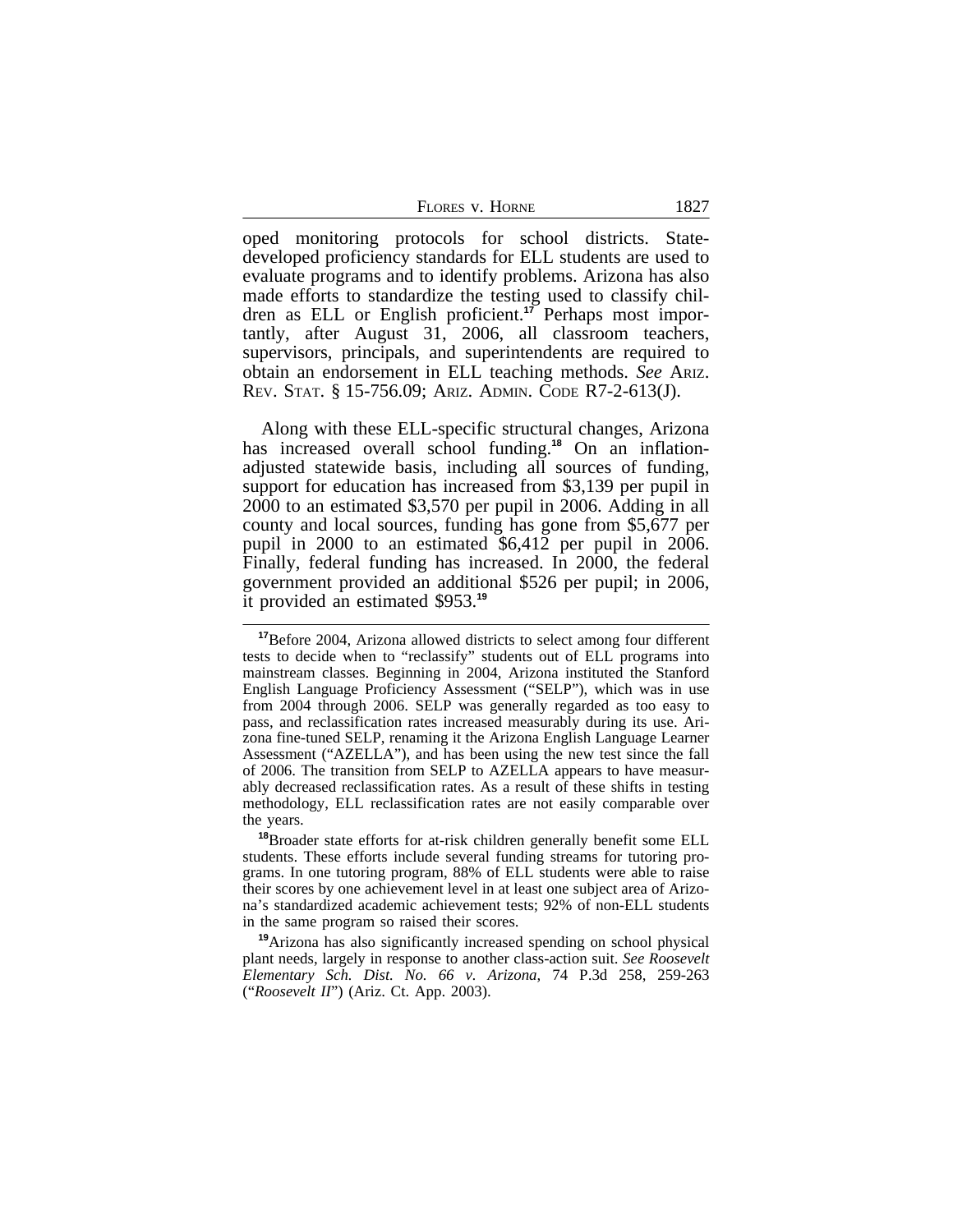| 1828 | FLORES V. HORNE |
|------|-----------------|
|------|-----------------|

Arizona's ELL-specific funding increases are associated with HB 2010 and HB 2064. At the hearing, two important points concerning HB 2064 emerged: First, none of the defense witnesses were able to establish what data, if any, the Group B weights are based upon. The weights do not appear to have been set with regard to any specific program costs, known or estimated. Second, Flores' expert on federal educational funding statutes, Thomas Fagan, testified that if the federal government concluded that HB 2064 was in violation of federal statutes, it could take significant enforcement actions, including a cut-off of some or all federal education funds.**<sup>20</sup>**

Despite Arizona's expanded ELL infrastructure and budget, ELL students still achieve below — and often far below state average passage rates on Arizona's "AIMS" academic achievement test and fall below the minimum passage rates Arizona must meet to reach the "annual measurable objectives" required by the No Child Left Behind Act of 2001 ("NCLB"), Pub. L. No.107-110, 115 Stat. 1425, as test results from the 2004-05 and 2005-06 school years show.**<sup>21</sup>** *See* 20 U.S.C. § 6842 (federal standards).

These test results must be viewed with two significant caveats: First, because AIMS testing was not carried out in 2000, we do not know whether the performance of ELL students has improved relative to that time. Second, Arizona has changed the AIMS test itself, including altering the passing score, and has twice changed the system it uses for reclassifying ELL students — once at the beginning of the 2004-05 school year, and again at the start of the 2006-07 school year. Results for those students classified as ELL across those years are therefore not clearly comparable.

**<sup>20</sup>**We discuss these potential violations and their consequences below. **<sup>21</sup>**Standardized tests do not, of course, provide a full measure of a school's successes and failures. Educational quality is too complex to be reflected in a single score. But test scores do provide us with at least a rough sense of relative performance, and so are useful here.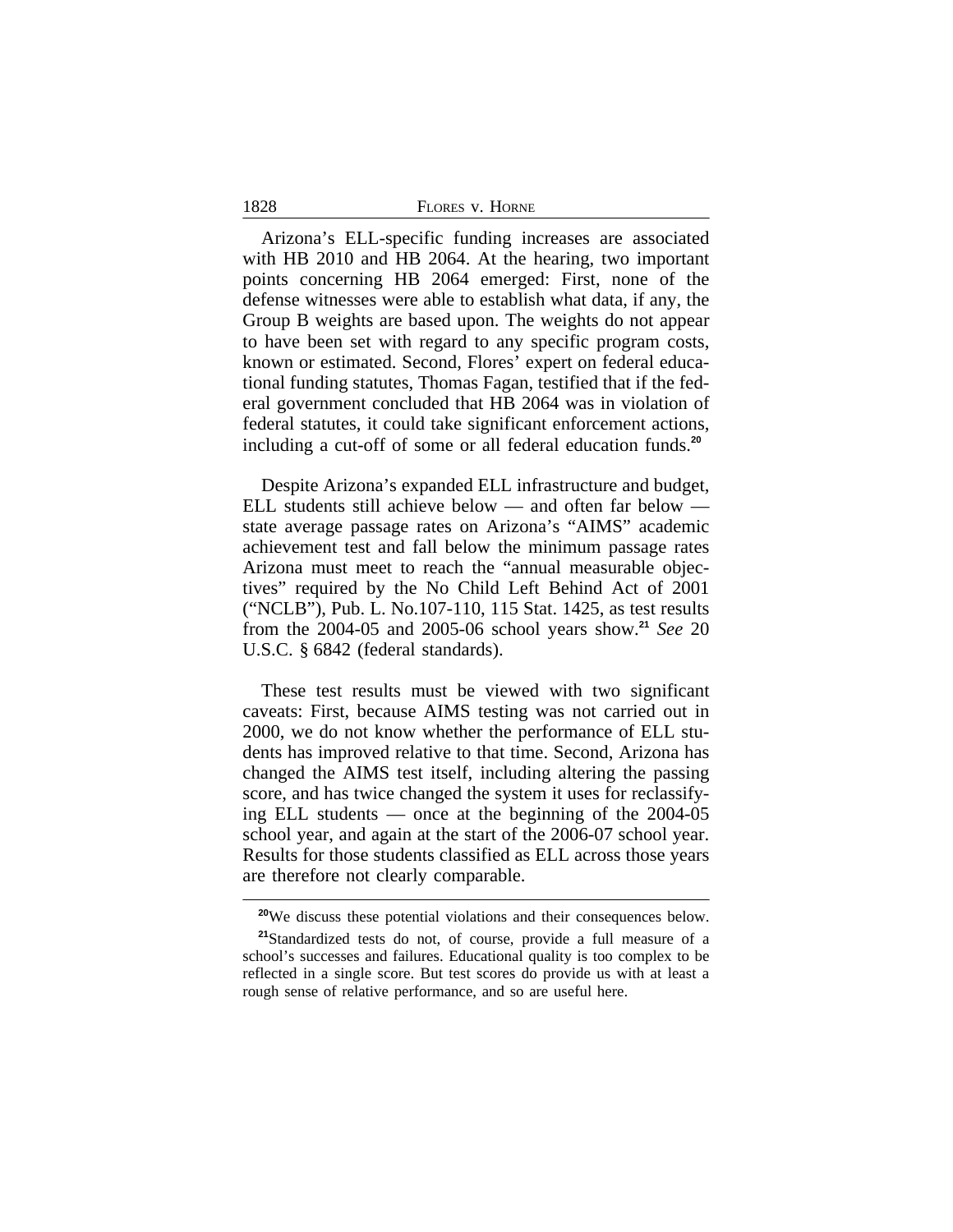| FLORES V. HORNE | 1829 |
|-----------------|------|
|-----------------|------|

Due to these limitations, and to a general lack of longitudinal data on individual ELL students, we do not have data that conclusively demonstrates whether ELL programs ultimately succeed — that is, whether children pass through them rapidly and ultimately perform as well as non-ELL students. So, while the test results we next discuss are certainly troubling, it is important to understand the limits of their analytic reach.

With these caveats, we turn to the data. While Arizona students generally exceeded NCLB-mandated passage rates in math and reading, passing the AIMS test at rates of between 60% and 70%, ELL students were far behind. For example, among third graders, who pass the exam at a higher rate than older ELL students, only 50% passed the math exam in 2005 and just under 40% passed the reading exam in the same year.**<sup>22</sup>** The situation grows worse at higher grades — in 2005 only 33% of ELL tenth graders passed math and only 20% passed in 2006. In reading, only 30% passed in 2005 and that number fell to barely more than 10% in 2006. In neither year did ELL reading scores in any grade meet federal standards, and in 2006 ELL students' math test results for all grades also fell below the federal line at every grade level.

Nor do students necessarily leave ELL status rapidly. While all witnesses agreed that some students may swiftly become proficient in English, they also agreed that many will need ELL instruction for more than two years, and that some will still need help after three years of training.

In short, despite considerable efforts, and some improvements in outcomes, Arizona, as a state, does not appear to have turned the corner on ELL education performance.

**<sup>22</sup>**The passage rates for third graders in 2006 were even lower: 40% for math and 30% for reading.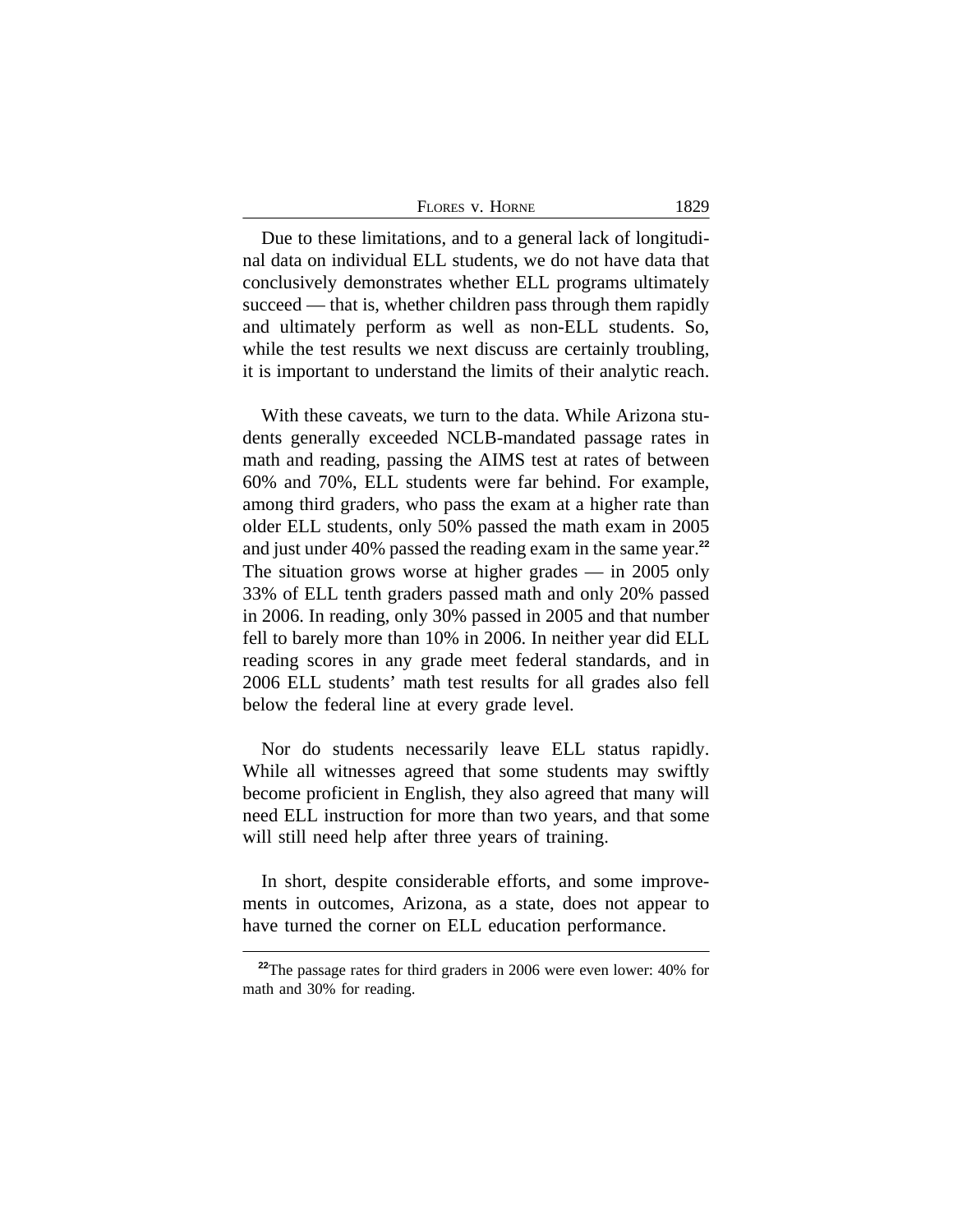#### **2. Conditions in Nogales**

The statewide achievement gap between ELL and non-ELL students is also present in NUSD, although the district has made significant strides since 2000. The improvements it has made, however, appear to be due largely to successful management rather than to adequate state funding for ELL programs. The record indicates that with adequate incremental ELL funding, the improvements could have been greater and this gap could have been further narrowed.

# **a. Policy Changes and Test Results**

Much of the improvement at NUSD stems from the successful management of Kelt Cooper, the district's Superintendent from 2000 to 2005. His successor, Dr. Guilermo Zamudio, has largely sustained Cooper's management policies. Despite the efforts of both superintendents, however, ELL students in Nogales continue to face serious challenges.

Cooper, who took the helm at about the time the Declaratory Judgment issued, adopted policies that ameliorated or eliminated many of the most glaring inadequacies discussed by the district court at that time. Cooper was able to reduce class sizes by enforcing restrictions on the district's open enrollment policy, significantly improving student/teacher ratios. In addition to lowering class sizes, Cooper improved teacher quality by changing the district's policies regarding the hiring of experienced teachers and by refusing to pay unqualified teachers who had been certified on an emergency basis as if they had the proper experience. He also fired many teachers' aides, many of whom were, he found, largely unqualified. Cooper also worked to institute district-wide student performance monitoring. Additionally, he pioneered a uniform system of textbook and curriculum planning, and he largely eliminated what had been a severe shortage of instructional materials by better accounting for and preserving available materials and by acquiring new materials when needed.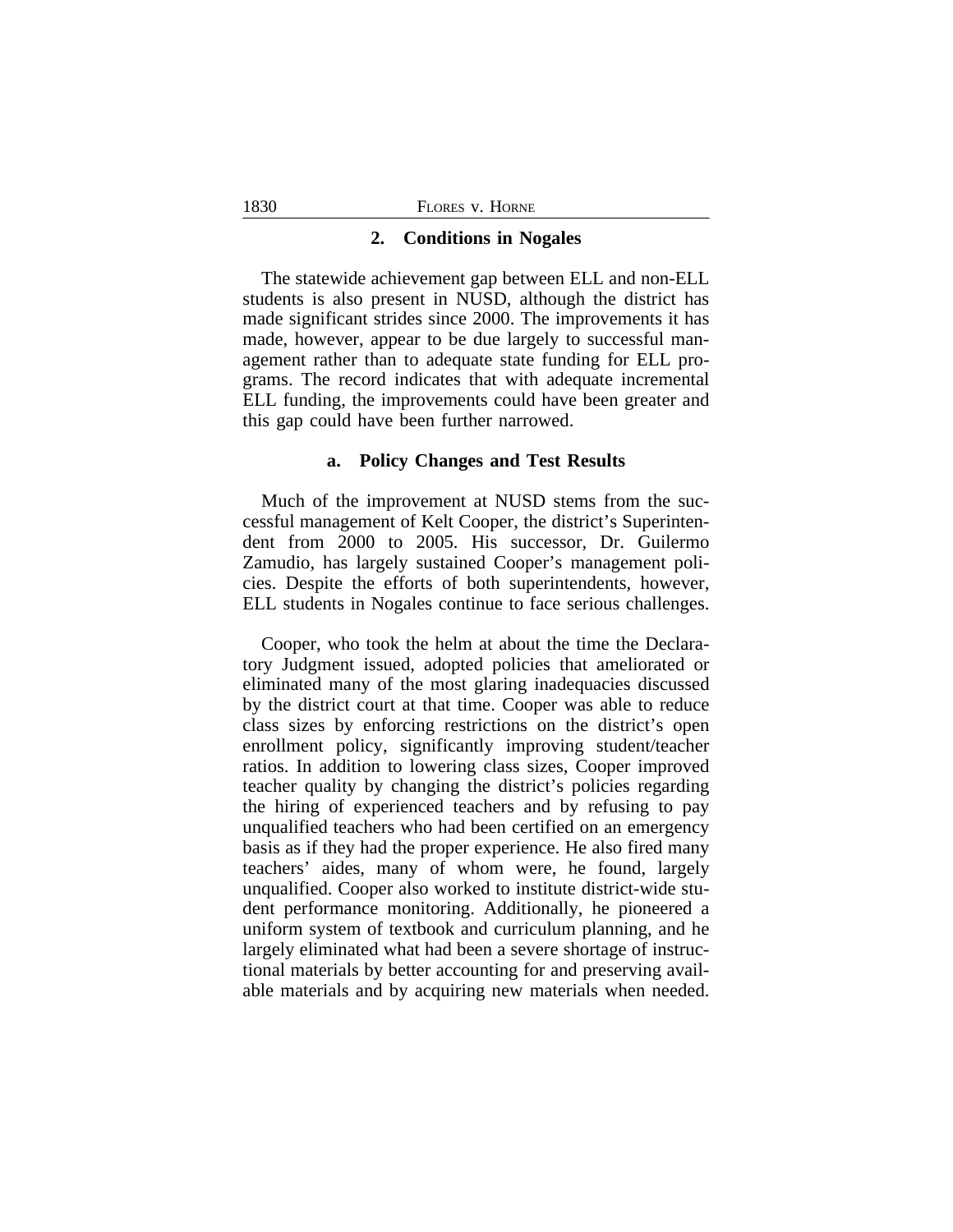| FLORES V. HORNE | 1831 |
|-----------------|------|
|-----------------|------|

Using careful financial management and applying for "all funds available," Cooper was able to achieve his reforms with limited resources. His budget did, however, rise between two and four percent annually, partly because the district twice passed an override, that is, a county-wide tax measure.

Nonetheless, Cooper's successor, Dr. Zamudio, indicates that there are still significant resource constraints. Despite Cooper's recruitment efforts, Nogales still must rely on some long-term substitutes, rather than upon permanent teachers. Other teachers have been "emergency-certified" and so have not been trained according to Arizona's standards. NUSD's starting base pay of \$28,500 per year, which is below the statewide average, makes it difficult to recruit the fullyqualified teachers that NUSD needs. The recruitment challenges mean that Dr. Zamudio has been unable to reduce student/teacher ratios further, to 15:1, which, both he and a defense expert testified, would significantly enhance English learning success. He would also like to be able to hire trained teacher's aides, who would be helpful in ELL programs, for the lower grades but has been unable to do so because of resource limitations.

The limits of NUSD's progress, even as it has improved its ELL programs, are apparent in the AIMS test results and reclassification test results introduced at the hearing, which show the same problems that appear in the statewide data. The test results, we caution, have the same limitations that we have discussed at the state level, and cannot be read unequivocally to demonstrate that ELL programs are failing in NUSD because we lack longitudinal data on the performance of student cohorts who began as ELL students and who may or may not have been reclassified. It is fair to say, however, that the indications provided by the test data largely do not point in positive directions.

For instance, while it is clear that NUSD has reclassified many students, it is not clear how much of this success can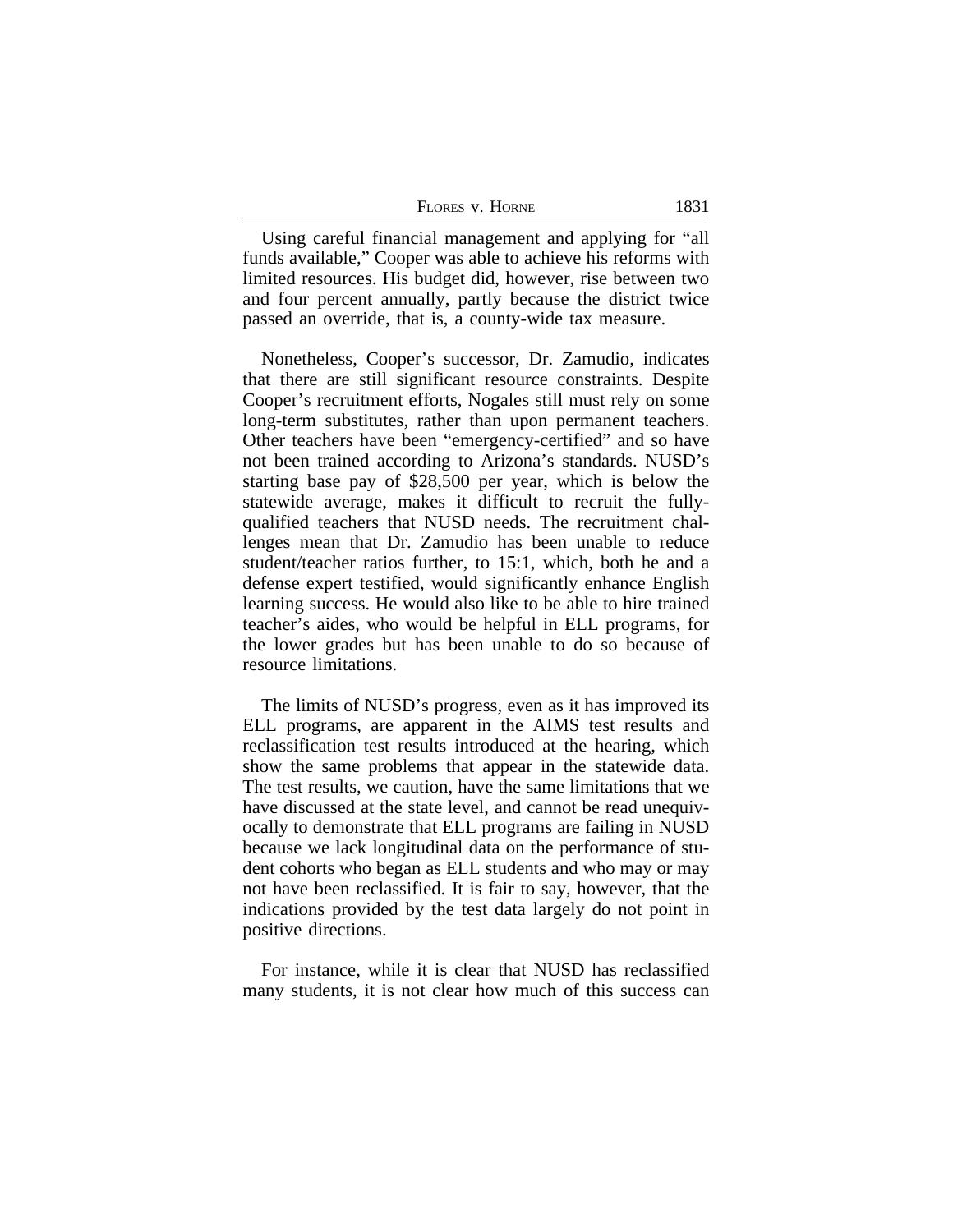| 1832 | FLORES V. HORNE |
|------|-----------------|
|      |                 |

be attributed to genuine academic progress and how much to changes in its classification methodology. During the 1999- 2000 school year, there were 5,104 ELL students. The next year saw similar numbers, but between the 2001-02 and the 2003-04 school years, the number of such students hovered around 3800. Then, when Arizona implemented a new testing protocol (which was later concluded to be reclassifying too many students and replaced), the ELL population declined to about 3200 students in the 2004-05 school year and to 2474 the next year. In 2006-07 a new, reputedly more accurate and more difficult to pass test came into use, and Dr. Zamudio testified that he expects ELL student numbers to increase again.

Because of these shifts in reclassification methodology, the meaning of "ELL" changed over time. Comparison of AIMS test data for ELL students and non-ELL students over time are therefore not reliable. But, as some patterns persist, we can point to several general trends based on AIMS test results for the 2003-04, 2004-05, and 2005-06 school years.**<sup>23</sup>**

First, within NUSD, ELL students in lower grades are doing substantially better than ELL students in higher grades. In 2005-06, for instance, while only 27% of ELL third graders failed<sup>24</sup> math, 76% of ELL tenth graders failed. ELL third graders failed reading 37% of the time; 78% of ELL tenth graders failed. And 35% of ELL third graders failed writing, while 76% of ELL tenth graders failed.

<sup>&</sup>lt;sup>23</sup>Although the patterns we describe are consistent from year to year, passage rates varied somewhat from year to year. They rose from 2003-04 to 2004-05 but fell again in 2005-06. One of the defense witnesses suggested that the high 2004-05 passage rates could be related to problems with the reclassification system.

**<sup>24</sup>**AIMS is graded on a four-part scale. Students may "fall far below" the passing score, "approach" but not meet the standard, "meet" the standard, or "exceed" the standard. When we refer to the percentage of students "failing," we mean those who either "fell far below" or only "approached" the state passing score.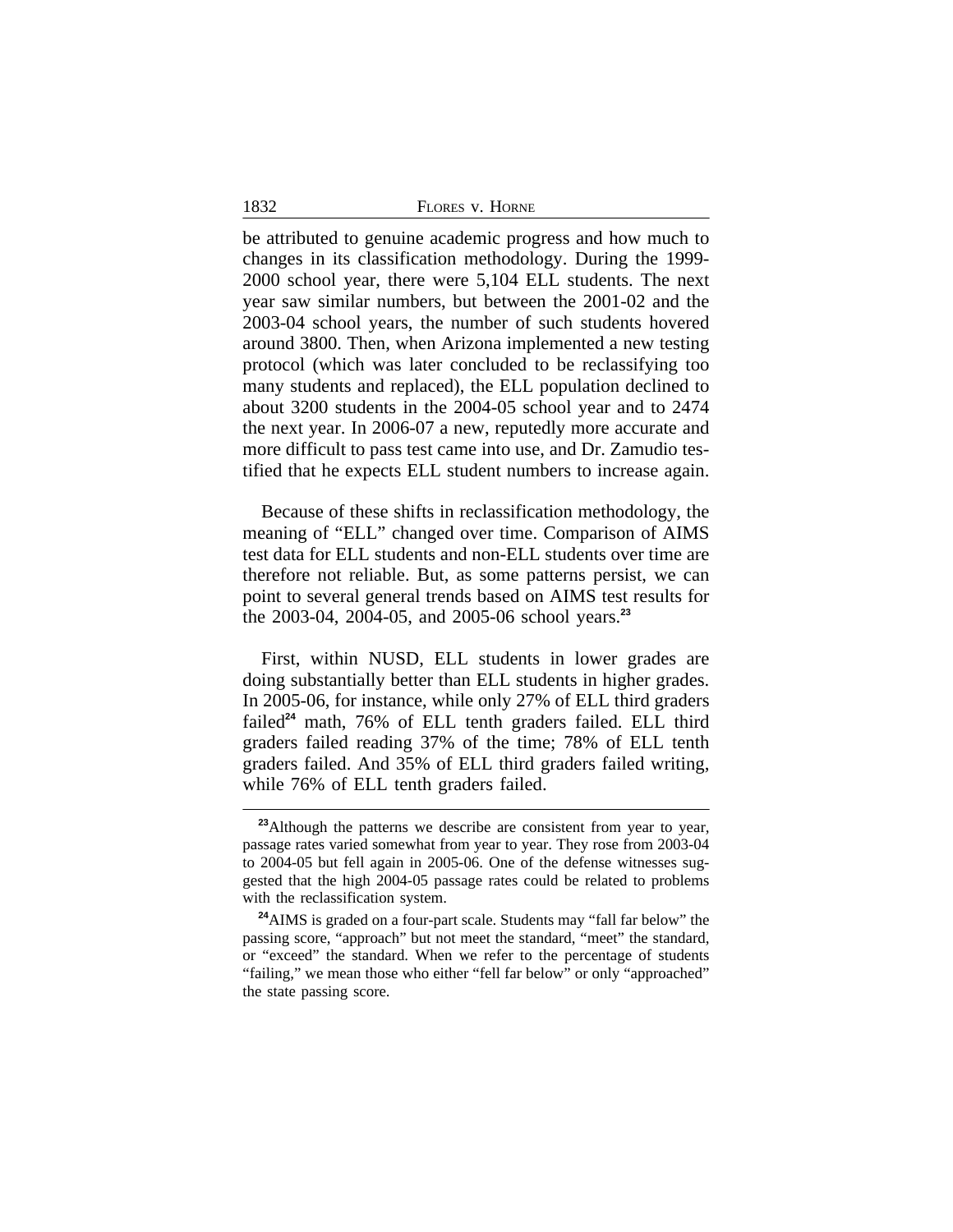| 1833 |
|------|
|      |

Second, ELL students in NUSD generally do worse than the state average score for all students (ELL and non-ELL). Only students in the lower grades sometimes reached or beat the average. Older students are falling far behind. For tenth graders in 2005-06, for instance, only 36% failed math statewide, but 76% of ELL tenth graders in NUSD did. For reading, the tenth grade state failure rate was 29%, while the tenth grade ELL failure rate in NUSD was 78%. And for writing, the state tenth grade failure rate was 36% and the NUSD tenth grade ELL failure rate was 76%.

Third, within NUSD, ELL students are still falling behind the district average for all students. Again, the gap grows more pronounced in higher grades. In 2005-06 in third grade, ELL students failed math at a 27% rate, reading at a 37% rate, and writing at a 35% rate, rates that were not too much worse than the district averages of 22%, 29%, and 30%, respectively. By tenth grade, however, ELL students failed math at a 76% rate, reading at a 78% rate, and writing at a 76% rate, far worse than the district averages of 50%, 42%, and 39%, respectively.

The picture, then, is of relative success at lower grades (although not equal to that of English speaking students *within* NUSD), and increasing failures for older students, a significant majority of whom are failing the state's basic achievement tests.

Federal performance classifications under NCLB generally correspond with this portrait: In 2004-05, one of Nogales' two middle schools failed to meet its adequate yearly progress goals under NCLB, as did the alternative high school. In 2005-06, the same middle school was under a restructuring plan, and corrective action was being taken in the alternative high school. The main high school had been given a warning, as had a lower-performing elementary school.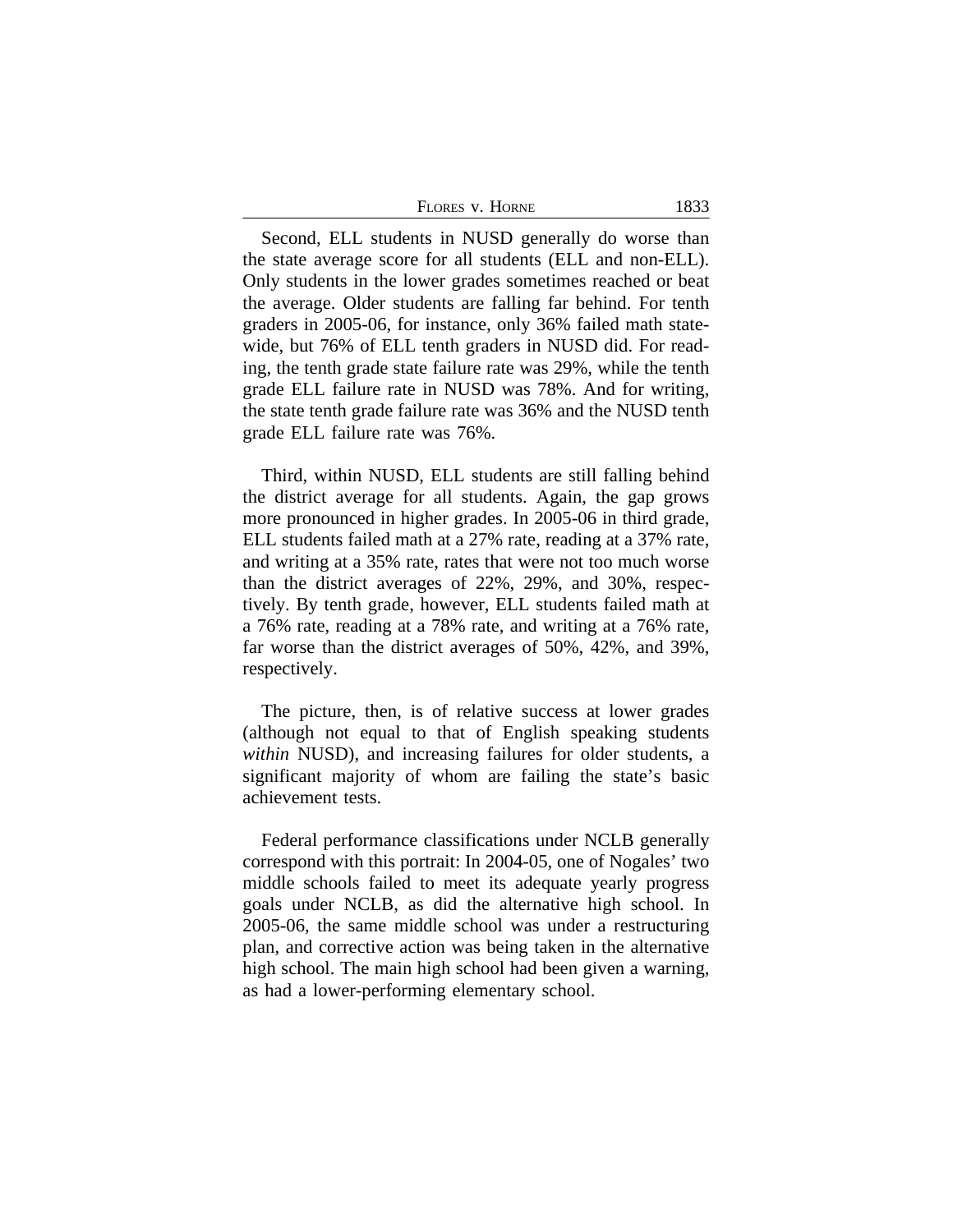| FLORES V. HORNE |  |  |
|-----------------|--|--|
|-----------------|--|--|

In a survey of the test results of ELL students statewide, NUSD students' performance was also consistent with this general snapshot. This survey, commissioned by Arizona's Department of Education, reported the 2005 test results of students who were classified as ELL in 2003 and ranked schools by the average AIMS scores of these students.**<sup>25</sup>** Some, but not all, of NUSD's younger ELL students did very well. Four NUSD elementary schools ranked in the top ten schools in the state by this measure, with passage rates of over 70%. Two other elementary schools fared more poorly, ranking 41st and 152nd, with passage rates of about 60% and about 50%, respectively. Middle school performance was lower — one tied for 165th place, also with about a 50% passage rate, and the other ranked 409th, with only about 40% of its ELL students passing the test. The high schools are at the bottom of the heap. The main high school ranks 575th, with a 28.37% overall passage rate and Santa Cruz Alternative High School is four from the bottom at 625th place and a 8.62% passage rate.

Finally, there is at least one clear bright spot: For all grades in 2005-06, *reclassified* ELL students were doing about as well as native English speakers, which is a notable accomplishment, and which suggests that the ELL programs may well benefit those who successfully transition out of them. But, as the data on such scores does not track individual students, showing when they passed through ELL programs and

**<sup>25</sup>**No effort was made to verify that a given student was still ELL or that he or she had remained in ELL programming for the two intervening years. Nor are test scores available for these students in 2003. The result is that the survey data does not present a longitudinal survey of the progress of students who remained in ELL programs for that period. Nor is the data of value in demonstrating that NUSD's ELL students are doing better relative to non-ELL students, as non-ELL students' performance was not measured or ranked. More importantly, if, as Flores alleges, Arizona systematically underfunds ELL programs statewide, comparing one allegedly underfunded district with another does not show that funding in any given district is adequate.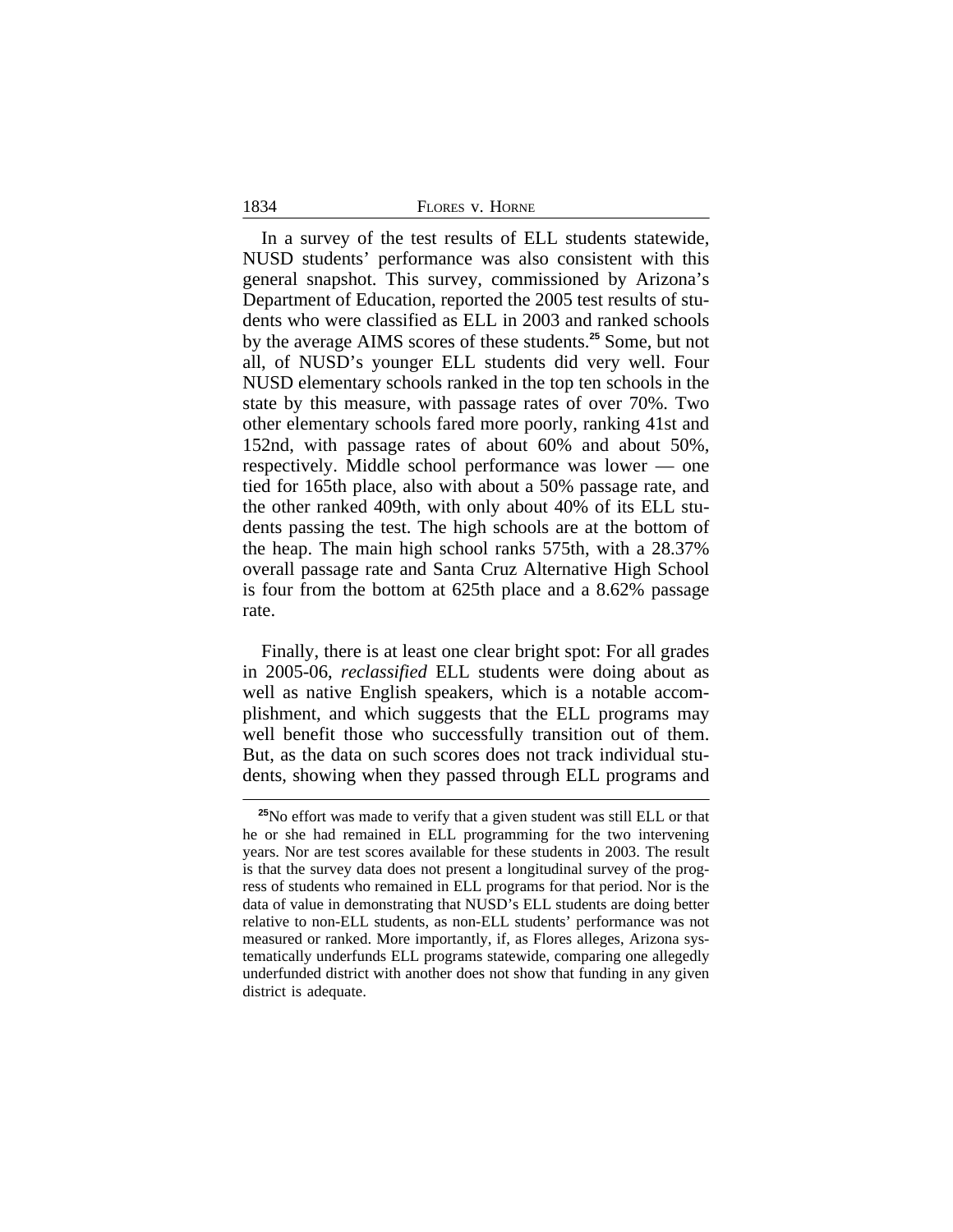| FLORES V. HORNE | 1835 |
|-----------------|------|
|                 |      |

how long it took them to do so, and because the reclassification methodology continues to shift, this bright spot does not offset the otherwise troubling ELL test data. On the data available, it is possible that some high achievers may rapidly be leaving ELL programs while other students continue to struggle, never achieving at the same levels as non-ELL students. Indeed, Dr. Zamudio testified that reclassification in NUSD takes, *on average*, four to five years and the district court so found. The encouraging success of reclassified students is therefore of limited significance with regard to the overall impact of NUSD's ELL program.

#### **b. Funding**

NUSD estimates its per pupil incremental costs for ELL programming for the 2005-06 school year at \$1570.42, over three times the Group B level weight funding Arizona provides for ELL programs under either HB 2010 or HB 2064. NUSD has been able to finance the improvements it has made by seeking grants, diverting state base level funding away from other purposes, and passing county-level budget overrides.

Of the \$1570.42 per pupil that NUSD indicates it spends on ELL programming, over half this amount, \$824.25, is drawn from the district's maintenance and operations account (which includes both the ELL Group B funds and base level support funding). As this amount is well above the Group B weights, it indicates that NUSD is dipping into funds that would otherwise be used to fund basic educational purposes. Federal funds add about \$484.05 per student, but most of these funds are earmarked for at-risk, low-income students, rather than ELL students (although the two groups overlap). Another \$43.43 per student comes from county override funds. The remaining \$218.69 per student comes from a variety of state, federal, and local funding sources and grants.

NUSD's budget has increased over the years, but ELLspecific funds have been a relatively small part of that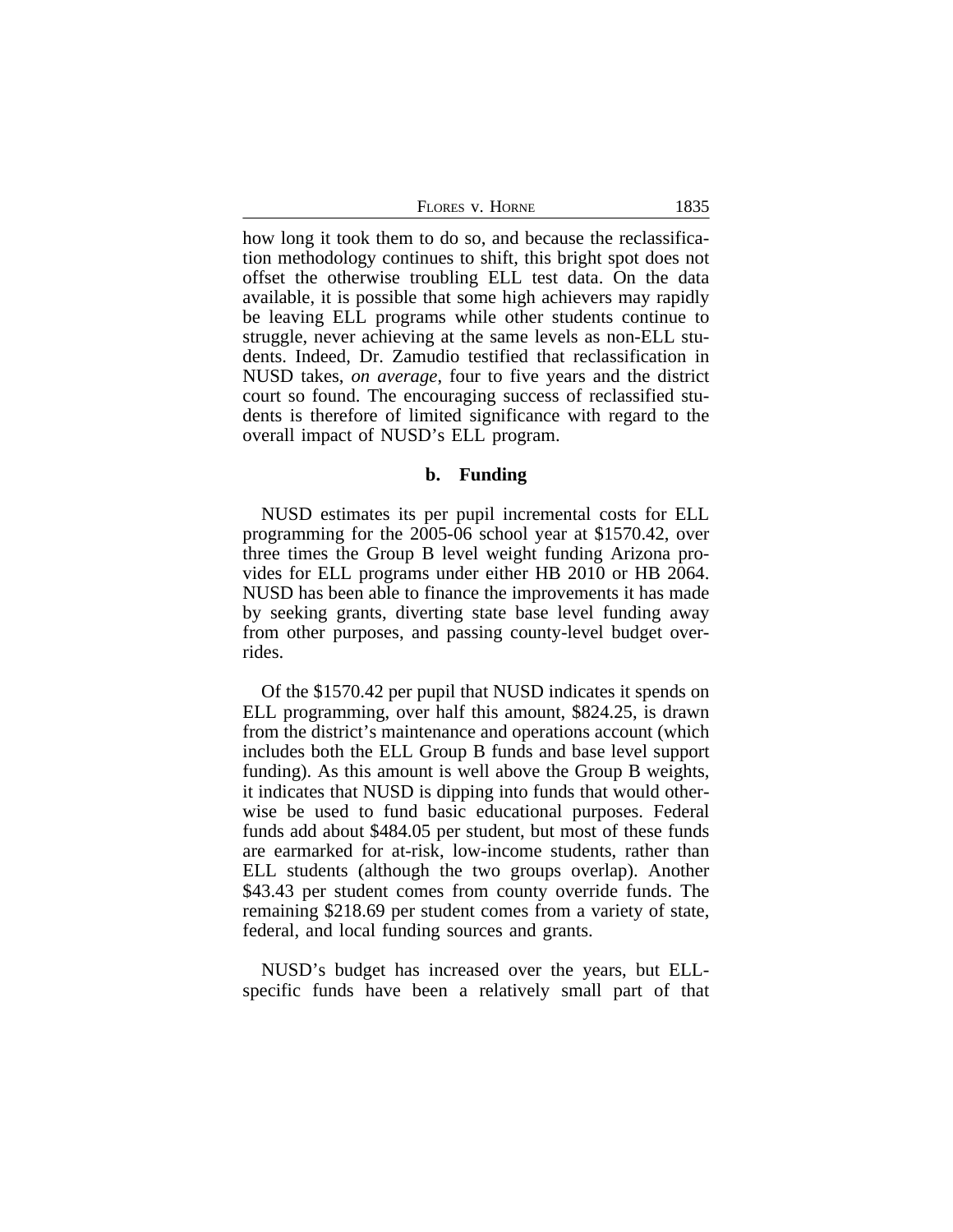1836

increase. A schematic break-down of the budget over the relevant period, which does not appear to include the relatively small amount of funding from the county, was entered into evidence before the district court. We reproduce a somewhat modified version of that table here. The break-down shows *all* funds available to ELL students, including funds that are not ELL-specific. ELL-specific funding sources are labeled as such, and the total amount of ELL-specific funding is separately recorded:

|                                        | 1999-<br>2000 | 2000-<br>2001 | $2001 -$<br>2002 | 2002-<br>2003 | 2003-<br>2004 | 2004-<br>2005 | 2005-<br>2006 | 2006-<br>2007 |
|----------------------------------------|---------------|---------------|------------------|---------------|---------------|---------------|---------------|---------------|
| <b>Base</b><br>level<br>state<br>funds | \$2,592       | \$2,618       | \$2,721          | \$2,788       | \$2,858       | \$2,929       | \$3,039       | \$3,173       |
| <b>Group B</b><br>ELL<br>funds         | \$156         | \$157         | \$163            | \$321         | \$329         | \$337         | \$349         | $$444^{26}$   |
| Other<br>state<br><b>ELL</b><br>funds  | \$0           | \$0           | \$0              | \$126         | \$83          | \$64          | \$0           | \$74          |
| Federal<br><b>Title I</b><br>funds     | \$439         | \$448         | \$467            | \$449         | \$487         | \$638         | \$603         | \$597         |
| Federal<br><b>Title II</b><br>funds    | \$58          | \$63          | \$74             | \$101         | \$109         | \$91          | \$92          | \$87          |

**<sup>26</sup>**This amount is based on HB 2064's Group B weight increase. If that portion of HB 2064 does not go into effect, the figure will be \$364.86.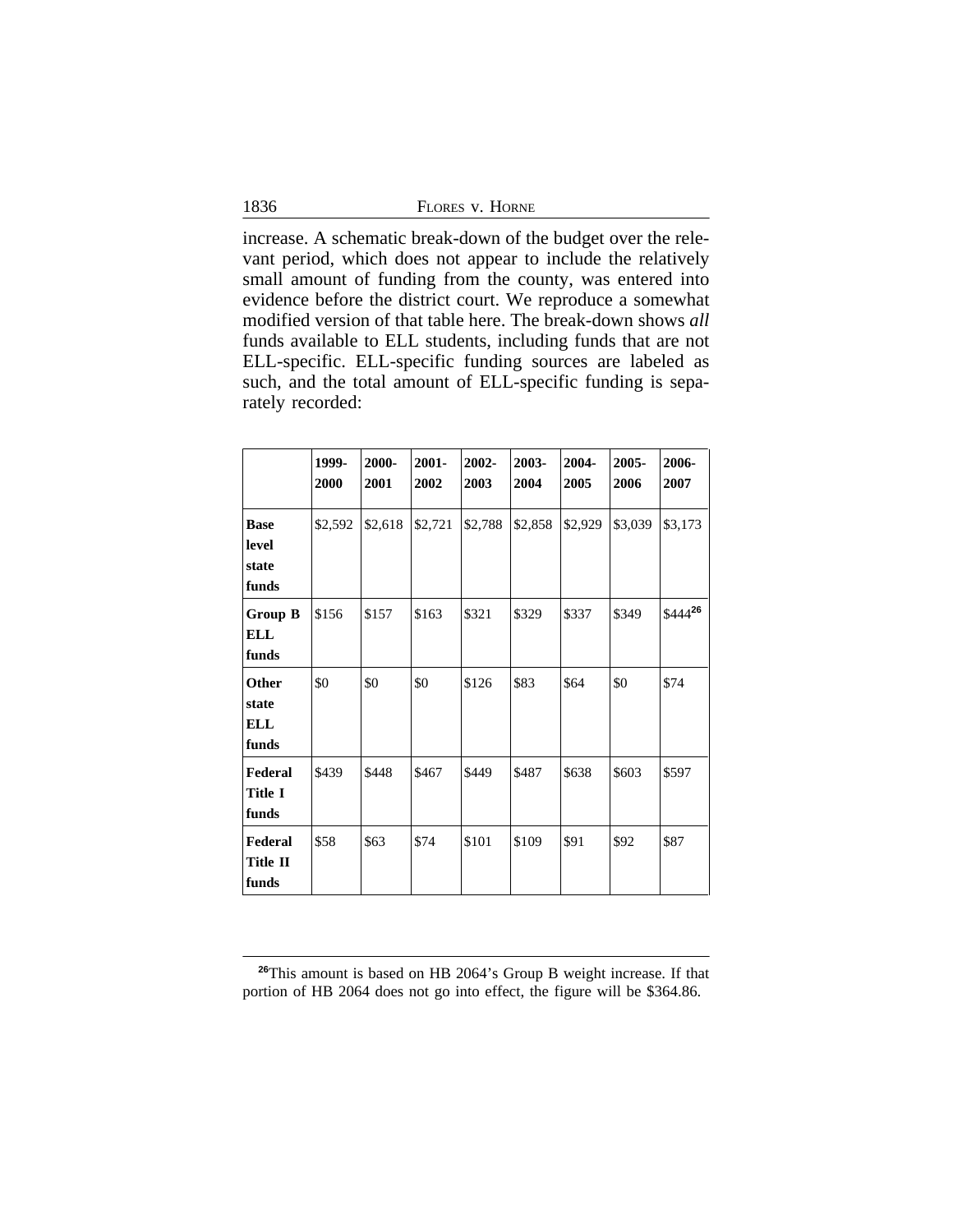FLORES V. HORNE 1837

| Federal<br><b>Title III</b><br>(ELL)<br>funds  | \$0     | \$0     | \$0     | \$67    | \$89    | \$114   | \$118   | \$121   |
|------------------------------------------------|---------|---------|---------|---------|---------|---------|---------|---------|
| <b>Other</b><br>state and<br>federal<br>grants | \$58    | \$56    | \$59    | \$47    | \$207   | \$214   | \$205   | \$109   |
| <b>Total</b><br>of all<br>funds                | \$3,302 | \$3,342 | \$3,484 | \$3,899 | \$4,162 | \$4,387 | \$4,406 | \$4,605 |
| <b>Total</b><br>ELL<br>funds                   | \$156   | \$157   | \$163   | \$514   | \$501   | \$515   | \$467   | \$639   |

In sum, as this table suggests, ELL-specific funds have never covered all ELL programming costs. NUSD can pay the incremental cost of its ELL programs only by diverting non-ELL-specific funds for that purpose, and the district was able to do that at the time of the Declaratory Judgment, as now. These ELL-specific funds, however, have increased, due largely to the rise in Group B weights occasioned by HB 2010 in 2002-03 and will increase again due to HB 2064 if the new Group B weight goes into effect. There remains, however, a fundamental mismatch between the ELL costs NUSD requires and the funds provided for that specific purpose.**<sup>27</sup>**

# **c. Conditions in Other Districts**

NUSD's reported incremental costs for ELL programming, and its need to divert other funds to cover them, are generally consistent with the experiences of districts across Arizona.

**<sup>27</sup>**We note that, for a variety of contractual and statutory reasons, and to ensure a fiscal cushion, NUSD carries over some portion of its budget every year, including some funds that it might otherwise spend on ELL programming or other needs. That practice, rooted in careful fiscal planning, does not indicate a surplus of funds for educational needs.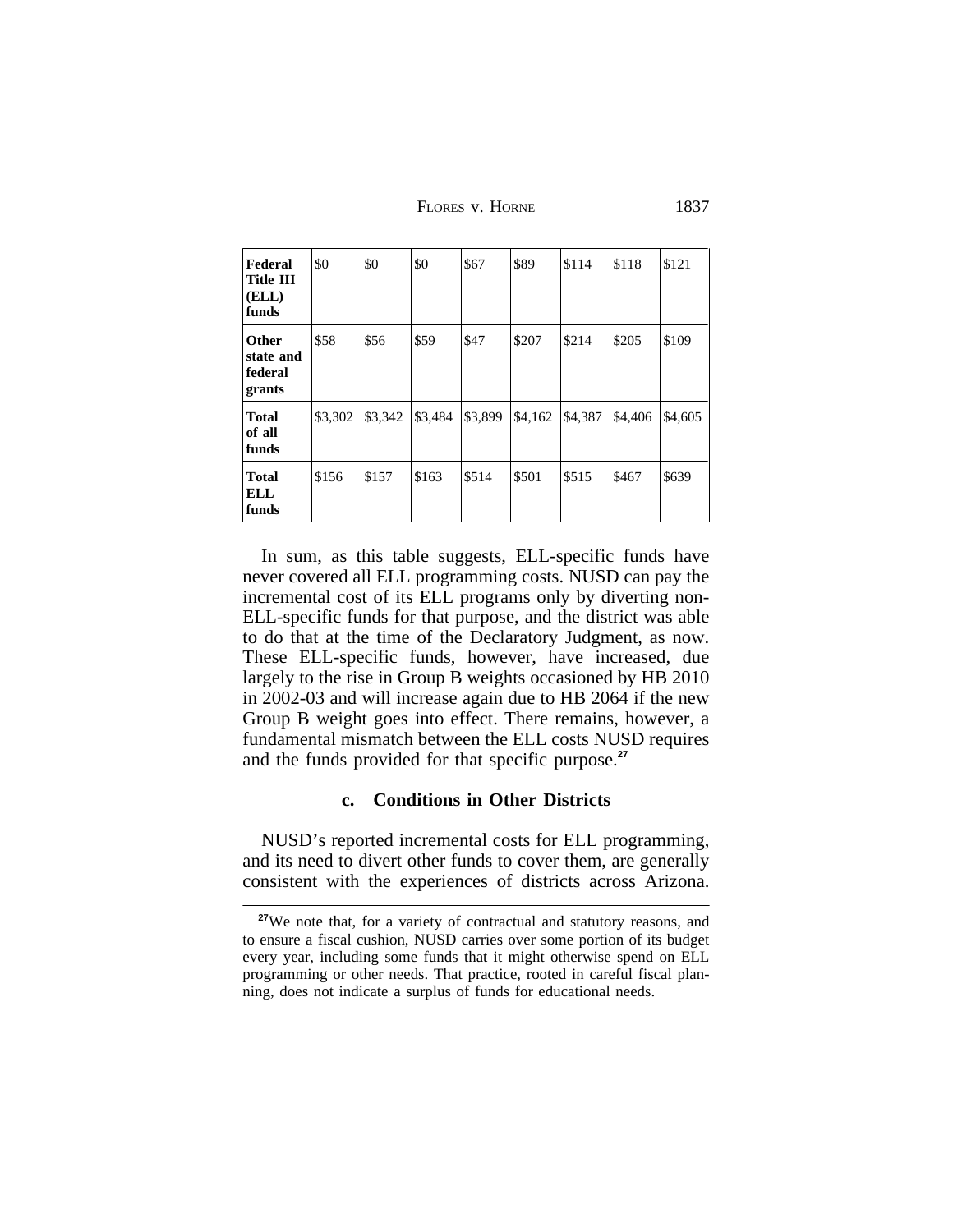| 1838 | FLORES V. HORNE |
|------|-----------------|
|      |                 |

District officials testifying at the hearing reported incremental costs ranging from \$1,077 per student to \$4,072 per student. All of these districts are funding their programs by diverting funds from other sources, often by using additional taxes that they are allowed to levy for use in desegregation programs.**<sup>28</sup>** Group B weights, alone, are not generally sufficient to fund ELL programs.

Testimony from officials in other districts confirms that reclassification regularly takes longer than two years for many students. The average reclassification time in the Tucson Unified School District, for instance, is 4.6 years. In the Murphy Elementary School District, nearly two-thirds of ELL students took more than four years to be reclassified. Similarly, in the Scottsdale Unified School District, the majority of ELL students take more than two years to be reclassified, and in the Glendale Union High School District, 46% of ELL students at one school and 15% of ELL students at another had been in ELL programs for more than two years. No district submitted evidence showing that all of its ELL students had been reclassified within two years.

#### **G. The Ruling on Remand**

After the evidentiary hearing at which the facts concerning the current status of ELL students and ELL funding were presented, the district court again denied relief from judgment. *Flores v. Arizona*, 480 F. Supp. 2d 1157, 1167 ("*Flores XI*") (D. Ariz. 2007).

**<sup>28</sup>**A broader survey of school district officials conducted for Flores by Dr. Chuck Essigs of the Arizona Association of School Business Officials yielded similar results. Dr. Essigs did not independently verify his survey results or ensure that responding districts used a common cost reporting system. As these results vary widely (from \$351 to \$3,874), neither we nor the district court rely much upon them. It is worth noting, nonetheless, that, for the fourteen surveyed districts with over 1,000 ELL students, incremental costs in 2006-07 in all but one were above \$1,000, with most of the districts' incremental costs in the range between \$1,000 and \$2,000.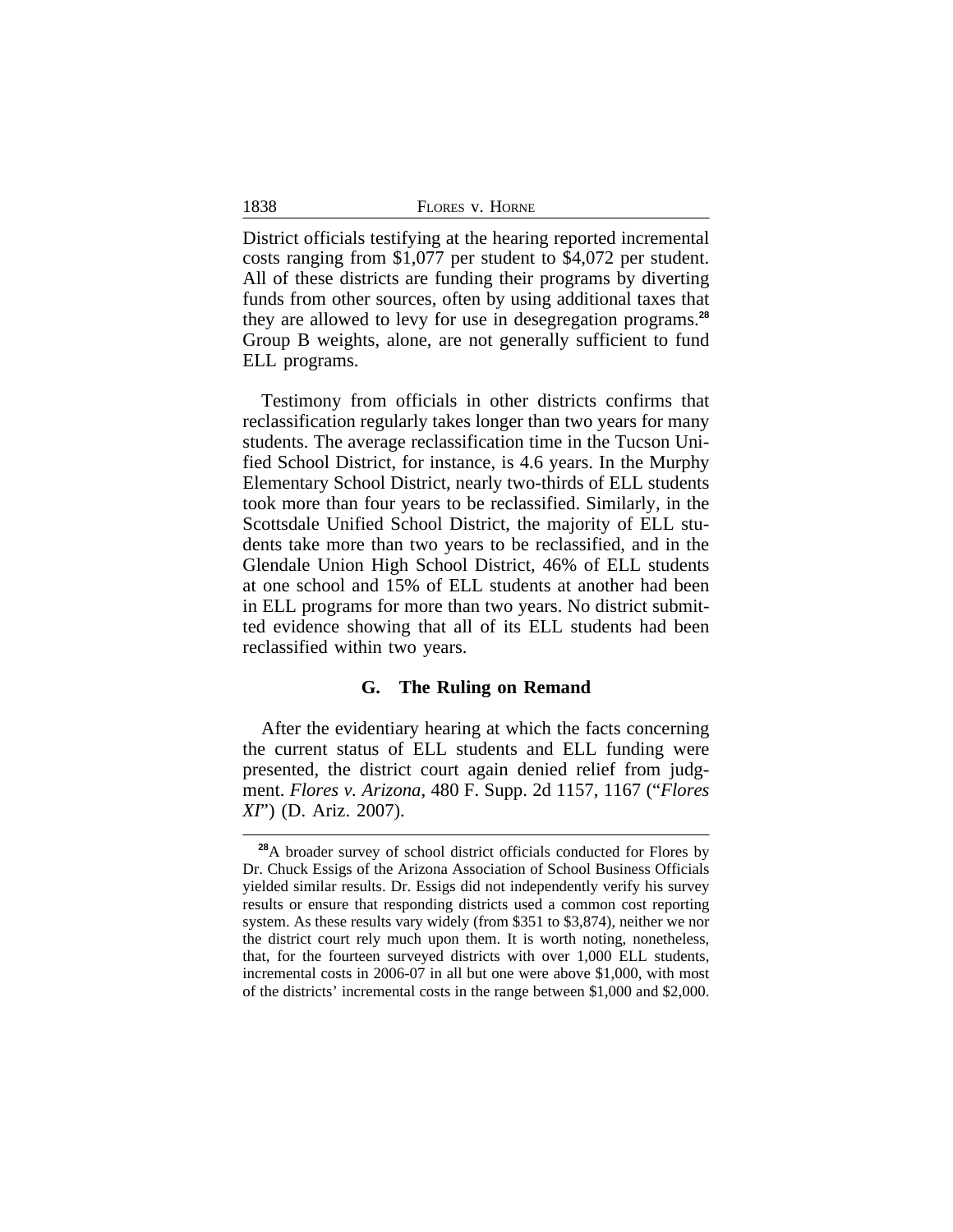| FLORES V. HORNE | 1839 |
|-----------------|------|
|-----------------|------|

The court held that the improvements at NUSD do not establish that Arizona is fulfilling its duty to fund ELL programming rationally. *Id.* at 1160, 1166. Most of these improvements, the court found, are due to NUSD's own management improvements, not to reliable or sufficient funding. *Id.* at 1160. And the improvements are limited: NUSD's ELL high school students, in particular, are still falling well behind its non-ELL students, and even the successes will be "fleeting at best" unless Arizona meets its funding obligations. *Id.* Thus, although NUSD is "doing substantially better," *id.*, and the state has developed a significantly improved infrastructure for ELL programming, "mere amelioration of those specific conditions" cited as examples of the funding shortage in the Declaratory Judgment, is "inadequate" to justify relief: "Rather, compliance would require a funding system that rationally relates funding available to the actual costs of all elements of ELL instruction." *Id.* at 1165.

The district court went on to determine that the Superintendent and the Legislative Intervenors had not demonstrated that such a system was in place. The court decided that HB 2064 does not sufficiently address the inadequacies of Arizona's ELL funding system and, in fact, introduces new problems. In so holding, the district court reasoned as follows: HB 2064's increase in Group B weights is inadequate, as "the per-student incremental cost of providing ELL instruction is greater than either the current Group B weight of \$365 [set by HB 2010] or the increased weight of \$444 that would be provided if [the c]ourt approved HB 2064, both in NUSD and in other districts." *Id.* at 1162. HB 2064's two-year cut-off of that funding would suddenly, and irrationally, further underfund school districts. *Id.* at 1166. The HB 2064 grant programs, which might have linked funding rationally to costs, are no better. The Arizona structured English immersion fund suffers from the same irrational two-year cut-off, *id.* at 1163, and both it and the compensatory instruction fund violate provisions of federal law that bar taking federal funds into account in mak-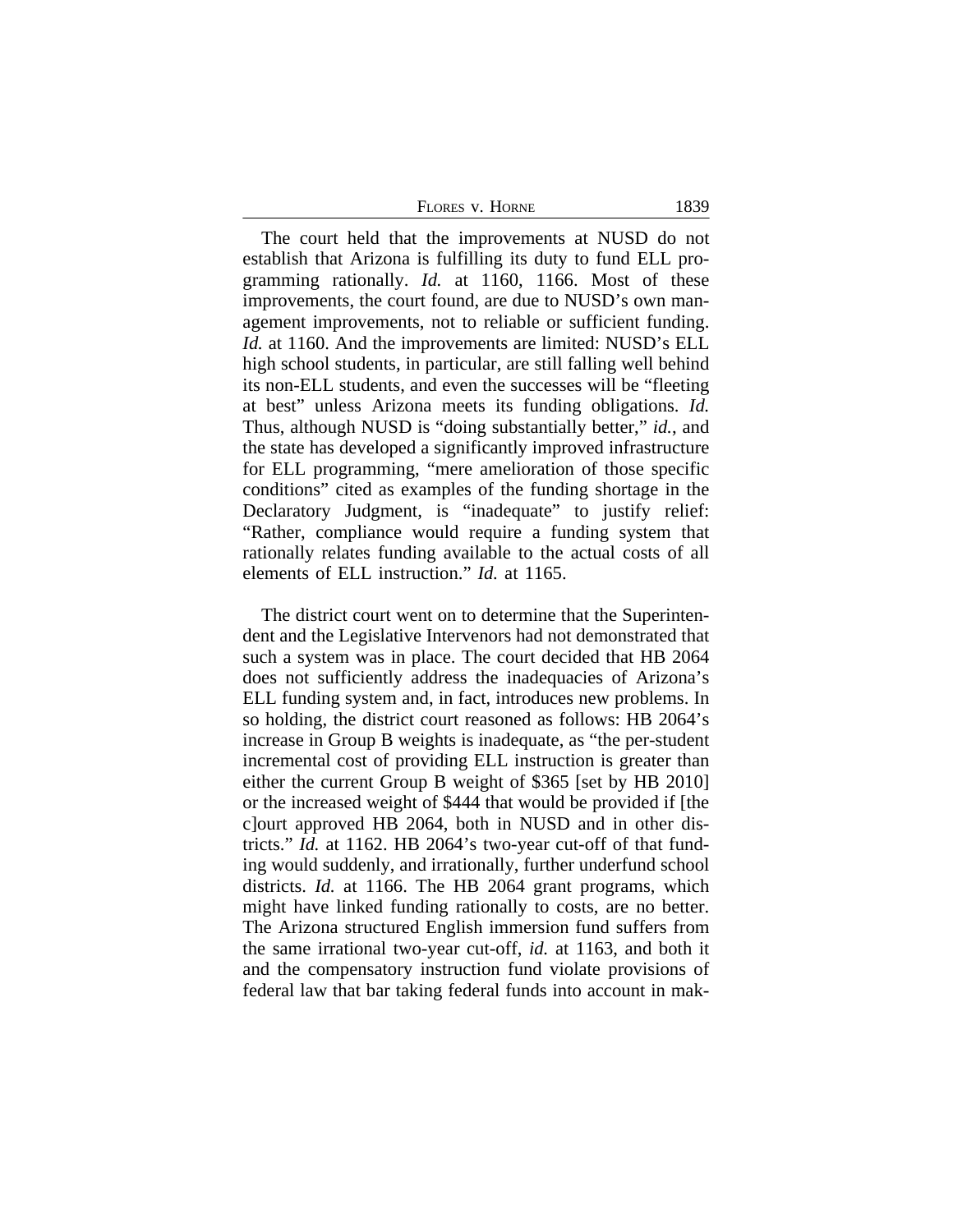| 1840 | FLORES V. HORNE |
|------|-----------------|
|      |                 |

ing state funding decisions and bar supplanting existing state funding with federal monies. *Id.* at 1166.

The district court concluded that, without a rational funding system for ELL incremental costs, Arizona remains out of compliance with the EEOA, despite some successes in NUSD:

On January 24, 2000, this Court held that the State's minimum funding level for ELL programs was arbitrary and capricious and bore no rational relation to the actual funding needed to insure that ELL students could achieve mastery of the State's academic standards. . . . More than 7 years later, circumstances in this regard remain the same. The Moving Parties have not shown compliance with this Court's decree, much less changed circumstances that would warrant modification or dissolution of this Court's order.

*Id.* at 1167. The district court gave Arizona until the end of the then-current legislative session to comply. *Id.* The Legislative Intervenors and the Superintendent timely appealed.**<sup>29</sup>**

**<sup>29</sup>**After Arizona failed to comply with the district court's order in *Flores XI*, the court again found the state to be in contempt on October 10, 2007. *See Flores v. Arizona*, No. CV-92-596 ("*Flores XII*")(D. Ariz. 2007). The present compliance deadline is March 4, 2008. *Id.* at 4. The contempt order has been separately appealed and is not before us. We do, however, discuss it below in Part  $II(C)(2)$  for the light it sheds on the adequacy of HB 2064.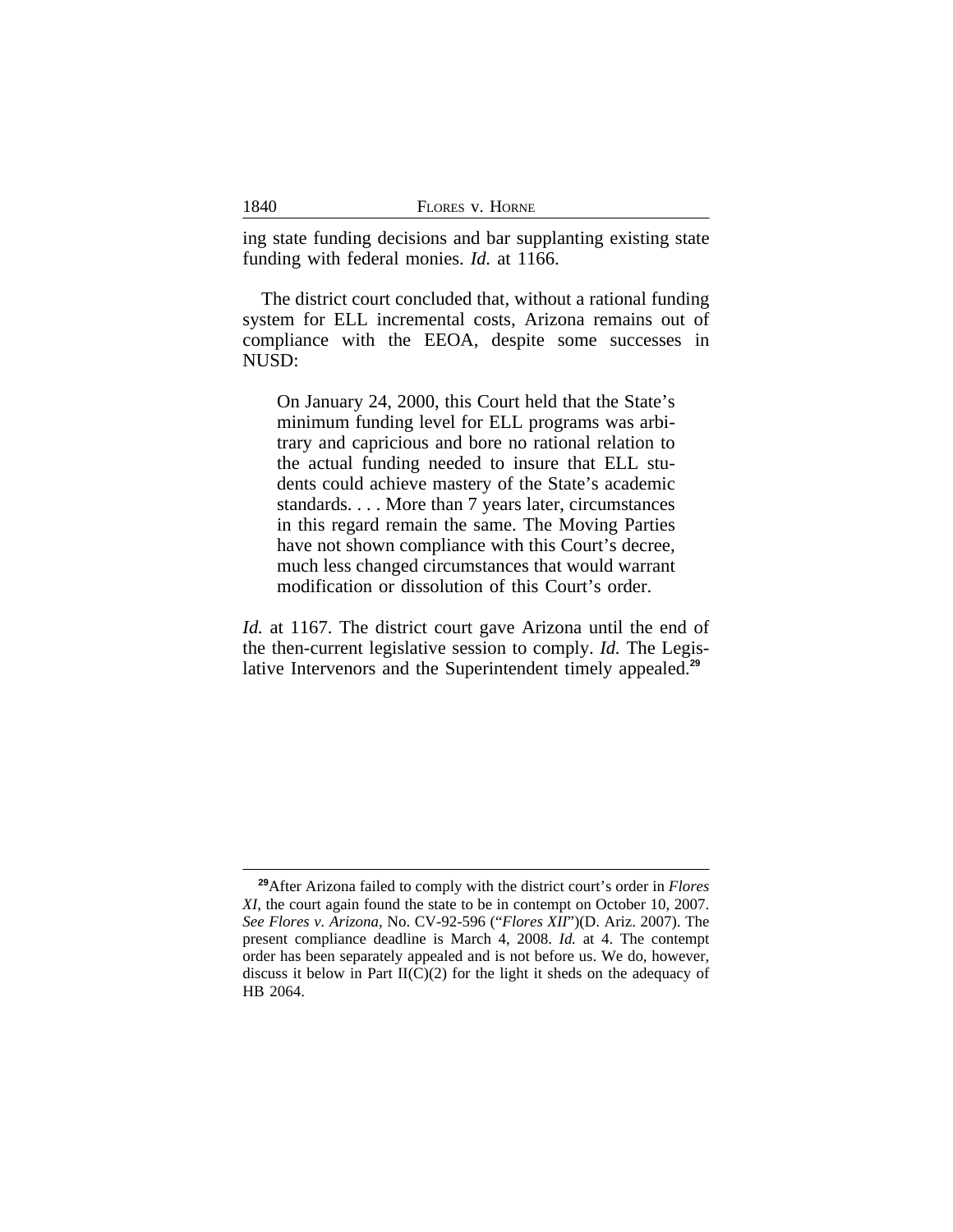FLORES V. HORNE 1841

**Volume 2 of 2**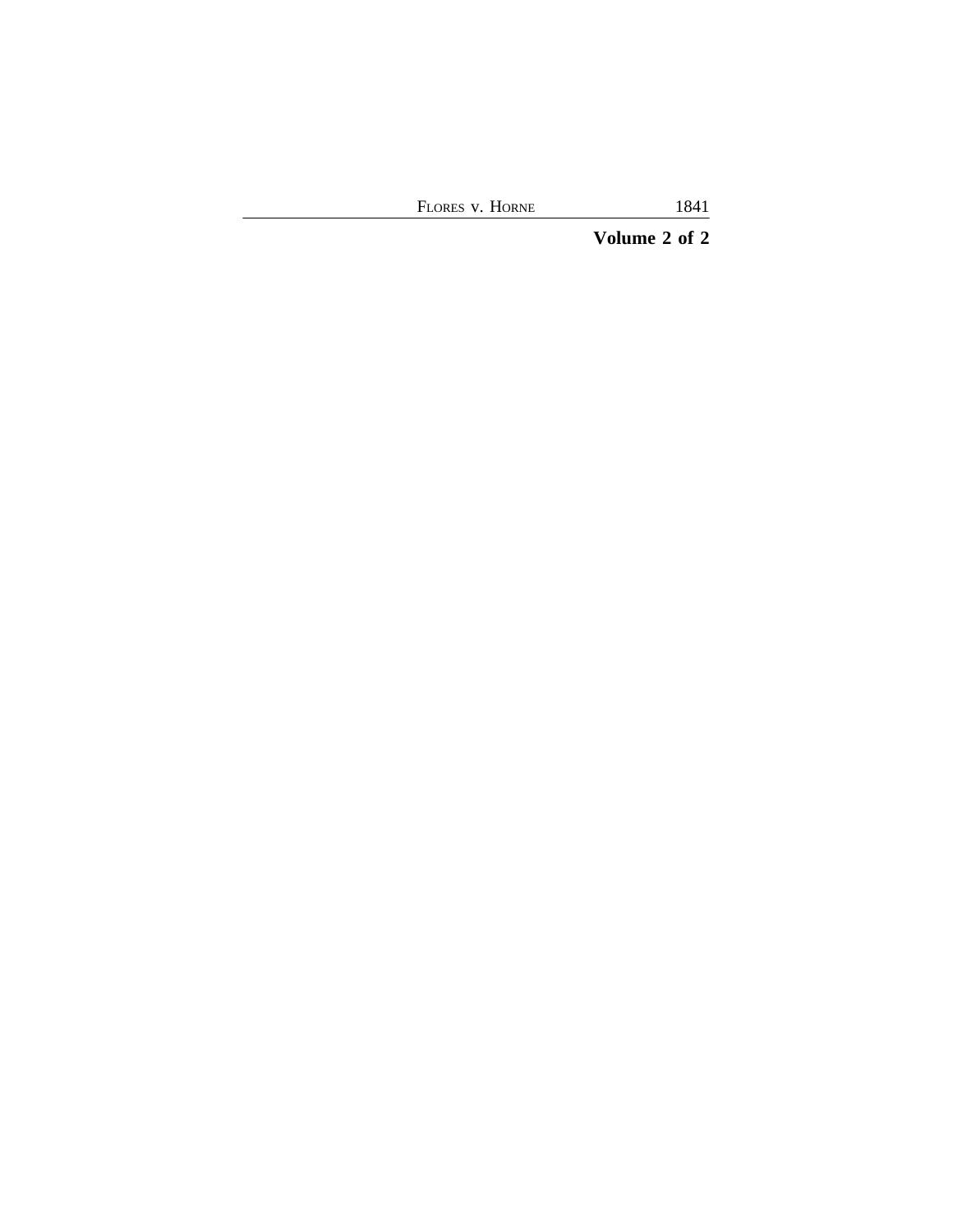# **II. ANALYSIS**

#### **A. Standard of Review and Jurisdiction**

Rule 60(b)(5) provides that "[o]n motion and just terms, the court may relieve a party . . . from a final judgment . . . [when] the judgment has been satisfied, released or discharged; it is based on an earlier judgment that has been reversed or vacated; or applying it prospectively is no longer equitable." **30**

The first two circumstances do not obtain here: Although the moving parties argue that Arizona has achieved the purposes of the judgment through actions other than those required by the Declaratory Judgment and the ensuing orders, Arizona has in fact not "satisfied" the prior judgment, as it has not complied with its terms. And there is no pertinent earlier judgment that has been reversed or vacated. Instead, the moving parties are, in practical terms, contending that it "is no longer equitable" to apply the judgment and the present injunction prospectively.

It is appropriate to grant a Rule  $60(b)(5)$  motion for this reason when "the party seeking relief from an injunction or consent decree [meets its initial burden by showing] 'a signif-

On motion and upon such terms as are just, the court may relieve a party or a party's legal representative from a final judgment, order, or proceeding [if] . . . (5) the judgment has been satisfied, released, or discharged, or a prior judgment upon which it is based has been reversed or otherwise vacated, or it is no longer equitable that the judgment should have prospective application.

We find no relevant distinction between the two formulations.

**<sup>30</sup>**Amendments to the Federal Rules of Civil Procedure designed to clarify but not to make any substantive changes became effective on December 1, 2007. *See* Joseph Kimble, *Guiding Principles for Restyling the Federal Rules of Civil Procedure (Part I)*, 84 MICH. BAR J 56 (Sept. 2005). We quote the current version of the rule, although the district court ruled based on the prior version. The prior version provided that: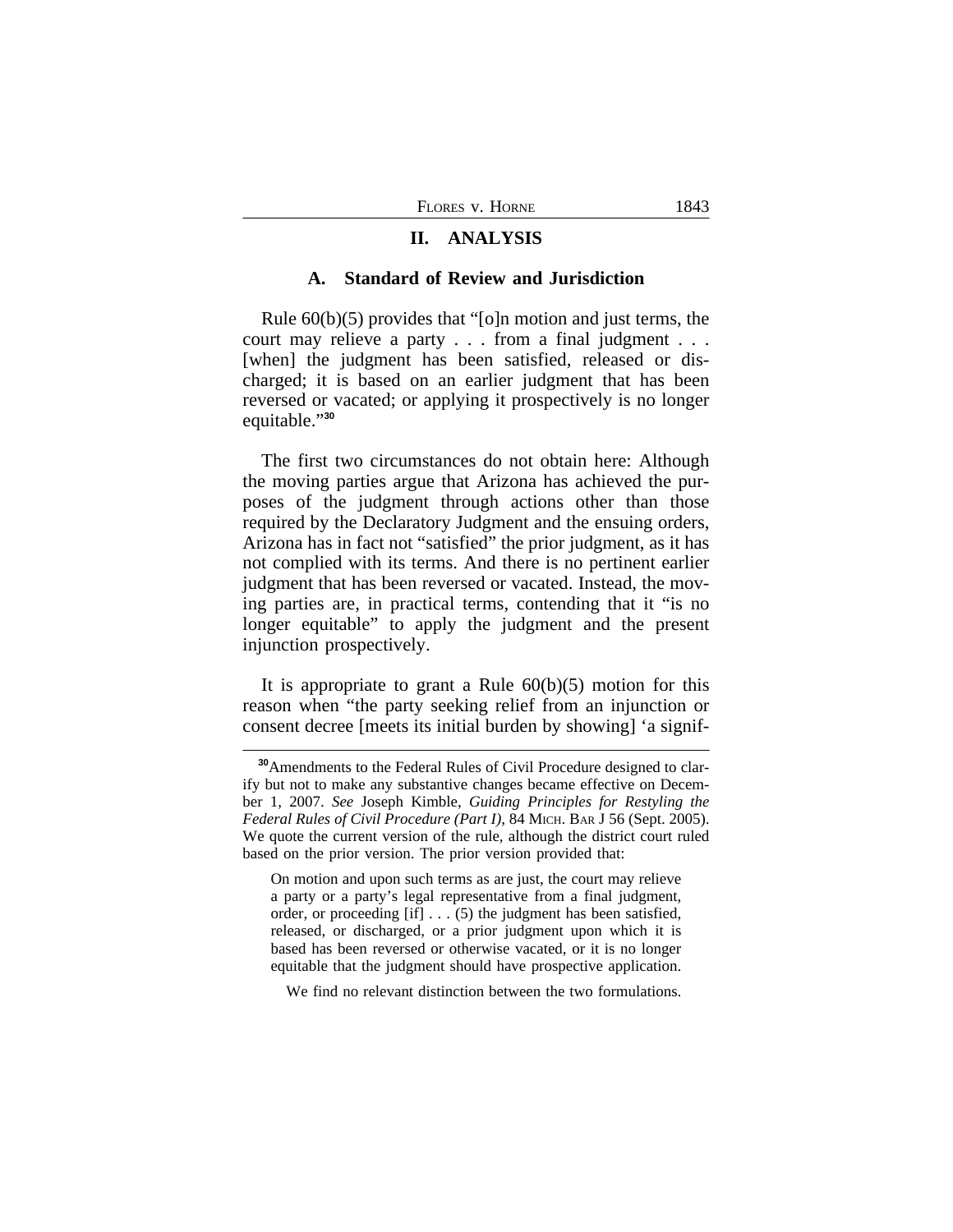1844 FLORES v. HORNE

icant change either in factual conditions or in law.' " *Agostini v. Felton*, 521 U.S. 203, 215 (1997) (quoting *Rufo v. Inmates of Suffolk County Jail*, 502 U.S. 367, 384 (1992)); *see also Bellevue Manor Assoc. v. United States*, 165 F.3d 1249, 1255 (9th Cir. 1999) ("*Rufo* sets forth a general, flexible standard for all petitions brought under the equity provision of Rule  $60(b)(5)$ ."). Once that showing is made, modification may be warranted "when changed factual conditions make compliance with [a consent decree or an injunction] substantially more onerous," when a decree or injunction "proves to be unworkable because of unforeseen obstacles[,] or when enforcement of the decree without modification would be detrimental to the public interest." *Rufo*, 502 U.S. at 384 (citations omitted); *see also SEC v. Coldicutt*, 258 F.3d 939, 941- 42 (9th Cir. 2001) (using this standard). Finally, modification is necessary if a consent decree or injunction "become[s] impermissible under federal law." *Rufo*, 502 U.S. at 388; *see also Agostini*, 521 U.S. at 215 (same).

We review district courts' rulings on motions for relief from judgment under Rule 60(b) for abuse of discretion. *United States v. Asarco Inc.*, 430 F.3d 972, 978 (9th Cir. 2005). "We may not reverse a district court's exercise of its discretion unless we have a definite and firm conviction that the district court committed a clear error of judgment in the conclusion it reached upon weighing the relevant factors." *Coldicutt*, 258 F.3d at 941. In this context, "[a] district court abuses its discretion if it does not apply the correct law or if it rests its decision on a clearly erroneous finding of material fact." *Asarco*, 430 F.3d at 978.

We emphasize that our task in this context is a limited one: We do not sit to retry the case, nor to reexamine unappealed legal determinations, and do not have jurisdiction to do so. "[T]he timely filing of a notice of appeal in a civil case is a jurisdictional requirement," *Bowles v. Russell*, 127 S. Ct. 2360, 2366 (2007), and "[b]ecause the time for appeal ha[s] passed in this case, the interest in finality must be given great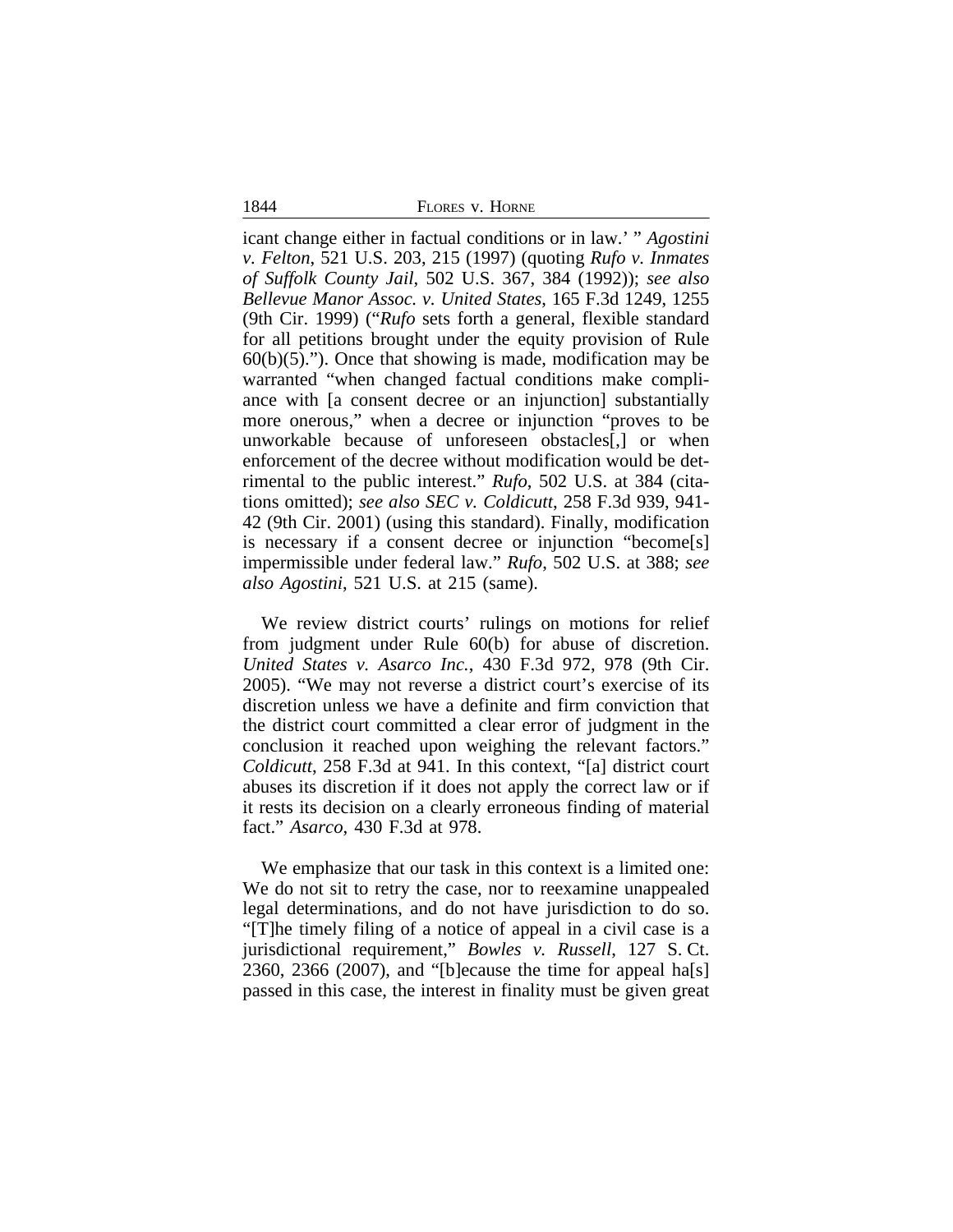FLORES V. HORNE 1845

weight." *Ashford v. Steuart*, 657 F.2d 1053, 1055 (9th Cir. 1981). We have cautioned against the use of provisions of Rule 60(b) to circumvent the strong public interest in timeliness and finality served by Rule 4(a). *See In re Stein*, 197 F.3d 421, 425-26 (9th Cir. 1999). Simply put, motions for relief from judgment may not be used to remedy a failure to contest in the first instance the legal rulings underlying the judgment itself.**<sup>31</sup>**

Our review is somewhat closer in the context of institutional injunctions against states "due to federalism concerns" implicated by such injunctions. *Hook v. Arizona Dep't of Corr.*, 107 F.3d 1397, 1402 (9th Cir. 1997). In such contexts, "[w]e scrutinize the injunction closely to make sure that the remedy protects the plaintiffs' federal constitutional and statutory rights but does not require more of state officials than is necessary to assure their compliance with federal law." *Clark v. Coye*, 60 F.3d 600, 604 (9th Cir. 1995); *see also Hook*, 107 F.3d at 1402. Nonetheless, "we will defer to the district court so long as any injunctive relief it provides remains within these parameters," *Clark*, 60 F.3d at 604, and the burden of proof remains on the moving party. *Hook*, 107 F.3d at 1402; *Rufo*, 502 U.S. at 383-84. Additionally, federalism concerns

**<sup>31</sup>**The Legislative Intervenors cite to a pre-*Agostini* Sixth Circuit case, *In re Detroit Auto Dealers Ass'n, Inc.*, 84 F.3d 787, 790 (6th Cir. 1996) for the proposition that a "party should be entitled to modification whenever the original decree could not properly have been issued on the state of facts that now exists." This sentence, in turn, is drawn from a decadesold student note, *Developments in the Law — Injunctions*, 78 HARV. L. REV. 994, 1082 (1965), which was prescribing changes in the then-current law, not describing the state of the law.

To comport with modern law, and particularly with the final nature of unappealed judgments, the language must be read to mean that relief is appropriate when the "original decree could not properly have been issued on the state of facts that now exists *applying the legal framework used by the original unappealed judgment*." Otherwise, such a rule would invite relitigation of settled judgments using Rule 60(b) as a vehicle, a use which, as noted, is improper.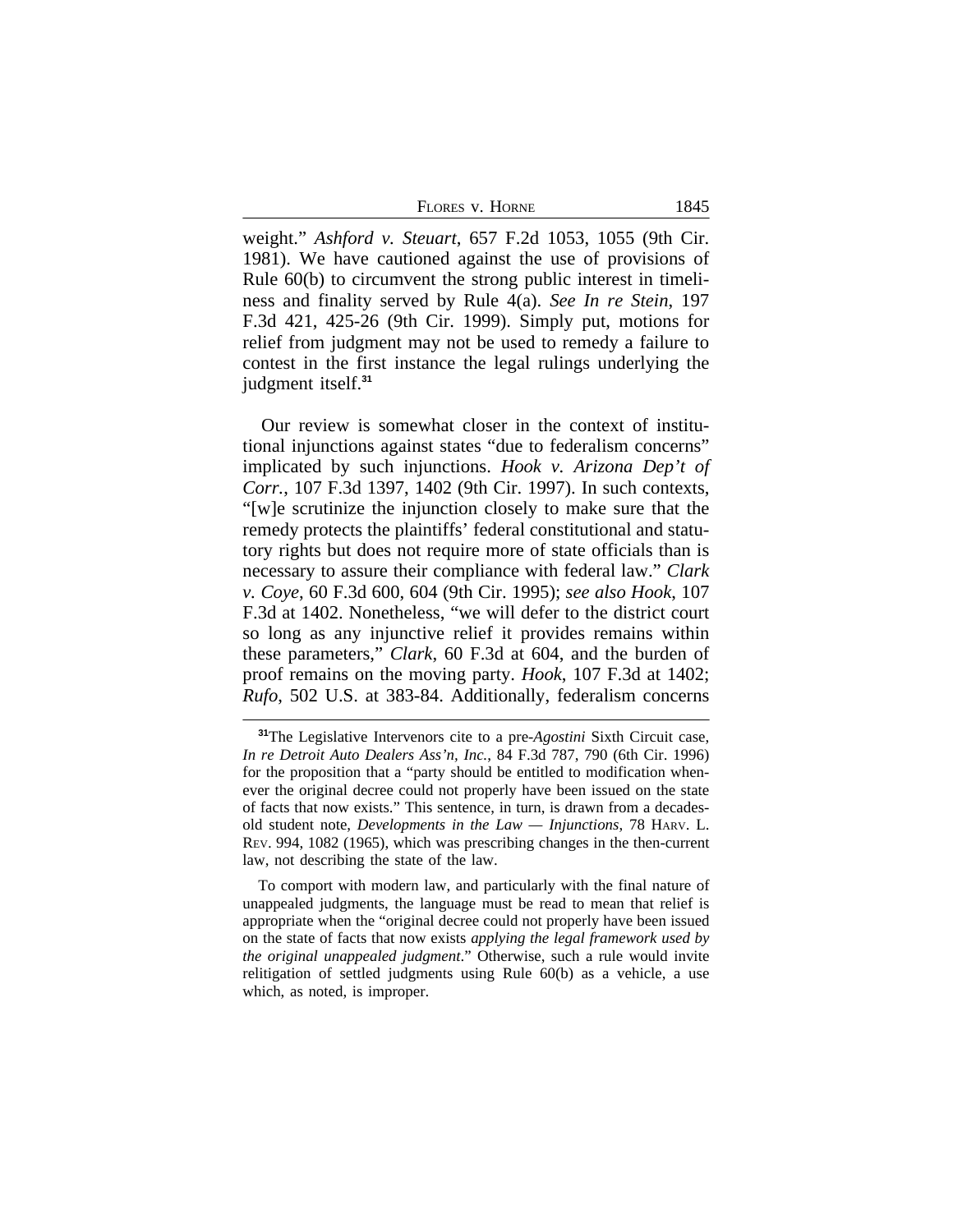| 1846 | FLORES V. HORNE |
|------|-----------------|
|      |                 |

are substantially lessened here, as the state of Arizona and the state Board of Education wish the injunction to remain in place.

The Superintendent and Legislative Intervenors also question the district court's compliance with our mandate on remand and the propriety of several evidentiary rulings. "This court reviews de novo a district court's compliance with the mandate of an appellate court." *United States v. Perez*, 475 F.3d 1110, 1112 (9th Cir. 2007) (citations and alterations omitted). With exceptions not pertinent here, "we generally review the district court's ruling on a motion *in limine* only for an abuse of discretion." *United States v. Ross*, 206 F.3d 896, 898 (9th Cir. 2000).

Finally, the parties dispute each others' standing. The Legislative Intervenors, first, contend that Flores lacks standing to argue that HB 2064 does not represent a change in circumstances sufficient to warrant relief. The Legislative Intervenors are wrong: HB 2064 holds itself out as a remedy for Flores and was presented to the court by Arizona and by the Superintendent and Legislative Intervenors as such. Whether or not Flores would have had standing to challenge HB 2064 in the first instance, she certainly has standing to argue that a purported remedy will not satisfy a judgment in her favor.

Second, Flores challenges the standing of the Superintendent because he does not make the funding decisions at the core of this case. As to that basis for disputing the Superintendent's standing, Flores is wrong. The Superintendent does not, it is true, write school funding laws, but he does administer the state's education system, including the HB 2064 grant system, *see* ARIZ. REV. STAT. § 15-251, and obviously has a vital interest in whether or not funding for the programs he oversees is EEOA compliant. He is a named defendant in the case; the Declaratory Judgment held him to be in violation of the EEOA, *Flores II*, 172 F. Supp. 2d at 1239-40, and the cur-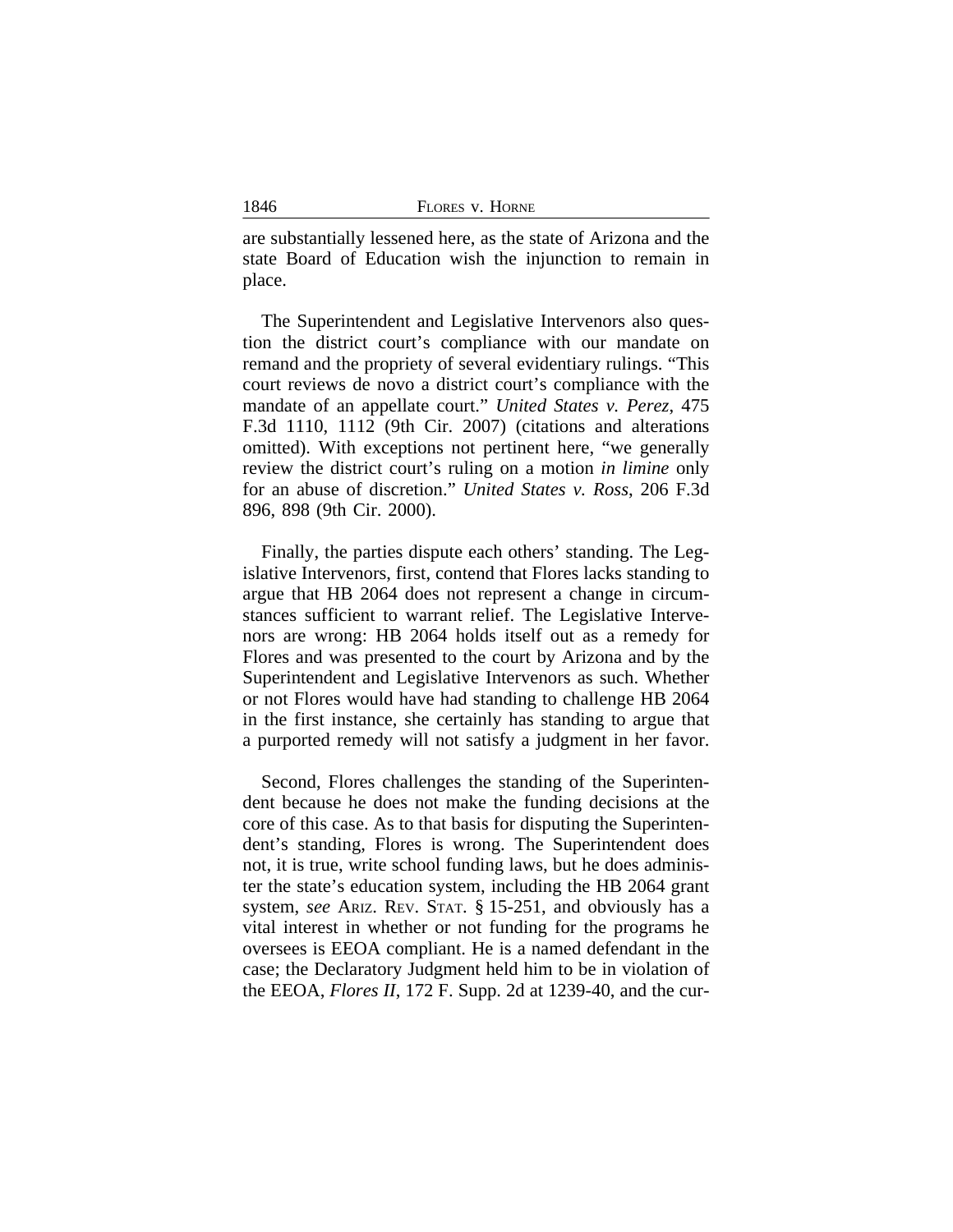| FLORES V. HORNE | $184^{\circ}$ |
|-----------------|---------------|
|-----------------|---------------|

rent injunction runs against him.**<sup>32</sup>** That judgment against him may not be essential to relief does not mean that he lacks standing to contest an order running against him.

The Superintendent's standing is, however, for a different reason, fairly tenuous. He is "[s]ubject to supervision by the state board of education" with regard to distributing monies to local schools, and must "[e]xecute, under the direction of the state board of education, the policies which have been decided upon by the state [B]oard." ARIZ. REV. STAT. § 15- 251(3), (5). It appears that the Superintendent, by filing the motion to vacate the judgment, by pursuing this appeal, by maintaining that ELL-specific funding does not matter to the success of ELL education in Arizona, and by seeking to derail any additional ELL-specific funding in Arizona, is not carrying out "the policies which have been decided upon by the state board," which this litigation suggests are directly to the contrary in all regards. Moreover, the Superintendent's standing is limited to defending against the judgment and injunction as they run against him. The other defendants are not seeking relief from the judgment and orders, and the judgment and orders against the remaining defendants can be given full effect without running against the Superintendent, as the state Board of Education can order him to comply.

The state Board of Education, however, is obviously fully aware of the actions the Superintendent has taken in this litigation. There has been no suggestion that it has ordered him to drop his motion or this appeal, or to conform his position to that of the board, although it may well be that it could do so. Given that vacuum, we have no basis for determining on the present record that the Superintendent is acting outside his

<sup>&</sup>lt;sup>32</sup>That the injunction may be enforced against the Superintendent is indicated by the current civil contempt order which orders him to "use [his] best efforts within the power granted to  $[\text{him}]$ ... to ensure compliance with the March 22, 2007 Order [*Flores XI*] by March 4, 2008." *Flores XII*, No. CV-92-596 (D. Ariz. October 10, 2007).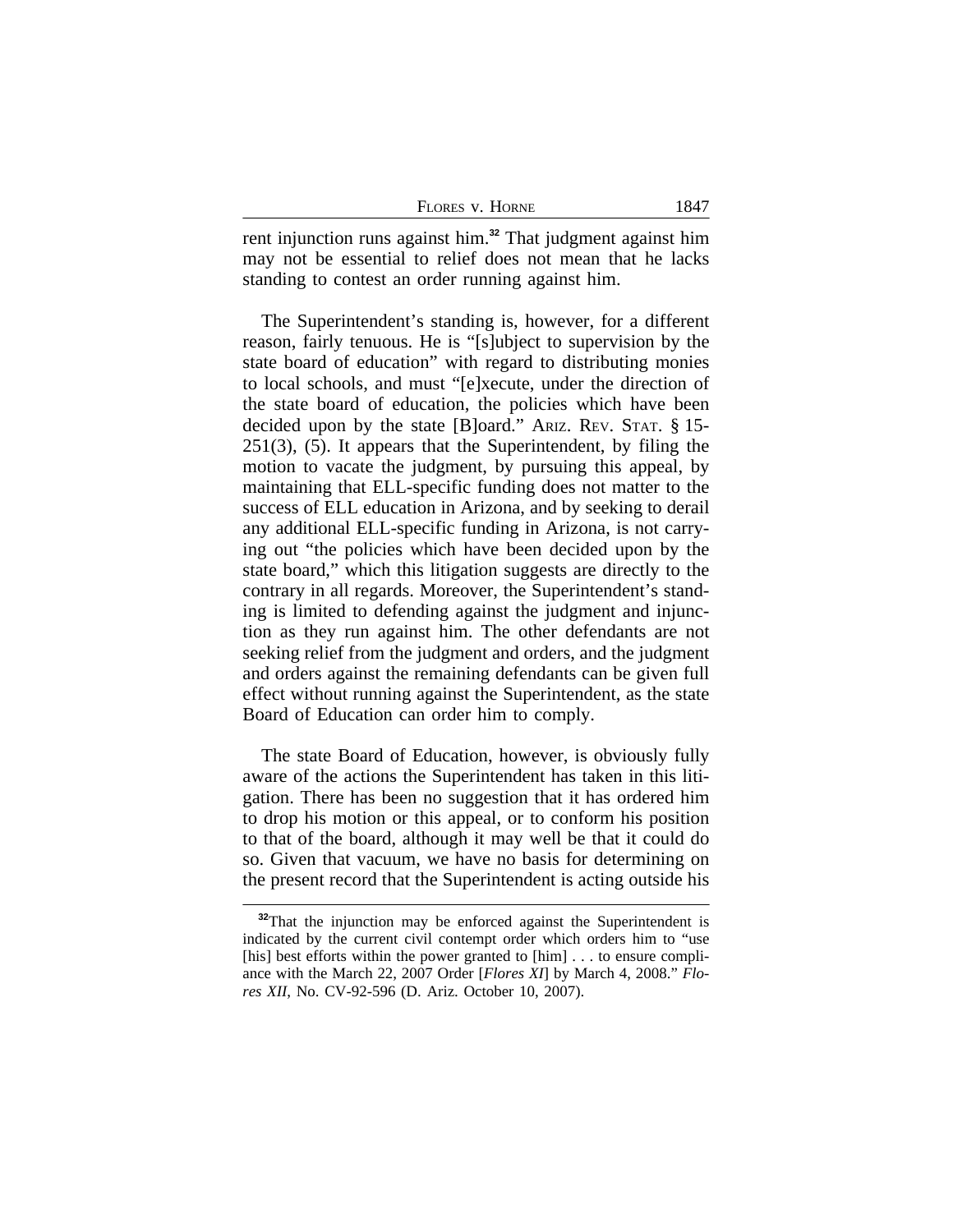authority in bringing his motion and pursuing this appeal. We will not substitute our judgment for that of the state Board, which better knows its own policy determinations and can choose when to exercise its supervisory authority. We do observe, however, that the current structure of this litigation is placing the federal judiciary in the uncomfortable position of mediating between state officials with regard to the execution of an obligation of the state as a whole. It would be vastly preferable for the state to work out through its own political structure a consistent position and approach.

Despite these concerns and although the issue is exceedingly close, we conclude that the Superintendent does have standing to maintain his Rule 60(b)(5) motion and this appeal, but note that the result had he succeeded would have been to vacate the judgment and injunction only as they run against him.

Third, Flores challenges the standing of the two Legislative Intervenors, as they speak only for themselves and do not represent the legislature as a whole, have no judgment against them, and no apparent direct interest in the judgment outside of an abstract policy interest. We need not decide this question, although the extent and degree of the standing of individual legislators under these circumstances is in very serious question. *See Raines v. Byrd*, 521 U.S. 811, 829 (1997). Parties need not have standing to intervene in our circuit, *see State of California Dep't of Soc. Servs. v. Thompson*, 321 F.3d 835, 846 n.9 (9th Cir. 2003), although they must have standing to appeal, *see Diamond v. Charles*, 476 U.S. 59, 68 (1986). Because the Superintendent does have standing and also appealed, we would not lose jurisdiction over this appeal even if the Legislative Intervenors did not have standing.

## **B. Evidentiary Issues**

Preliminarily, we briefly address evidentiary issues arising from the hearing. The Legislative Intervenors contend that the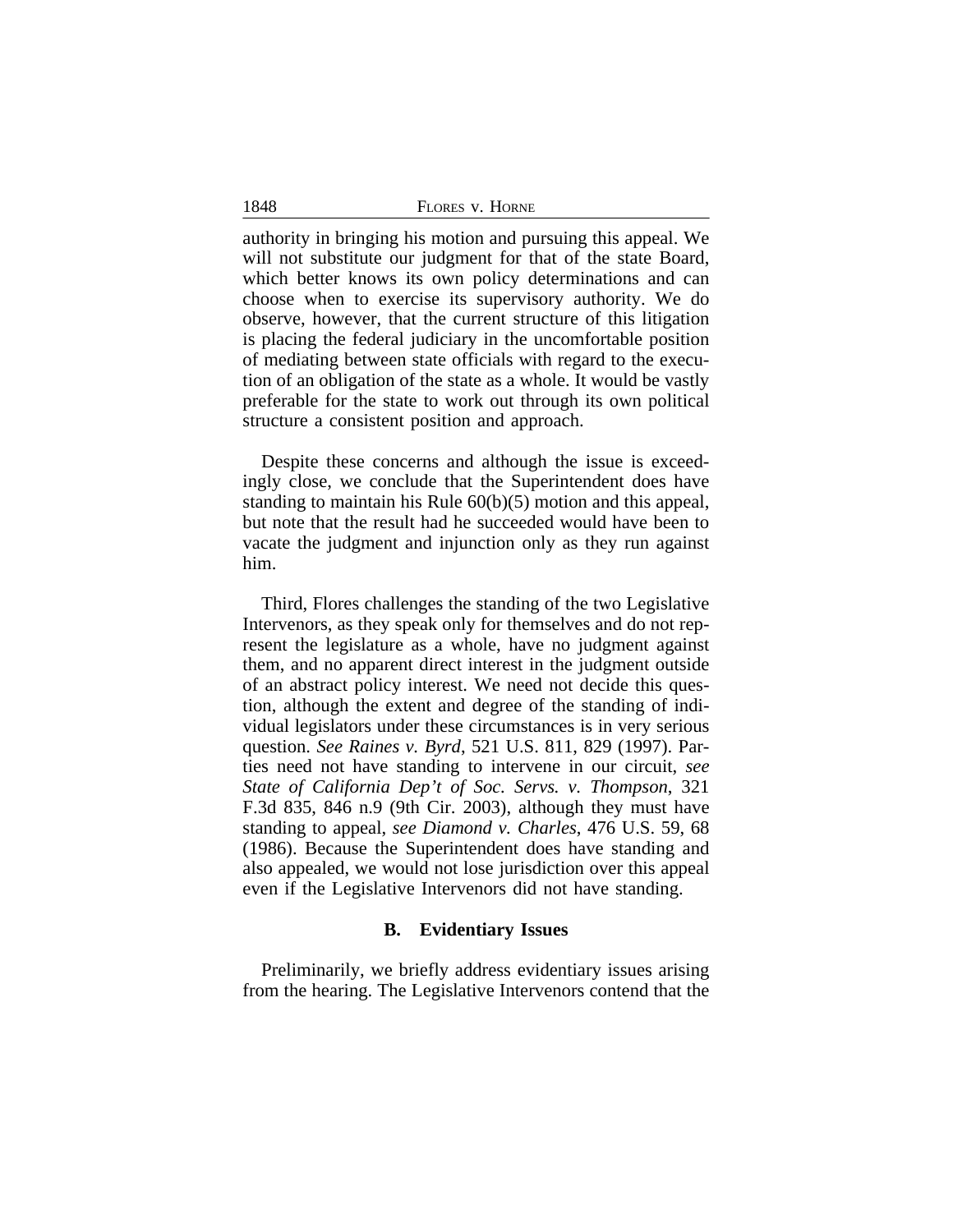| FLORES V. HORNE | 1849 |
|-----------------|------|
|-----------------|------|

district court erred by admitting (1) evidence of ELL costs outside NUSD; (2) evidence of non-incremental costs; (3) the testimony of Flores' expert on federal education funding law; and (4) the NCSL study, the Staffers' study, and Dr. Essigs' study. We find no abuses of discretion.

**[1]** First, because Arizona never complied with the district court's earlier orders to prepare and adopt a cost study, the district court was right to look to whatever reliable evidence of ELL programming costs was available so as to better understand and assess the costs in NUSD. The experiences of other districts help to establish what incremental costs for ELL programs are likely to be, the variability in those costs, and various ways of delivering the programs. Admitting such evidence was not an abuse of discretion.

**[2]** Likewise, we find no abuse of discretion with regard to admitting evidence of "non-incremental" costs. The Legislative Intervenors contend that some of the costs identified by NUSD and other districts do not fit within HB 2064's definition of "incremental costs." It is not at all clear why that particular definition should control at the hearing, as HB 2064's adequacy as a whole was and is in question. In any event, although the Legislative Intervenors may disagree about how costs were measured, they had ample opportunity to challenge cost figures at the hearing, and took that opportunity.

**[3]** Third, we find no abuse of discretion with regard to the expert testimony on federal educational funding law. It is true that "matters of law" are generally inappropriate subjects for expert testimony, *Aguilar v. Int'l Longshoremen's Union Local No. 10*, 966 F.2d 443, 447 (9th Cir. 1992), but there may be "instances in rare, highly complex and technical matters where a trial judge, utilizing limited and controlled mechanisms, and as a matter of trial management, permits some testimony seemingly at variance with the general rule." *Nieves-Villanueva v. Soto-Rivera*, 133 F.3d 92, 101 (1st Cir. 1997). In this hearing, which was, in large part, an inquiry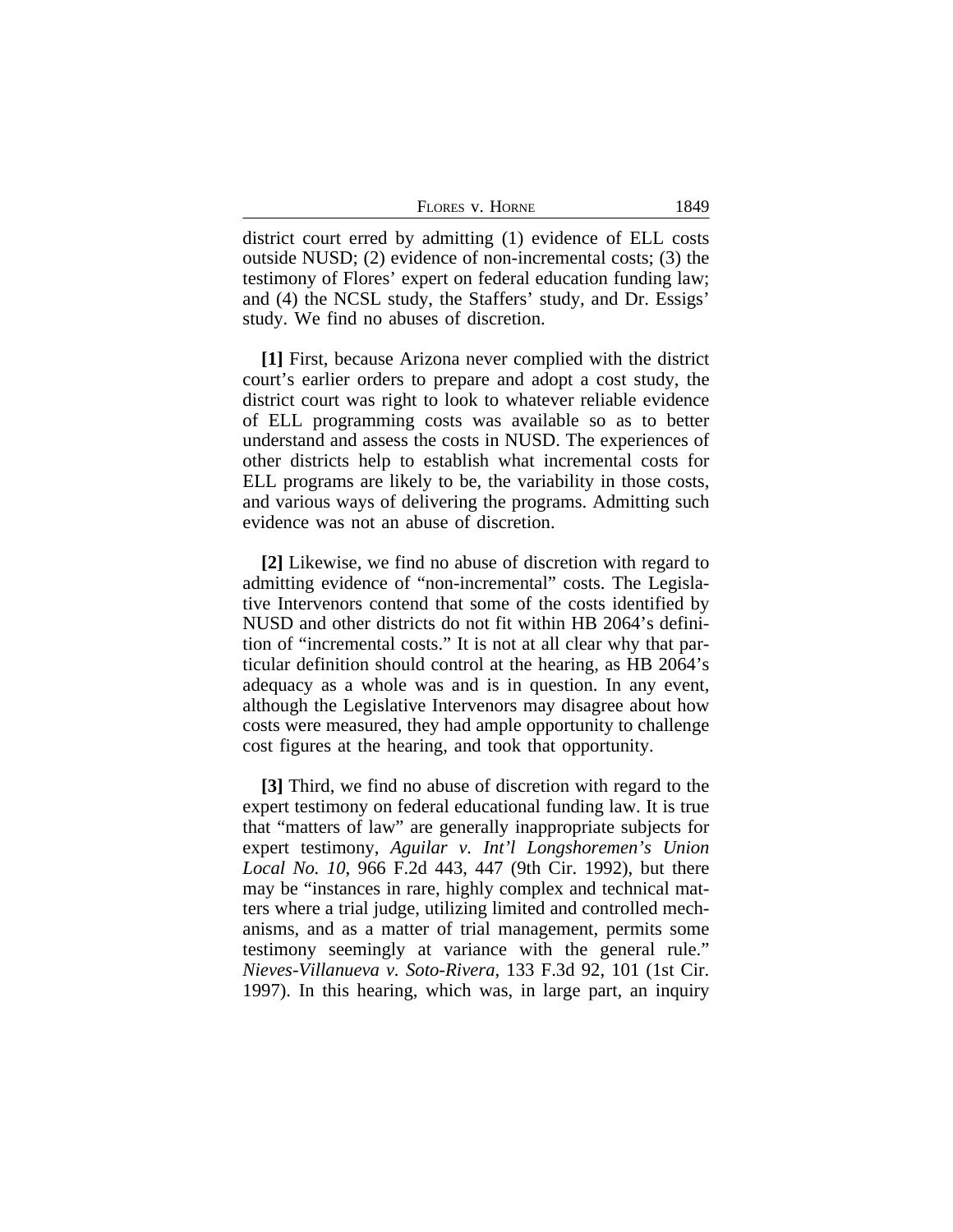| 1850<br>FLORES V. HORNE |
|-------------------------|
|-------------------------|

into education law and policy, the expert testimony may well have been helpful. It was, in any event, not prejudicial in this bench trial, where there was no danger that a jury might give too much credence to a legal expert. *See id.* at 99.

**[4]** Finally, we find no abuse of discretion with regard to the admission of the three cost studies.**<sup>33</sup>** The NCSL study, conducted by an expert research agency and based on expert opinion is certainly not unreliable under the standards set by *Daubert v. Merrell Dow Pharm., Inc.*, 509 U.S. 579 (1993), and extended by *Kumho Tire Co., Ltd. v. Carmichael*, 526 U.S. 137 (1999). To the extent that one portion of the study — its survey of Arizona schools — had a low response rate, the study notes the deficiency and cautions against giving that portion too much weight. There was no error in admitting it.

The Staffers' study, which was prepared as a partisan advocacy document by non-experts, and Dr. Essigs' survey, which did not use any form of verification and appears to have been an entirely informal email survey, are more questionable. But even if there was error here, the Legislative Intervenors were not prejudiced. As a general matter, "in a bench trial, the risk that a verdict will be affected unfairly and substantially by the admission of irrelevant evidence is far less than in a jury trial." *E.E.O.C. v. Farmer Bros. Co.*, 31 F.3d 891, 898 (9th Cir. 1994). So, too, for potentially unreliable evidence. Given that the two studies are largely duplicative of other properly admitted evidence, and given the facial deficiencies of HB 2064, we cannot say that the outcome of the hearing would have been any different had the two studies not been admitted. There is no reversible error here, so we turn to the merits.

**<sup>33</sup>**Flores argues that two of the studies are admissible under the public records exception to the hearsay rule, Fed. R. Evid. 803(8). That point is not clear, but we do not decide the question, as there was no prejudice resulting from their admission.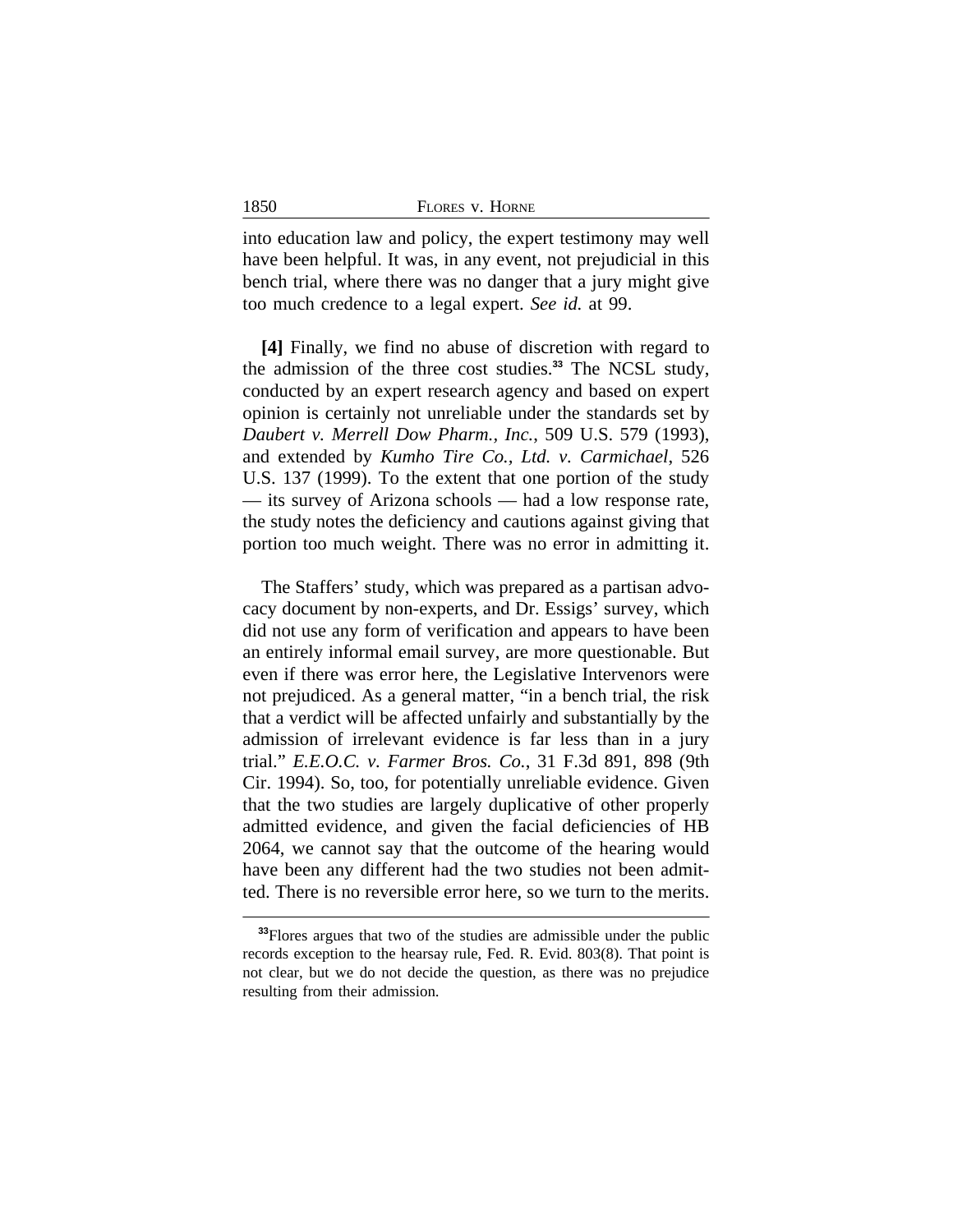| FLORES V. HORNE | 1851 |
|-----------------|------|
|-----------------|------|

#### **C. Is Relief from Judgment Warranted?**

This case is unusual in that the Superintendent and Legislative Intervenors (1) did not appeal from the original judgment holding that Arizona's funding system for ELL programs was in violation of the EEOA; (2) did not appeal from the injunctions issued to remedy that violation; and (3) argue only in the alternative that HB 2064, which defines Arizona's ELL funding system, demonstrates actual compliance with the Declaratory Judgment and so warrants relief. The Legislative Intervenors maintain that Arizona is in compliance "with or without" HB 2064, and the Superintendent similarly maintains that the statute is "irrelevant."

As to the third point, both the Superintendent and the Legislative Intervenors argue that the district court should not have considered HB 2064's legality on remand.**<sup>34</sup>** They instead primarily argue that neither we, nor the district court, need look to HB 2064 at all. In their view, conditions have so changed as to make the Declaratory Judgment's emphasis on developing a cost-linked ELL funding structure irrelevant and so render it inequitable to require the state to do so.

Our previous Rule 60(b) cases generally deal with requests for modification due to changed circumstances that rendered compliance more onerous, *see Asarco*, 430 F.3d at 975-76; *Bellevue Manor Assoc.*, 165 F.3d at 1250-52, or due to actual compliance, *see Coldicutt*, 258 F.3d at 941-43. The moving parties here, instead, urge us to look away from Arizona's attempt to comply  $-$  HB 2064  $-$  and turn instead to other factors — a generalized increase in state funding, changes in the management of NUSD, and passage of the No Child Left Behind Act of 2001. These changes, they urge, sweep away the foundations of the prior rulings and so justify relief from them.

**<sup>34</sup>**In contrast, their original motion for relief from judgment relied heavily upon HB 2064 as grounds for relief.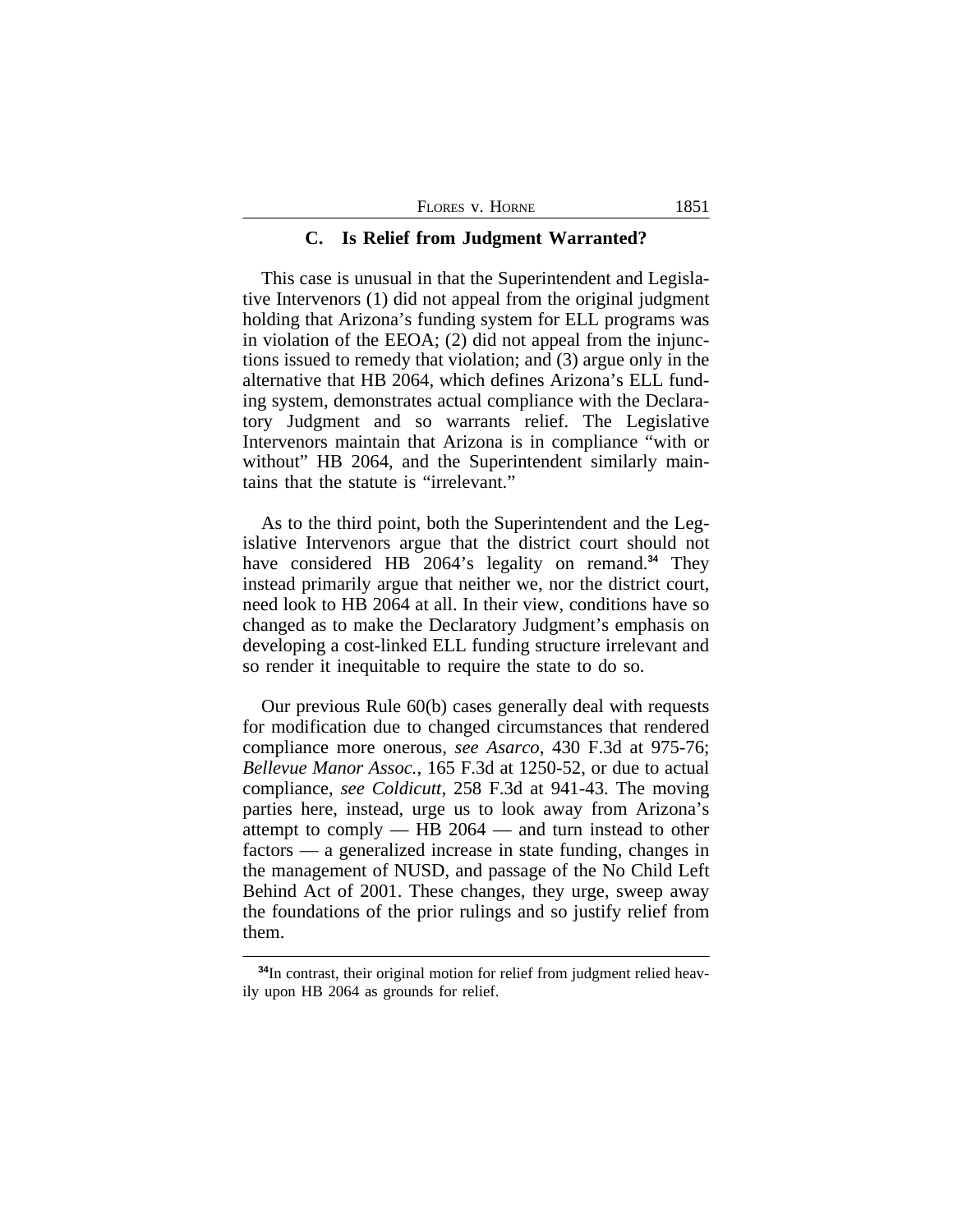As a general matter, there are some instances, likely rare, in which a prior judgment is so undermined by later circumstances as to render its continued enforcement inequitable even though neither appealed nor complied with. *See, e.g., Rufo*, 502 U.S. at 383-85. Such circumstances are not present here, however, nor do we think it proper to reward Arizona's foot-dragging by granting relief from judgment on grounds that could have been raised on appeal from the Declaratory Judgment and from earlier injunctive orders but were not. Further, HB 2064 is among the most significant changes in ELL education and finance in the state since the Declaratory Judgment issued and so must be examined to determine whether it constitutes compliance with the district court's orders.

We now discuss the arguments for relief in turn, beginning with the novel proposition that the judgment need no longer be complied with and then turning to whether Arizona *has* complied.

# **1. Whether Compliance is Still Equitable**

The core premise of the Declaratory Judgment is that Arizona is "violating the EEOA because [its] arbitrary and capricious *Lau* appropriation is not reasonably calculated to effectively implement the *Lau* educational theory which it approved, and NUSD adopted." *Flores II*, 172 F. Supp. 2d at 1239. The central idea, then, is that ELL programs impose costs additional to those generated by ordinary school activities, *id*. ("The State's minimum base level for funding *Lau* programs . . . . bears no relation to the actual funding needed. . . ."), and that, in the absence of such state support, ELL programs would necessarily be inadequate.**<sup>35</sup>** The district court

1852

<sup>&</sup>lt;sup>35</sup>That premise has been repeated and amplified in a host of similarly unappealed post-judgment relief orders. *See, e.g.*, *Flores VII*, No. CV-92- 596 at 5 (D.Ariz. January 28, 2005); *Flores VI*, No. CV-92-596 at 2 (D. Ariz. June 12, 2002); *Flores III*, 160 F.Supp. 2d at 1044.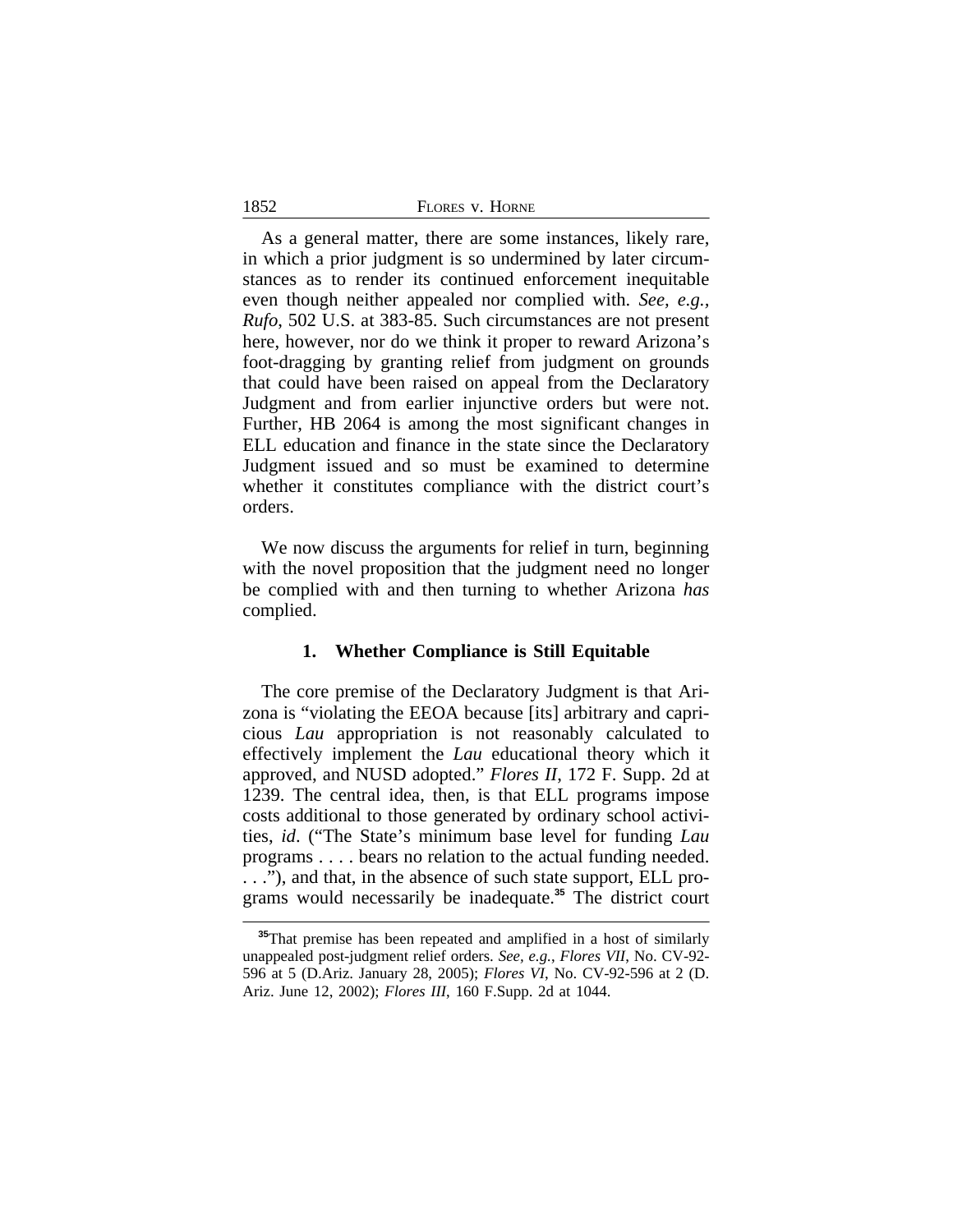| FLORES V. HORNE | 1853 |
|-----------------|------|
|-----------------|------|

listed six deficiencies generated by inadequate resources in 2000. Because many of these specific problems have been solved by better management in NUSD, and because school funding has generally increased, the Superintendent and Legislative Intervenors argue that the judgment has effectively been satisfied.**36** We review these arguments; it is not, however, our task to retry the case. The district court should be affirmed unless it has clearly erred on the record before it in its factual findings or otherwise has abused its discretion.

NUSD should not be penalized for doing its best to make do, despite Arizona's failure to comply with the terms of the judgment. Granting relief would absolve the state from providing adequate ELL incremental funding as required by the judgment. The judgment determined that the state has not provided adequate resources to support NUSD's ELL programming, as required by the EEOA. We cannot now decide anew the unappealed Declaratory Judgment, nor the many postjudgment orders so holding. As we have explained, the provisions of Rule 60(b) may not be applied to "derogate from the purpose and effect of Rule 4(a)." *In re Stein*, 197 F.3d at 425. The legal determinations made in the Declaratory Judgment were unappealed and are now final.

Underlying the Declaratory Judgment and post-judgment orders is the basic determination under the EEOA that, given

<sup>&</sup>lt;sup>36</sup>The Superintendent and Legislative Intervenors also argue that NUSD must have solved its problems because district officials signed a federal grant application that contains a boilerplate assurance that it is in compliance with all state and federal laws and regulations. First, whether NUSD is in compliance is not the issue; NUSD is not a defendant. Arizona is, so the question is whether *Arizona* is in compliance. It is true that the state also submitted a rote assurance of compliance with federal law (although no party relies upon it), but we cannot say that the district court was obliged to accept such boilerplate, generalized statements as true, or that the unsubstantiated statements make the district court's considered determination that NUSD still has problems, based on district-specific data, clear error.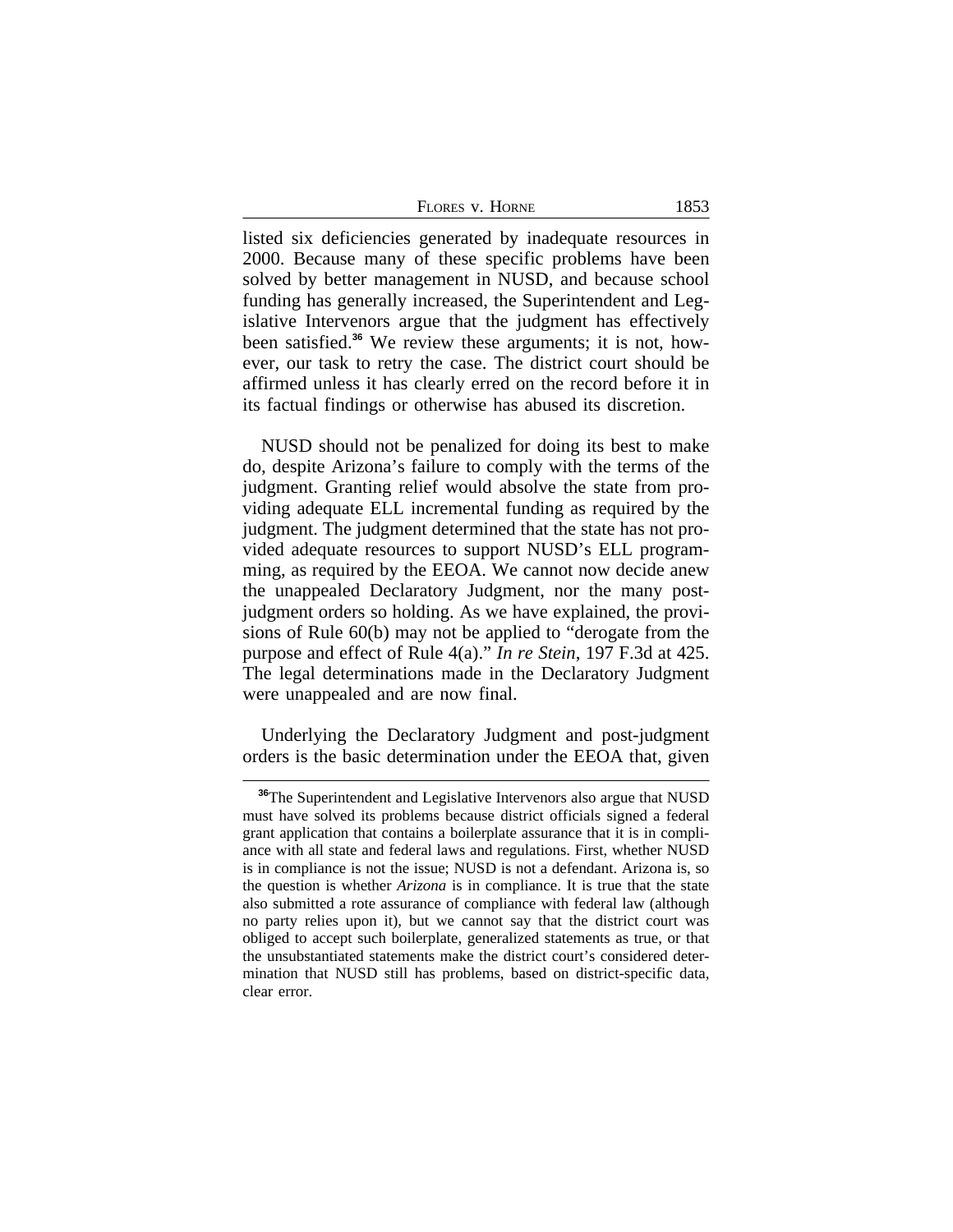Arizona's educational funding structure, ELL programs require substantial state funding in addition to that spent on basic educational programming. That conclusion rests, in turn, on the recognition that ELL students require additional attention to bring their language skills to the point where they can fully benefit from instruction in English.

To prevail on their argument, then, the Superintendent and Legislative Intervenors needed to show either that the basic factual premises of the district court's central incremental funding determination had been swept away, or that there has been some *change* in the legal landscape that makes the original ruling now improper. It will not suffice to argue for vacating the judgment because of factual or legal circumstances that have not changed the basic premises of the original rulings.

#### **a. Changes in Fact**

**[5]** We begin with the moving parties' attempt to make the first, fact-based showing — that the factual circumstances have so shifted as to sweep away the unappealed incremental funding determination. To succeed on this ground, given the original ruling, they were required to demonstrate either that there are no longer incremental costs associated with ELL programs in Arizona or that Arizona's "base plus incremental costs" educational funding model was so altered that focusing on ELL-specific incremental costs funding has become irrelevant and inequitable.

**[6]** Turning, then, to the first possibility, we cannot find that the district court clearly erred when it found, consistent with the basic premises of this litigation, that in 2007, as in 2000, "ELL students need extra help and that costs extra money." *Flores XI*, 480 F. Supp. 2d at 1161. At the evidentiary hearing, all witnesses agreed that ELL students face unique challenges which require school districts to invest substantially in teacher training, materials, monitoring, and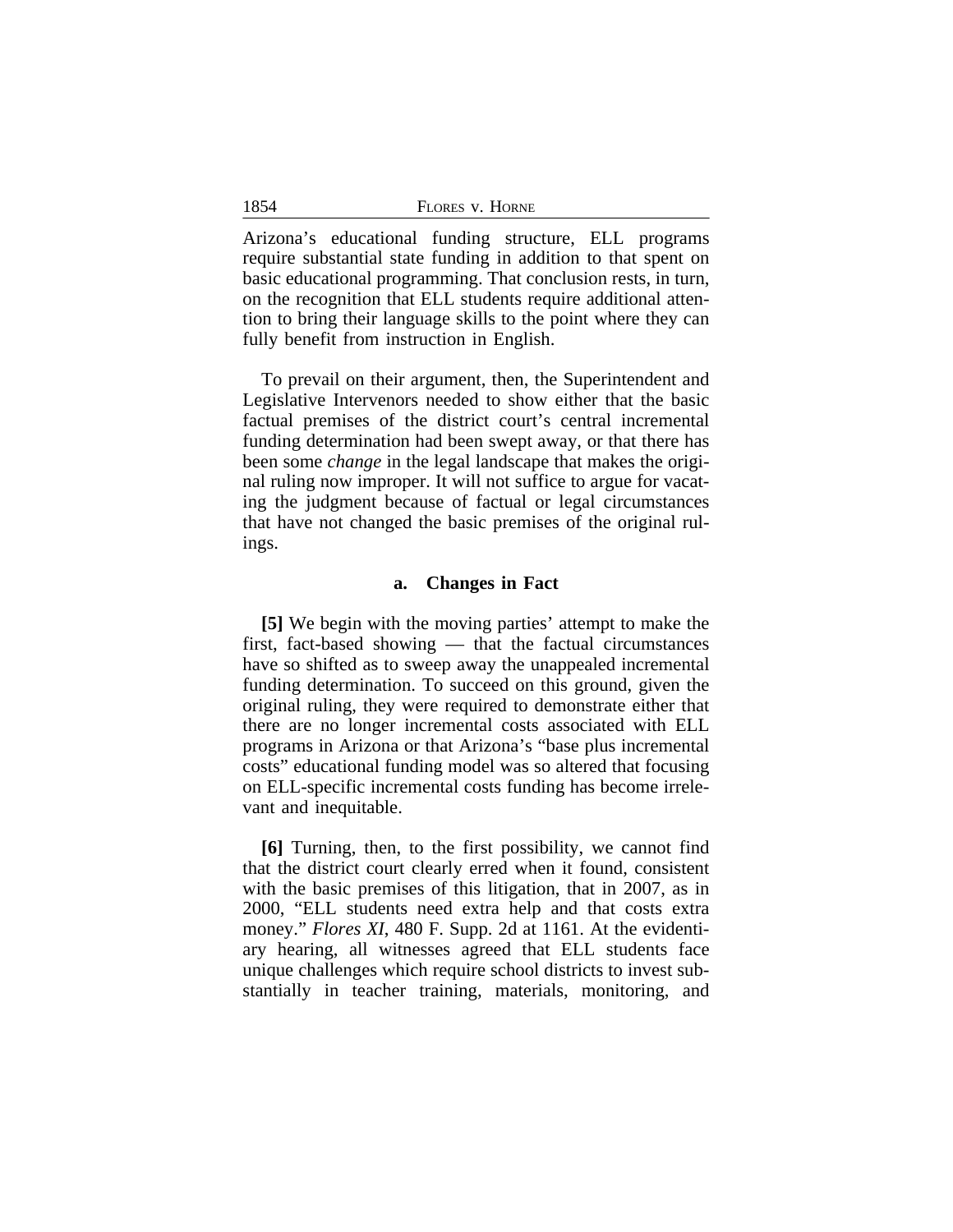FLORES V. HORNE 1855

assessment efforts. If anything, after 2000, when Arizona moved away from bilingual education and required most courses to be taught in English, regardless of students' language abilities, these challenges have become greater: A tenth grader, for example, who speaks no English but must pass a biology course taught entirely in English will require considerable assistance. The recent statewide program to improve ELL testing, monitoring, and support programs also imposes incremental costs on school districts.

**[7]** Nor did the district court err when it determined that "the per-student incremental cost of providing ELL instruction is greater than either the current Group B weight" of about \$340 per student or the roughly \$450 per student that would be provided were HB 2064's provision on Group B weights to be approved. *Id.* at 1162. As the Superintendent and Legislative Intervenors observe, Superintendent Cooper's management changes did ameliorate many of the specific examples of resource shortages that the district court identified in 2000. They did not, however, result in such success as to call into serious question NUSD's need for increased incremental funds. NUSD's own cost study, along with evidence from other districts throughout Arizona, placed estimated incremental costs at well over \$1000 per student. The expert panels consulted in the NCSL study similarly recommended spending over \$1000 per student, and, in some cases, recommended spending over \$2000 per student. The NCSL's school district survey reported *actual* per student spending as in the \$600 range but cautioned that that figure might be an underestimate. The SjobergEvashnek study reported that actual expenditures in NUSD shortly after the Declaratory Judgment were in the \$300 per student range but also noted that its estimate was likely low. Taken together, these studies provide very strong support for the proposition that the incremental costs of a compliant program not only exceed the Group B weights, either as presently set or as provided by HB 2064, as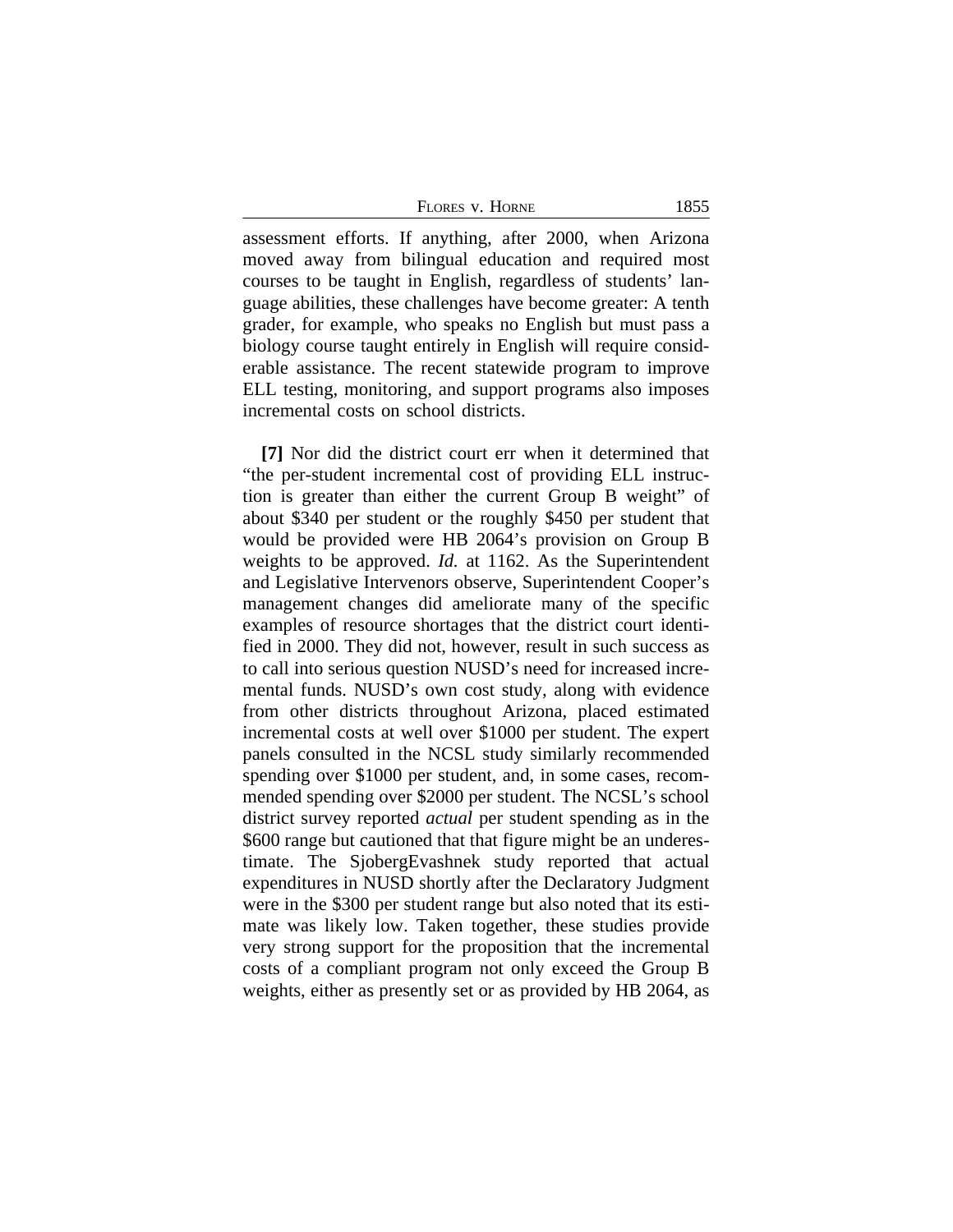| 1856 | FLORES V. HORNE |
|------|-----------------|
|      |                 |

the district court concluded, but in fact likely exceed \$1,000 per student, both in Nogales and statewide.**<sup>37</sup>**

The Superintendent and Legislative Intervenors nonetheless maintain that the improvements in ELL achievement in NUSD demonstrate that additional incremental funding is no longer required. To the contrary, the data from NUSD supports our conclusion that the district court did not abuse its discretion in holding otherwise.

As Dr. Zamudio testified, resource constraints remain: NUSD *still* cannot afford to pay market rate salaries to attract the teachers it needs to reduce class sizes to levels more conducive to ELL education, nor can it hire qualified teacher's aides for the lower grades. That these constraints matter is apparent from the persistent achievement gaps documented in NUSD's AIMS test data. As we discussed at length above, ELL students in NUSD continue to fall behind their native-English-speaking counterparts, both statewide and within the district. These gaps grow in the higher grades, as the district court found, and are disturbingly large. Although, as we have noted, the data is limited, the burden here is on the moving parties to prove the factual changes on which they premise their motion to vacate the judgment. *See Asarco*, 430 F.3d at 979. We cannot say that the district court clearly erred when it found this burden was not met. A district in which the *majority* of ELL tenth graders fail to meet state achievement standards while the majority of native English speakers pass is not one whose performance demonstrates that the state is

**<sup>37</sup>**Arizona's ineffectiveness in ascertaining costs has made the question of costs more difficult to answer than it might have been. Because the state's efforts to gather cost study data were incomplete — the SjobergEvashnek study was inconclusive and the NCSL study was repudiated by the legislature, *see* HB 2064 § 13(C) — the precise incremental costs of ELL programming are not known and we and the district court must rely on what evidence is in the record from the various cost studies and from NUSD and other districts.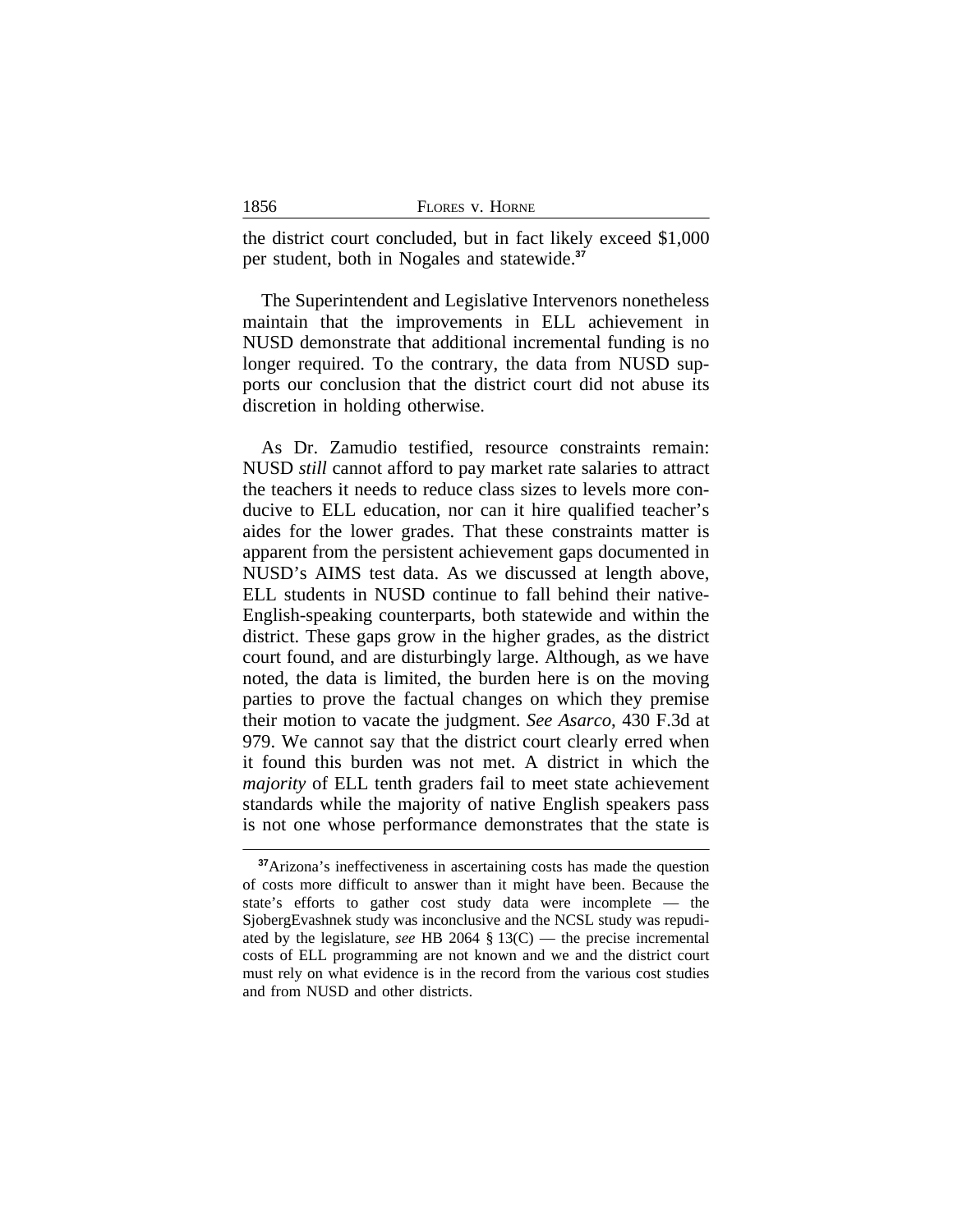| Flores v. Horne |  |  | 1857 |
|-----------------|--|--|------|
|-----------------|--|--|------|

adequately funding ELL programs and so warrants relief from judgment.**<sup>38</sup>**

The Superintendent and Legislative Intervenors respond, essentially, that even if ELL programming costs do exceed ELL-specific funding, there is ample state funding to cover them. They argue, in other words, that focusing solely on ELL-specific funding, and on the Group B weights in particular, is no longer appropriate given general increases in education funding since 2000.**<sup>39</sup>** Such a focus, they contend, mistakes "the details, even the minutiae, of the intermediate methodologies the court has devised" to reach compliance for compliance itself. *Glover v. Johnson*, 138 F.3d 229, 233 (6th Cir. 1998).**40** With this argument, the Superintendent and Leg-

**<sup>39</sup>**They also point to the increased institutional support, such as new training and monitoring programs, now provided by the state. That support is of limited relevance, as the need to establish monitoring and training programs was set out in the *Flores* consent decree. That Arizona may have satisfied the decree, which dealt with issues not included in the Declaratory Judgment, does not mean that the Judgment has also been satisfied.

**<sup>40</sup>**In *Glover*, a district court overseeing an original judgment ordering parity in the treatment of prisoners regardless of gender was holding the defendants to finely-tuned compliance plans that specified, with great detail, conditions in the prisons. *Id.* at 233-36. The Sixth Circuit vacated a round of contempt sanctions arising from violations of these plans, emphasizing that the goals of the underlying judgment were simply to fix the underlying gender discrimination and end judicial involvement and warning against "judicial micromanagement." *Id.* at 241, 245. As we develop, *infra*, such micromanagement is not at issue here.

**<sup>38</sup>**That *reclassified* students in the 2005-06 school year do about as well as native English speakers, however, is encouraging, and may suggest some degree of success, as does the increase in reclassification rates in NUSD. But because the reclassification standard has repeatedly changed and because the record indicates that reclassification takes many years, the record does not demonstrate that NUSD is succeeding in rapidly and permanently reclassifying ELL students, nor on the time it takes to reclassify students. On the current record, we certainly cannot say that the encouraging data on the scores of reclassified students and on reclassification rates is sufficient to have rendered the district court's findings clearly erroneous.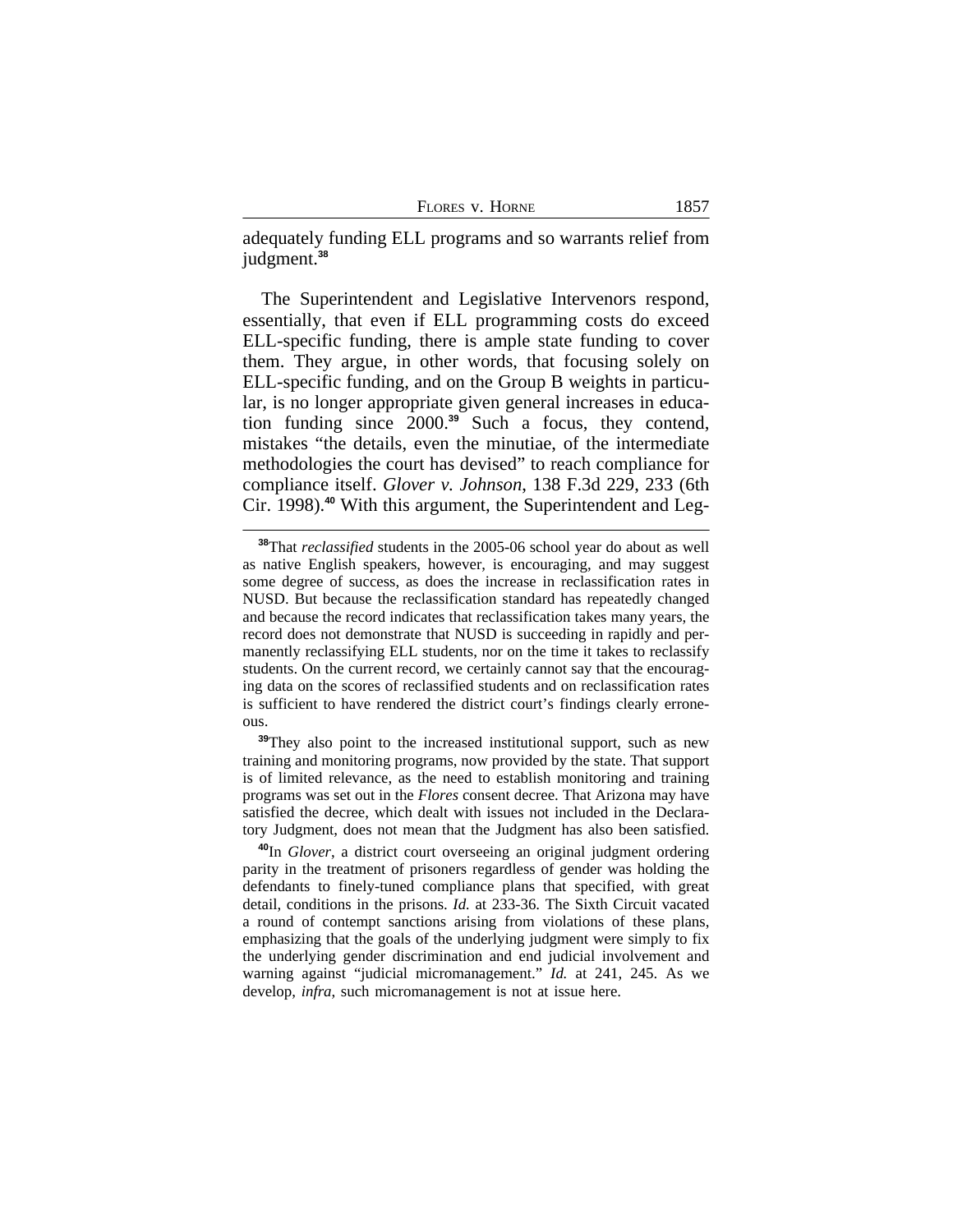1858 FLORES v. HORNE

islative Intervenors seek to reopen matters made final when the Declaratory Judgment was not appealed. The EEOA provides that states must not "deny equal educational opportunity . . . by . . . the failure by an educational agency to take *appropriate* action to overcome language barriers that impede equal participation." 20 U.S.C. § 1703(f) (emphasis added). Diverting base level funds — thereby hurting all students in an attempt to equalize opportunities for ELL students — is not an "appropriate" step. The district court recognized as much by holding that Arizona had not taken "appropriate" action to comply with the EEOA at *Castaneda* step two by failing to "set a minimum base funding level per [ELL] student" that was rationally related to costs, regardless of the base level funding provided for all students. *Flores II*, 172 F. Supp. 2d at 1239.

For eight years, Arizona has attempted to remedy *that* deficiency in ELL-specific funding, and for eight years the parties have litigated based upon that premise. Unlike in *Glover*, which repudiated the district court's excessive concern with specific compliance steps rather than with the core of its judgment, looking to the adequacy of ELL-specific funding does not miss the forest for the trees. It cuts to the heart of this case, which has been about such funding since 2000, when the parties dealt with the other issues in a consent decree. If the Superintendent and Legislative Intervenors believed that the district court erred and should have looked at all funding sources differently in its EEOA inquiry, they should have appealed the Declaratory Judgment. They may not now upend its basic legal conclusions.

**[8]** Nor have the fundamentals of the Arizona school funding system changed in any way that undermines the district court's original conclusion that incremental ELL funding is what matters for EEOA purposes. Accepting the Superintendent and Legislative Intervenors' argument would be to hold that the funding restrictions and categories used by Arizona are meaningless. As we have explained, Arizona allocates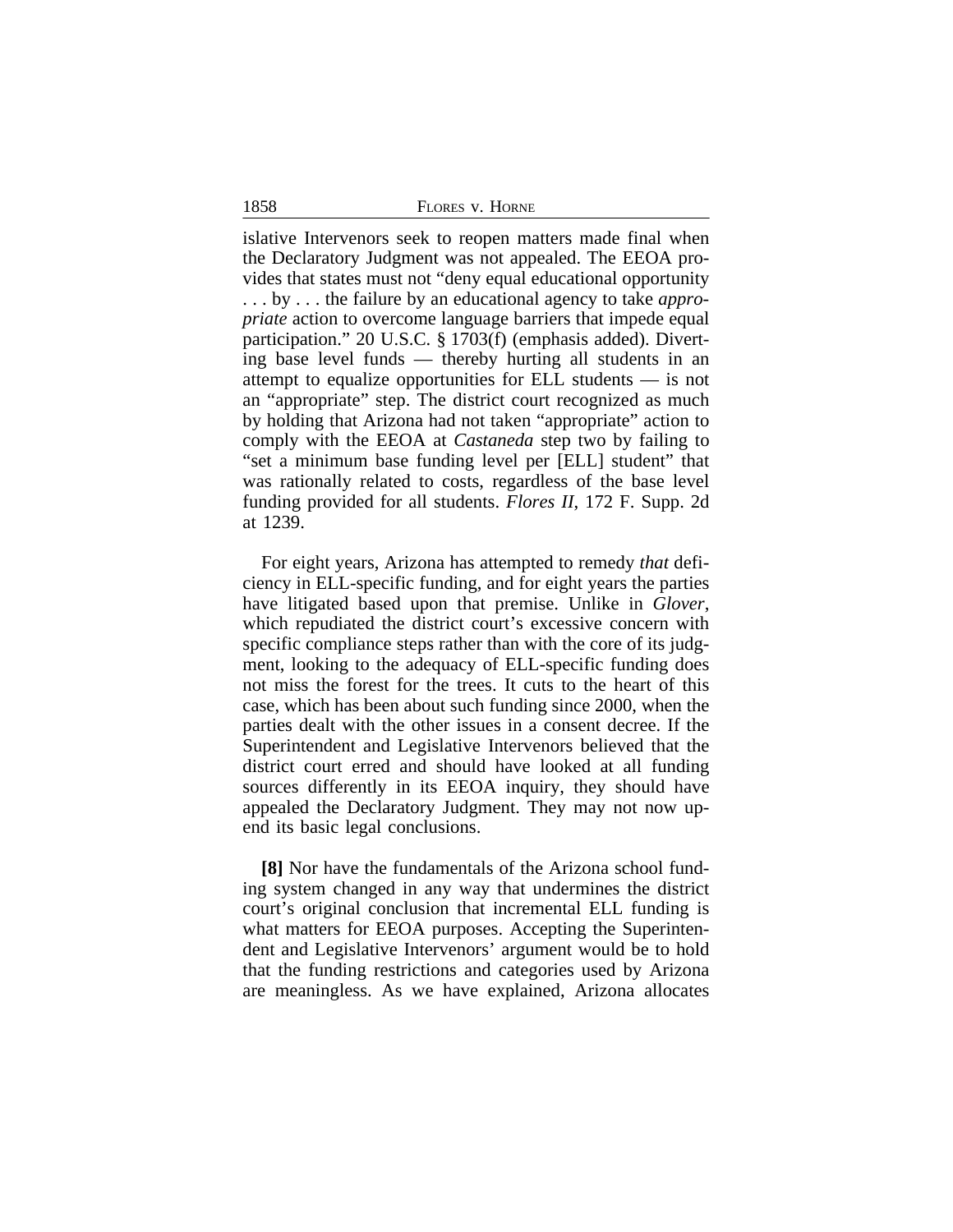FLORES V. HORNE 1859

ELL funding *on top* of base level support. HB 2010 and HB 2064 have followed this approach. This statutory scheme is still premised on the idea that ELL programming imposes costs *additional* to those covered by ordinary base level funding. Base level funds are still provided in block grants, as in 2000, and the grants are, as they were in 2000, unrestricted. And base level funding, although apparently not itself based on a clear cost accounting of educational needs, *see Roosevelt I*, 877 P.2d at 810, must still support most non-ELL educational costs. It is the base level funds that, if NUSD had no ELL students, would be spent on math, reading, writing, and other basic subjects. That funds for *both* basic educational support and ELL costs have increased does not indicate that the fundamental pattern has changed. In 2000, as today, ELL incremental costs *could* be covered by diverting basic educational support, hampering the state's ability to provide a basic education to all Arizona students. So, by underfunding ELL programs and forcing NUSD to dip into those base level funds, Arizona still forces it to choose between base level needs and ELL programs — which the district court refused to view as an answer to ELL funding in 2000, when the option was as available as it is now. That binding legal determination is not now subject to reconsideration.**<sup>41</sup>**

**<sup>41</sup>**Federal funds have also been taken out of the compliance calculus by the Declaratory Judgment. The district court understood EEOA compliance to be a state obligation and so ruled when, despite noting the presence of federal grants (which it doubted would be renewed), it held Arizona to be out of compliance with the EEOA for providing inadequate *state* funding and required *Arizona* to fund its ELL programs adequately. *Flores II*, 172 F. Supp. 2d at 1236, 1239. That unappealed determination still stands. Although federal funds have since increased, we do not find that this increased funding availability undermines the district court's basic legal determination that the EEOA obligation rests in the first instance with Arizona. Indeed, as we discuss below, federal education funding law is generally designed to layer federal funds on top of state education funding and to ensure that state funds are allocated without regard to federal funds.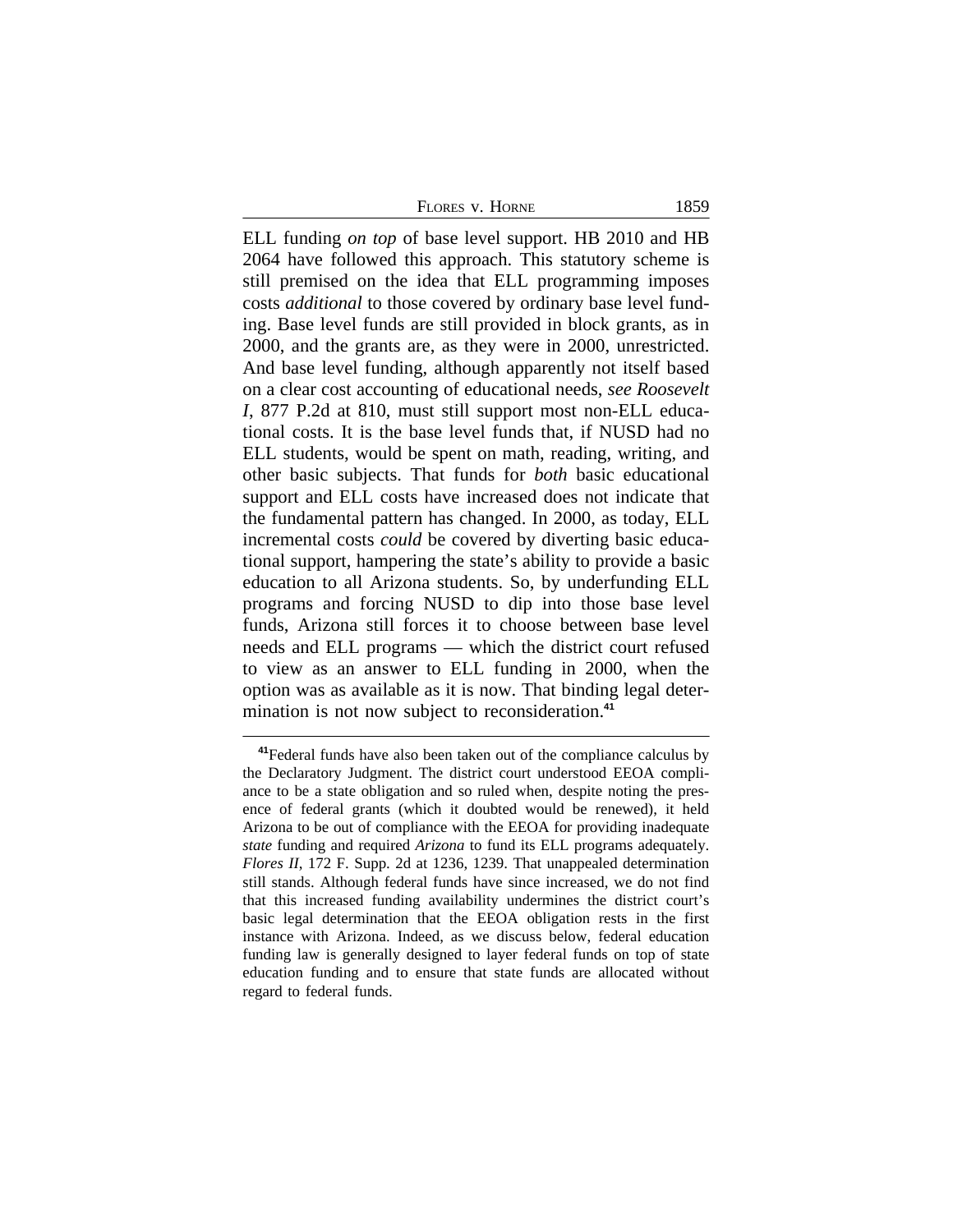| 1860 | FLORES V. HORNE |
|------|-----------------|
|      |                 |

Nor do circumstances in NUSD demonstrate that anything has happened to undermine the district court's conclusion in the original Declaratory Judgment that adequate levels of ELL-specific funding were critical to EEOA compliance. Ninety percent or more of NUSD students are either still in or have been in ELL programs. It is the *same* students who will suffer as the district shifts funding away from core educational needs to support ELL programs. When NUSD must choose to fund, say, required structured English immersion endorsements for its staff, rather than expanding its high school math or art offerings, all students will suffer, including ELL students, now as in 2000.

In short, the solution posited by the Superintendent and Legislative Intervenors— which the amici school districts and school boards in this case call a "Hobson's choice" — was rejected by the district court as a matter of law in the Declaratory Judgment when it based its holding on ELL-specific funding in general and the Group B weights in particular. Nothing significant has changed to undermine that ruling. Instead, the Superintendent and Legislative Intervenors are simply placing their suggested solution — spending less on basic education so as to have sufficient funds for ELL purposes — on the table after it was necessarily rejected in the unappealed judgment, which requires ELL-specific funding. That they may not do.

**[9]** There was no clear error in the district court's factual findings and no abuse of discretion in its legal conclusion that the landscape was not so radically changed as to justify relief from judgment without compliance.

## **b. Changes in Law**

The Superintendent and Legislative Intervenors also offer a legal change argument as to why the premises of the Declaratory Judgment have been so undermined as to justify relief from judgment despite noncompliance. They maintain that the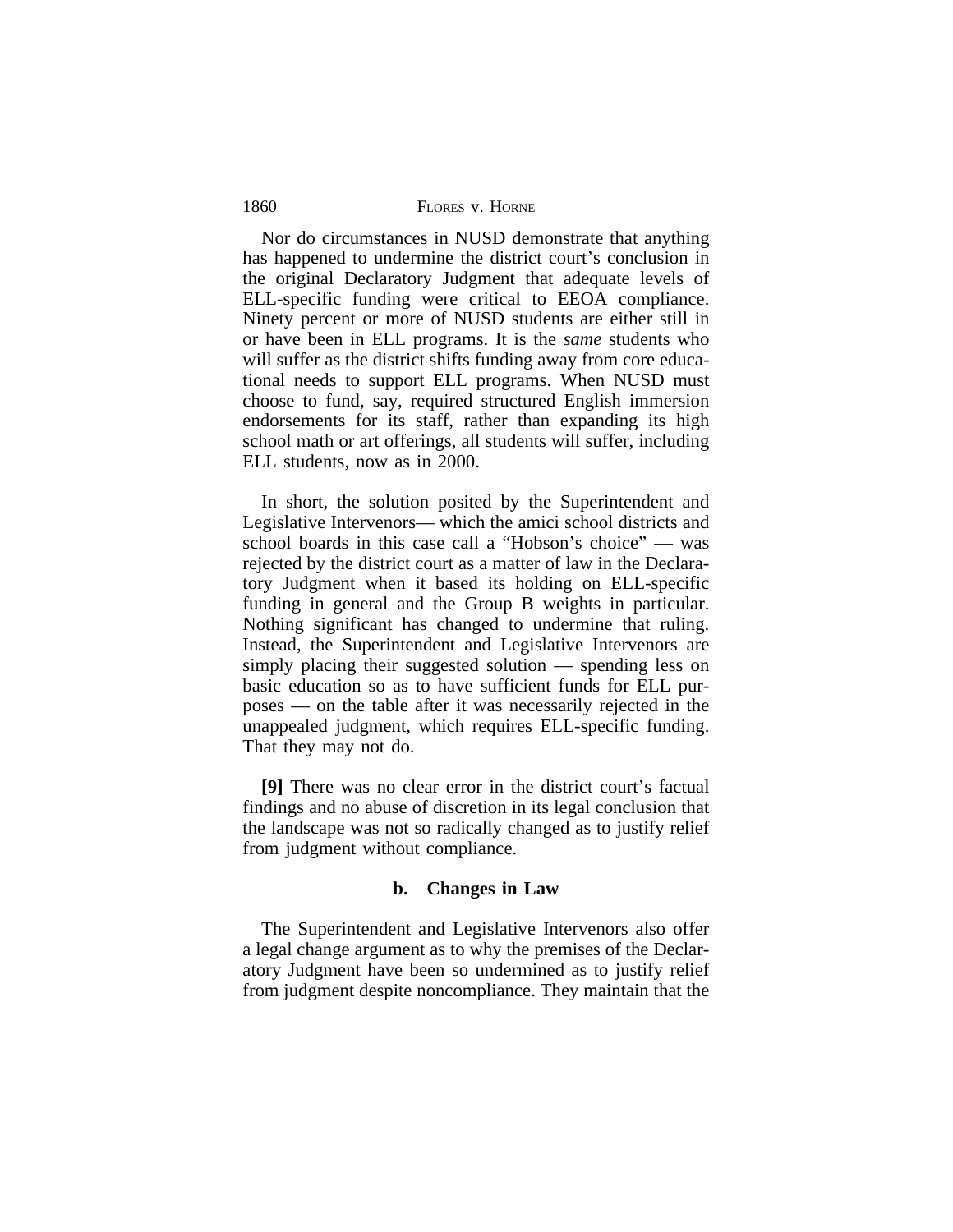FLORES V. HORNE 1861

passage of  $NCLB$  — and, in particular its Title III, which focuses on ELL students — has in some fashion altered their obligations by making the *Castaneda v. Pickard* framework "obsolete," urging two points: First, that state compliance with NCLB benchmarks should be enough to satisfy the EEOA, and hence the judgment and, second, that NCLB obviates any need to do a state-wide cost study of ELL program incremental costs.

We are unpersuaded by the first, more important point. The Superintendent and Legislative Intervenors fail to appreciate the distinct purposes of the EEOA and NCLB: The first is an equality-based civil rights statute, while the second is a program for overall, gradual school improvement. Compliance with the latter may well not satisfy the former.<sup>42</sup>

**[10]** Title III of NCLB sets out to "help ensure that children who are limited English proficient . . . attain English proficiency . . . and meet the same challenging State academic content and student achievement standards as all children are expected to meet." 20 U.S.C. § 6812(1). To aid in this goal, it provides grants to states with federal government-approved plans to benefit ELL students. *See* 20 U.S.C. §§ 6821-26. To retain grant eligibility, grantees must meet "annual measurable achievement objectives . . . includ[ing] . . . making adequate yearly progress for limited English proficient children." *See* 20 U.S.C. § 6842.

These objectives include "at a minimum, annual increases in the number or percentage of children making progress in learning English," "at a minimum, annual increases in the

**<sup>42</sup>**We also note that NCLB became law on January 8, 2002, *see* 115 Stat. 1425, prior to the district court's compliance rulings on HB 2010, prior to the parties' previous appearance before this court in 2006, and more than five years prior to this appeal. It is now more than a little late to argue that NCLB effectively repeals the EEOA, and so justifies relief from the district court's judgment and orders. Any such change occurred well before the most recent orders were entered.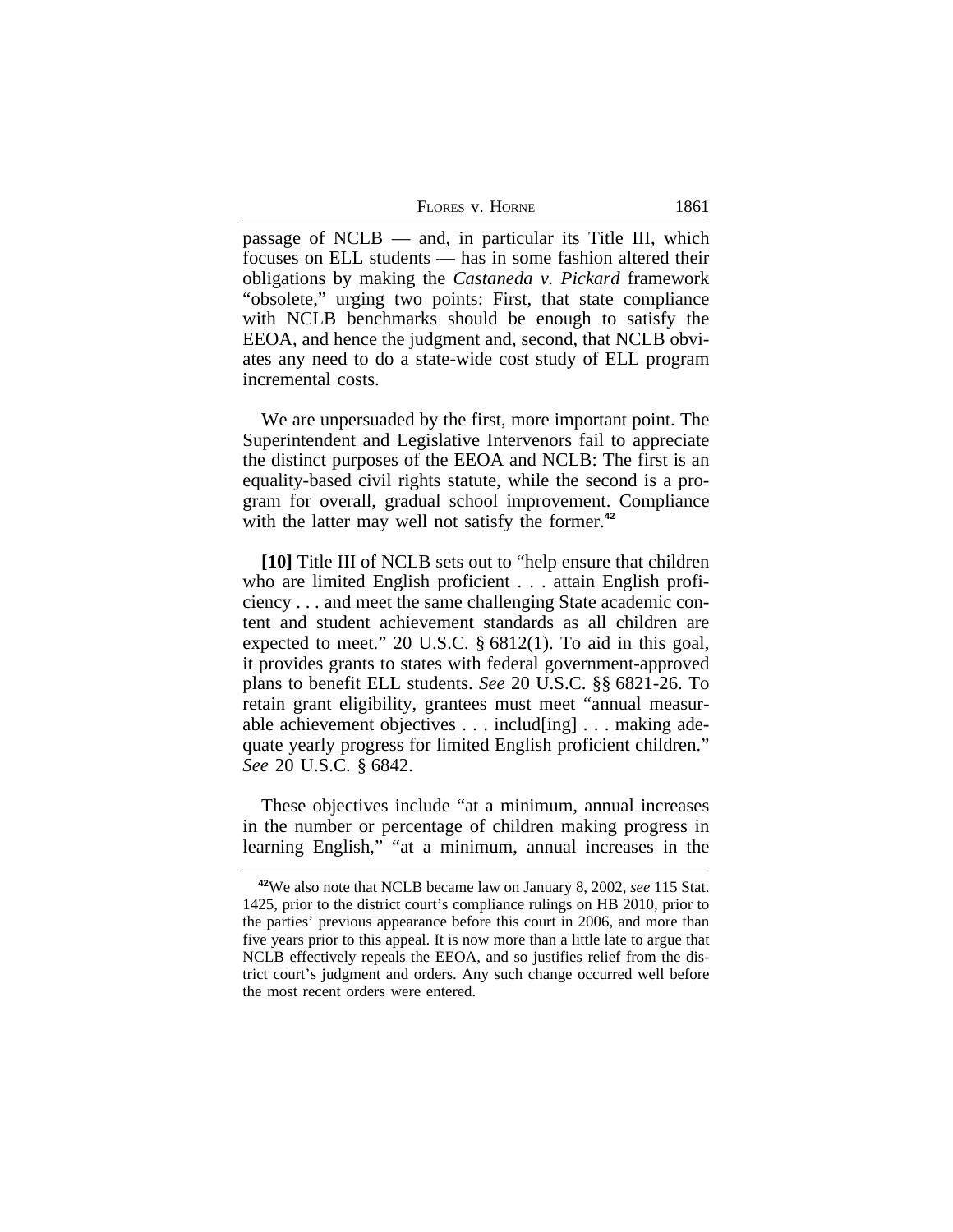1862 FLORES v. HORNE

number or percentage of children attaining English proficiency by the end of each school year," and "making adequate yearly progress" in such children's academic achievement. 20 U.S.C.  $§ 6842(a)(3)(A)$ . Arizona defines these goals as "yearly growth in the fraction of students making progress towards English proficiency, those attaining English proficiency, and those students meeting/exceeding the AIMS objectives in order for Arizona to [meet the requirement that 100% of all students pass AIMS by] 2013-14." ARIZONA'S SCHOOL ACCOUNTABILITY SYSTEM TECHNICAL MANUAL: VOLUME III: TITLE III ACCOUNTABILITY at 5 (2005). Specifically, school districts are required to increase the fraction of students making progress toward English proficiency or being reclassified as English proficient by a specified percentage each year.**<sup>43</sup>** Additionally, increases in reading and math proficiency are prescribed.<sup>44</sup> *Id.* at 5-11. Importantly, this very gradual improvement plan does not set as an objective immediate equalization of educational opportunities for each such student.

**[11]** NCLB, in other words, packages federal grants with discrete, incremental achievement standards as part of a general plan gradually to improve overall performance. It does not deal in the immediate, rights-based framework inherent in civil rights law, although it is intended to ameliorate over the longer haul the conditions that lead to civil rights violations. Perhaps recognizing as much, Title III of NCLB explicitly provides that "[n]othing in this part shall be construed in a manner inconsistent with any Federal law guaranteeing a civil right." 20 U.S.C. § 6847.

**[12]** The EEOA is just such a rights-enforcing law. It requires states "to ensure that needs of students with limited English language proficiency are addressed," *Idaho Migrant*

**<sup>43</sup>**In academic year 2003-04, a 10% increase was required. This requirement increases by one percentage point each year until 2011.

**<sup>44</sup>**This increase must equal roughly 10% every three years until 2010, at which point it must increase 10% per annum until 2014.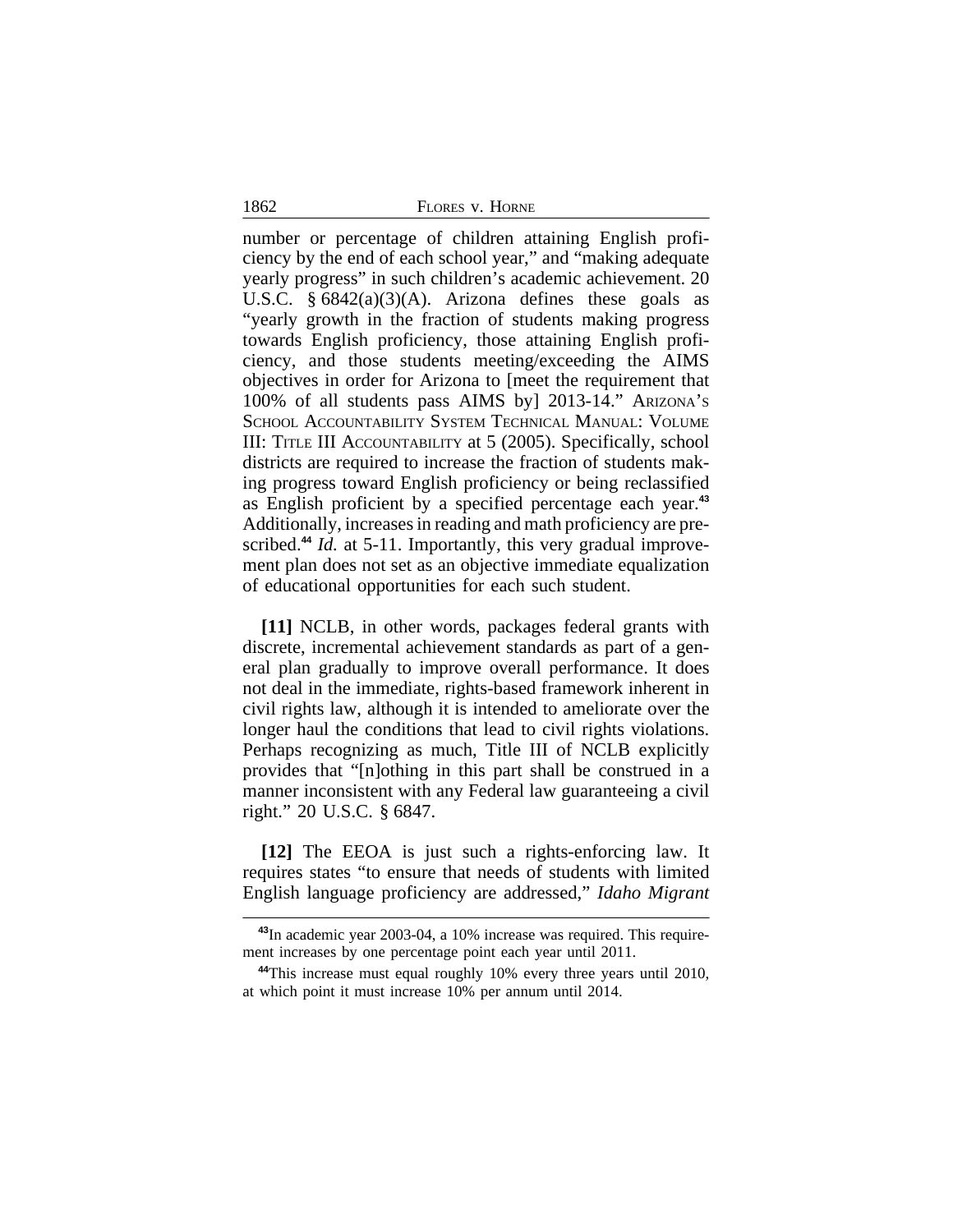FLORES V. HORNE 1863

*Council v. Bd. of Educ.*, 647 F.2d 69, 71 (9th Cir. 1981), by requiring them to remove barriers to equal participation in educational programs now rather than later, and it provides students with a right of action to enable them to enforce their rights, *see* 20 U.S.C. § 1706; *Los Angeles NAACP v. Los Angeles Unified Sch. Dist.*, 714 F.2d 946, 950-51 (9th Cir. 1983). The EEOA's concerns, in other words, lie fundamentally with the current rights of individual students, while NCLB seeks gradually to improve their schools. An individual student whose needs are not being met under the EEOA need not wait for help just because, year after year, his school as a whole makes "adequate yearly progress" towards improving academic achievement overall, including for ELL students.

The position pressed by the Superintendent and the Legislative Intervenors — that state compliance with NCLB necessarily satisfies the EEOA<sup>45</sup> — cannot be squared with this understanding of the two statutes. In their view, NCLB now defines "appropriate action" under the EEOA, such that NCLB compliance is dispositive of EEOA compliance, regardless of whether incremental ELL funding is currently adequate to provide equal educational access to ELL students. But such an interpretation would, first, produce strange results: If a state happened to meet adequate yearly progress under NCLB one year, no suits could proceed under the EEOA, even if fundamental linguistic inequalities persisted in some or all of its schools, even if ELL financial resources were entirely inadequate, and even if the particular students bringing suit had not received adequate ELL assistance nor made any progress towards English language proficiency. Any meaningful ability to use the right of action under the EEOA would thus wink in and out of existence based upon the year-to-year vagaries of overall school test scores. The EEOA does not tolerate such ephemeral compliance. *See Cas-*

**<sup>45</sup>**We note that even if the state as a whole complies with NCLB, that does not mean that the individual district is in compliance.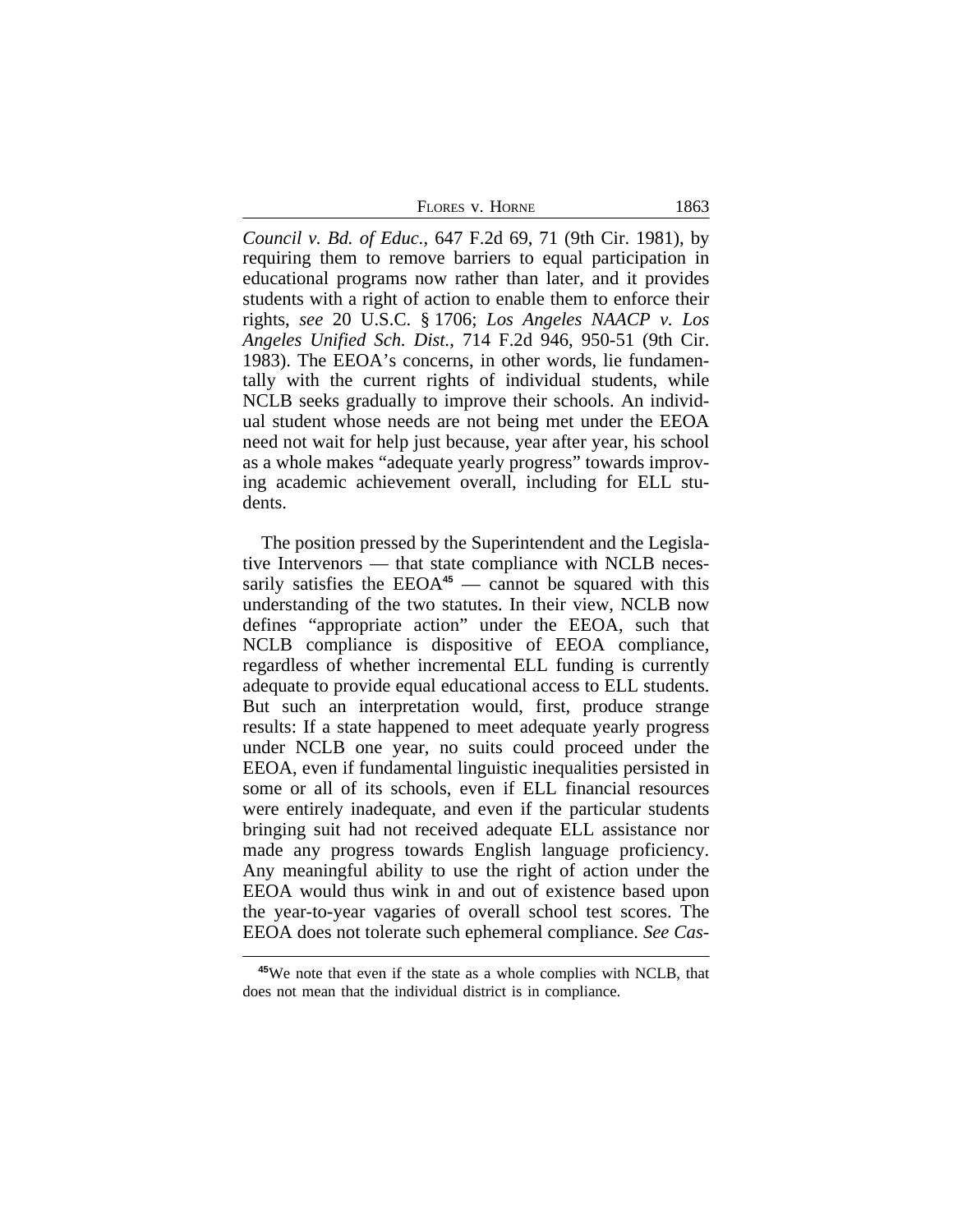| FLORES V. HORNE |  |
|-----------------|--|
|-----------------|--|

*taneda*, 648 F.2d at 1010 (holding that a state violates the EEOA if even an adequately-funded program "fails, after being employed for a period of time sufficient to give the plan a legitimate trial"). The district court so held in the Declaratory Judgment. *Flores II*, 172 F. Supp. 2d at 1238.

1864

**[13]** Our point, boiled down, is that the Superintendent's and Legislative Intervenors' view, if adopted, would effectively repeal the EEOA by replacing its equality-based framework with the gradual remedial framework of NCLB. Such a result is simply not consistent with the text of either the EEOA or NCLB. There is certainly no express repeal provision in NCLB. Quite to the contrary, NCLB contains a savings clause with regard to civil rights statutes.

**[14]** Nor did NCLB repeal the EEOA by implication. "[R]epeals by implication are not favored. . . . In the absence of some affirmative showing of an intention to repeal, the only permissible justification for a repeal by implication is when the earlier and later statutes are irreconcilable." *Morton v. Mancari*, 417 U.S. 535, 549-50 (1974); *see also Nat'l Ass'n of Home Builders v. Defenders of Wildlife*, 127 S. Ct. 2518, 2532 (2007) (implied repeals are "not favored" and will only be inferred if "the later statute expressly contradicts the original act or unless such a construction is absolutely necessary in order that the words of the later statute shall have meaning at all") (internal quotations and alterations omitted). Such is not the case here. The goals of the two statutes are complementary, as the saving provision of NCLB for civil rights statutes indicates.

We also cannot agree with the Superintendent and the Legislative Intervenors that this is a case where "a precisely drawn, detailed statute pre-empts more general remedies." *Brown v. Gen. Serv. Admin.*, 425 U.S. 820, 834 (1976). Such cases concern instances where Congress has provided a narrower remedy for a class of harms otherwise covered by an older and more general statute. *See id.* (collecting cases). We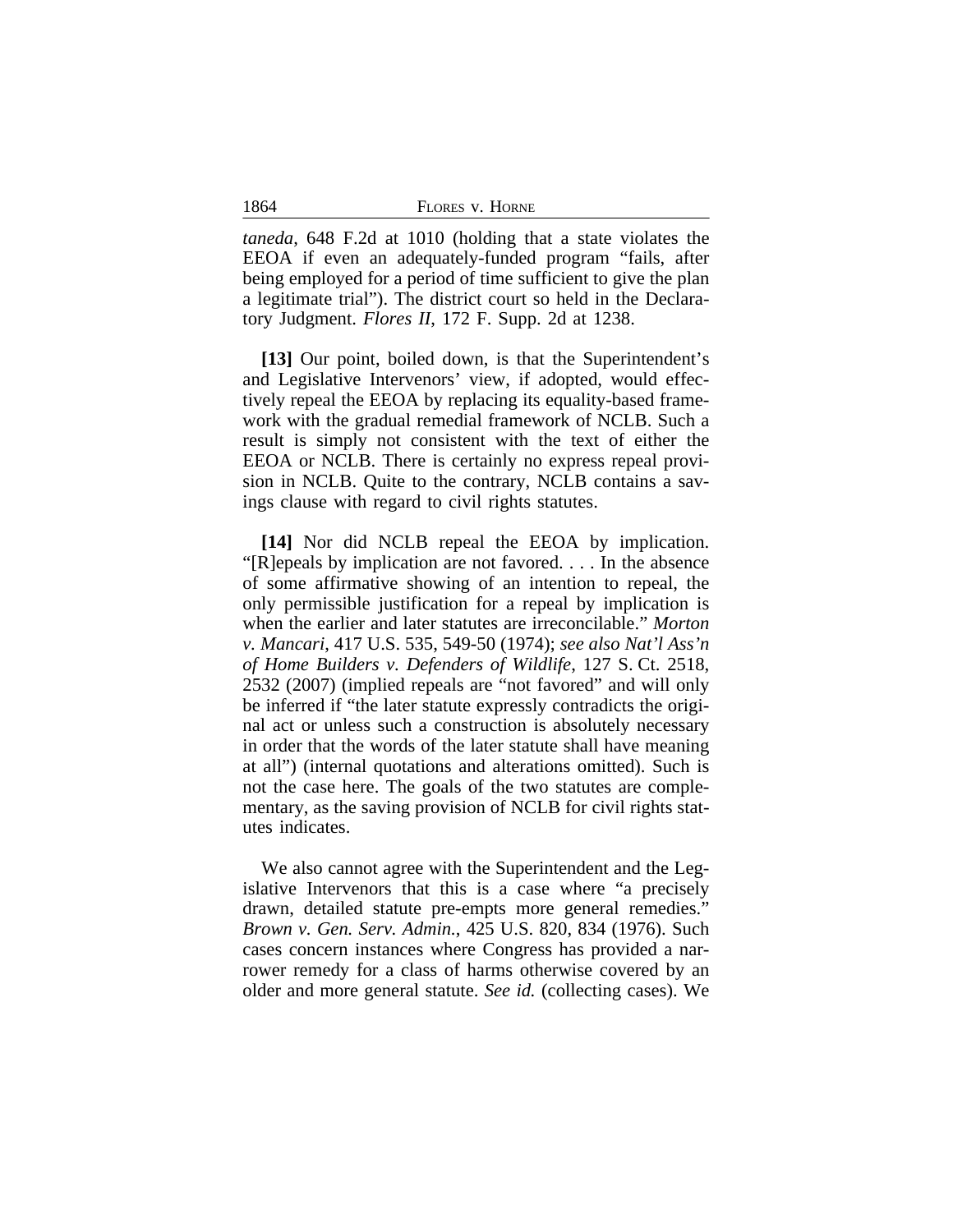| FLORES V. HORNE | 1865 |
|-----------------|------|
|                 |      |

have already discussed the quite different focuses of the two statutes. That Title III of NCLB operates in the same general substantive area as the EEOA is not enough for us to hold that the former was intended to replace the latter, particularly in light of explicit statutory language to the contrary.

Our analysis is further bolstered by the Supreme Court's similar analysis of a purported conflict between a civil rights statute and a general Spending Clause-based statutory grant program, like NCLB, in *Blessing v. Freestone*, 520 U.S. 329 (1997). In that case, the Court considered whether the remedial scheme of Title IV-D of the Social Security Act displaced a right of action under 42 U.S.C. § 1983. *Id.* at 339-40. The Court held that a statute like Title IV-D could displace § 1983 actions in only two ways: "[E]xpressly, by forbidding recourse to § 1983 in the statute itself, or impliedly, by creating a comprehensive enforcement scheme that is incompatible with individual enforcement under § 1983." *Id.* at 341.

There is, as we have noted, no express repeal here. And implied repeals of the remedial displacement kind are very rare, as the Court recognized in *Blessing*. *Id.* at 346-47 (noting only two such instances with regard to § 1983); *see also Middlesex County Sewerage Auth. v. Nat'l Sea Clammers Ass'n*, 453 U.S. 1, 20 (1981) (detailing such an instance where the "quite comprehensive enforcement mechanisms" of two federal pollution statutes rendered it "hard to believe" that Congress intended to preserve § 1983 remedy for problems covered by the statutes).

*Blessing* also explicated an additional reason why NCLB cannot supercede the EEOA: The EEOA provides an express private cause of action, while NCLB does not. In *Blessing* the Spending Clause statute's "enforcement scheme" was limited because it had "no private remedy — either judicial or administrative — through which aggrieved persons can seek redress." 520 U.S. at 348. The Court held that the substantive statute could not "close the door" on § 1983, because a "plain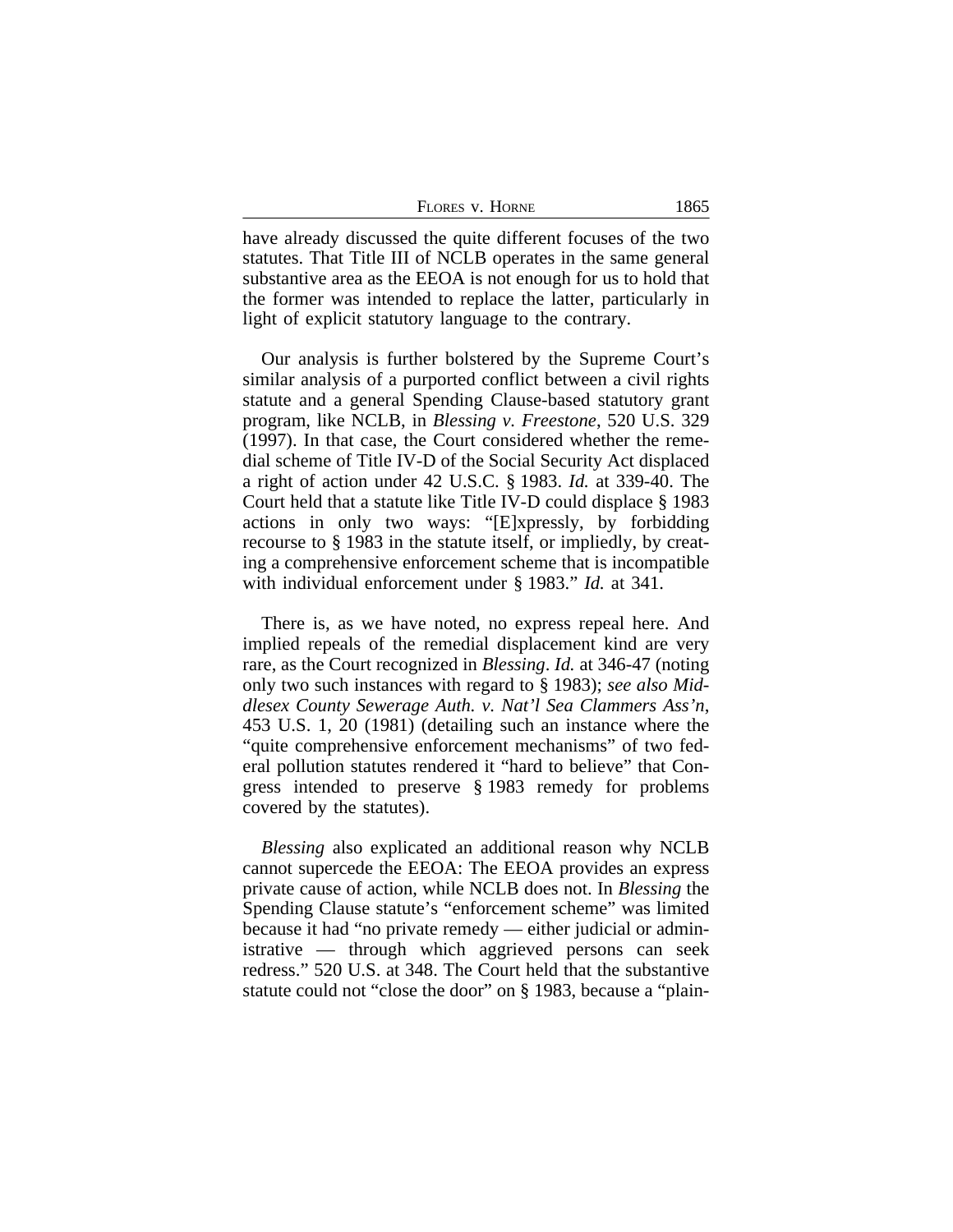1866 FLORES v. HORNE

tiff's ability to invoke § 1983 cannot be defeated simply by the availability of administrative mechanisms to protect the plaintiff's interests." *Id.* at 347-48 (internal quotation and alteration omitted); *see also City of Rancho Palos Verdes v. Abrams*, 544 U.S. 113, 121 (2005) ("[I]n *all* of the cases in which [the Court has held that a general program did not preempt a § 1983 cause of action] . . .the statute at issue . . . *did not* provide a private judicial remedy (or, in most of the cases, even a private administrative remedy) for the rights violated.") (emphases in original); *Wilder v. Virginia Hosp. Ass'n*, 496 U.S. 498, 521 (1990) (no repeal where the programmatic statute "contain[ed] no comparable provision [compared to statutes in S*ea Clammers* and similar cases] for private judicial or administrative enforcement*"*); *Smith v. Barton*, 914 F.2d 1330, 1334 (9th Cir. 1990) ("[T]he doctrine of [*Sea Clammers*] only bars section 1983 claims that *could have been brought* under a separate federal statute which provides remedial devices sufficiently comprehensive to demonstrate a congressional intent to preclude section 1983 claims."); *cf. ASW v. Oregon*, 424 F.3d 970, 977 (9th Cir. 2005) (holding that even some statutes *with* administrative mechanisms to protect plaintiffs' rights cannot preclude § 1983); *Price v. City of Stockton*, 390 F.3d 1105, 1115 (9th Cir. 2004) (same).**<sup>46</sup>** Like the statute in *Blessing*, NCLB does not provide an explicit private enforcement scheme.**<sup>47</sup>** Applying the holding

**<sup>46</sup>**The Superintendent also argues that the NCLB should be used to "assist in the interpretation" of the requirements of the EEOA. If he meant only that NCLB compliance is somewhat probative of EEOA compliance, we would agree. He argues, however, that NCLB's statutory scheme "supplemented and defined" the EEOA's "appropriate action" requirement such that compliance with the former is also compliance with the latter. We have just explained why that proposition is not so, and casting it as an argument for modification rather than repeal makes no difference. *Defenders of Wildlife*, 127 S. Ct. at 2533 n.8 ("It does not matter whether this alteration is characterized as an amendment or a partial repeal.").

**<sup>47</sup>**Because we find the complementary nature of the EEOA and NCLB clear, and because we do not wish to rule on a matter not squarely before us, we do not decide whether NCLB affords an implied right of action, although we note that some courts have concluded that it does not. *See Alliance for Children, Inc. v. City of Detroit Public Sch.*, 475 F. Supp. 2d 655, 658 (E.D. Mich 2007) (collecting such cases).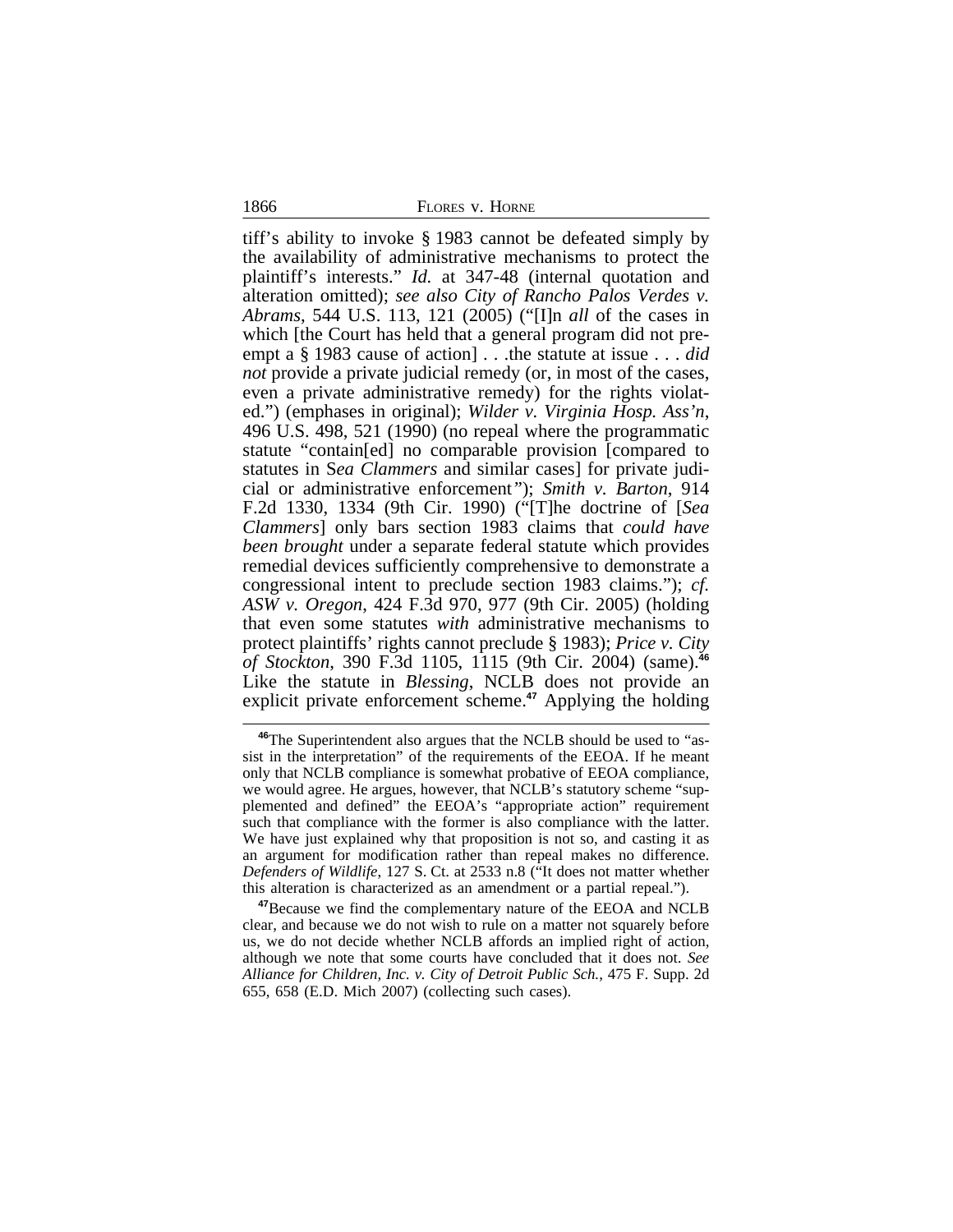| FLORES V. HORNE<br>the contract of the con- |  |
|---------------------------------------------|--|
|                                             |  |

of *Blessing* and similar cases, the existence of an explicit private enforcement mechanism in one statute but not the other strengthens our conclusion that NCLB did not "close the door," *Blessing*, 520 U.S. at 348, on suits such as this one.

The second argument in this vein made by the Superintendent and the Legislative Intervenors has more merit. That argument is that, after NCLB, an order to perform a statewide cost study of ELL program incremental costs, and fund accordingly, may not be entirely sensible. While such an order would not be an abuse of discretion, it is true that NCLB's monitoring protocols have encouraged the development of substantial district-by-district data. This data may make it easier, and more sensible, for a state like Arizona to tailor some amount of funding to the particular incremental costs associated with the ELL program in each district, rather than to provide a uniform ELL increment to all districts regardless of the distinct conditions in each district. It appears that the Arizona Constitution would permit some degree of such tailoring. *See Roosevelt I*, 877 P.2d at 814 ("[U]nits in 'general and uniform' state systems need not be exactly the same, identical, or equal."). That point, however, does not avail the Superintendent and Legislative Intervenors, as they did not move for such a limited modification of the judgment. Instead, they argued that the district court should simply grant complete relief from judgment.

**[15]** In sum, just as no changes in fact have eliminated the premises of the Declaratory Judgment, no changes in law have done so either. The motion for relief from judgment, then, depends on showing that Arizona is, in fact, in compliance. And that question, in turn, depends on HB 2064.

## **2. HB 2064 and Actual Compliance**

Perhaps recognizing the flaws in HB 2064, the Superintendent and Legislative Intervenors begin by arguing that the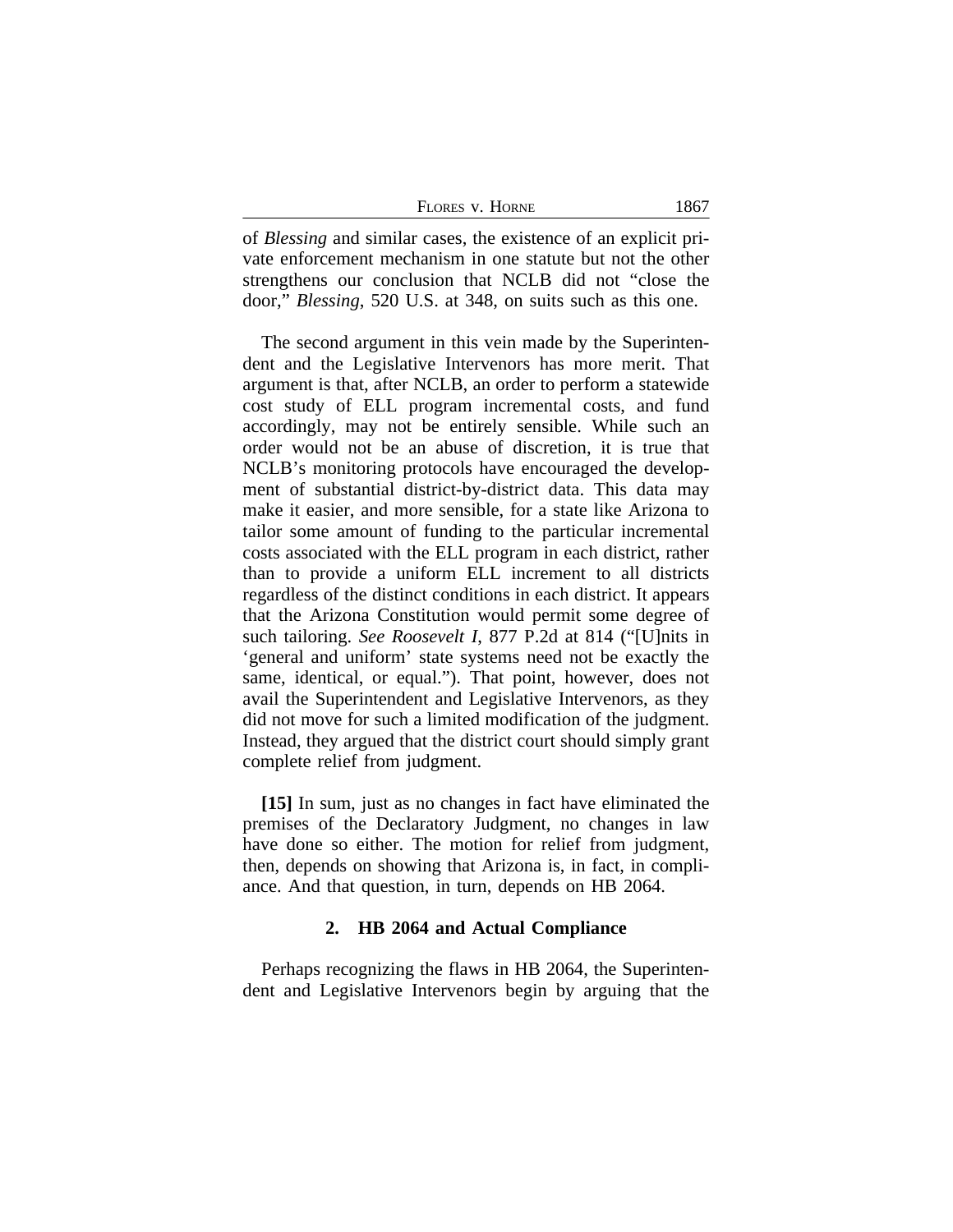| 1868<br>FLORES V. HORNE |  |
|-------------------------|--|
|-------------------------|--|

legality of the statute should not have been considered. That issue, they contend, was "outside" of our mandate on remand.

**[16]** The contention makes no sense. HB 2064 was enacted as Arizona's effort to comply with the Declaratory Judgment and was so represented to the district court. That this characterization of HB 2064 is correct is indicated in the statute itself, which provides that it will not go fully into effect unless the district court approves the statute as in compliance with its orders. It would be very strange if, on remand, our mandate to survey relevant changes of circumstances excluded such an obvious change.

Certainly, no portion of our mandate forbade such consideration. "[A]lthough lower courts are obliged to execute the terms of a mandate, they are free as to anything not foreclosed by the mandate." *United States v. Kellington*, 217 F.3d 1084, 1092 (9th Cir. 2000) (quotation omitted). We remanded for the district court to hold an evidentiary hearing and explicitly decided no other issue. The district court held such a hearing.**<sup>48</sup>** There is no further mandate issue in this case.**<sup>49</sup>**

**<sup>48</sup>**The Superintendent also argues that the district court generally disobeyed the mandate by not making adequate findings of fact and conclusions of law. We disagree. Although the Superintendent might wish that the district court had made different findings and conclusions, the district court nonetheless fulfilled its task sufficiently to satisfy the mandate.

**<sup>49</sup>**Nor are there problems of ripeness or of forum. True, as the Superintendent and Legislative Intervenors note, it is highly unusual for questions of state compliance with federal school funding law to come before a court in the first instance. The Department of Education has an extensive administrative hearing apparatus, 20 U.S.C. §§ 1234 *et seq*., and such cases would ordinarily originate there. Here, however, HB 2064 was *presented* to the district court as a ground for relief from judgment, and on its face became fully effective only if approved by the district court. As part of its inquiry, the court necessarily had to determine whether, on its face, HB 2064 satisfied the requirements of federal law; if not, the problems it was designed to solve would only be exacerbated. Thus, there are no forum problems here and, as HB 2064 became effective immediately, save for the Group B weights, there is no ripeness issue.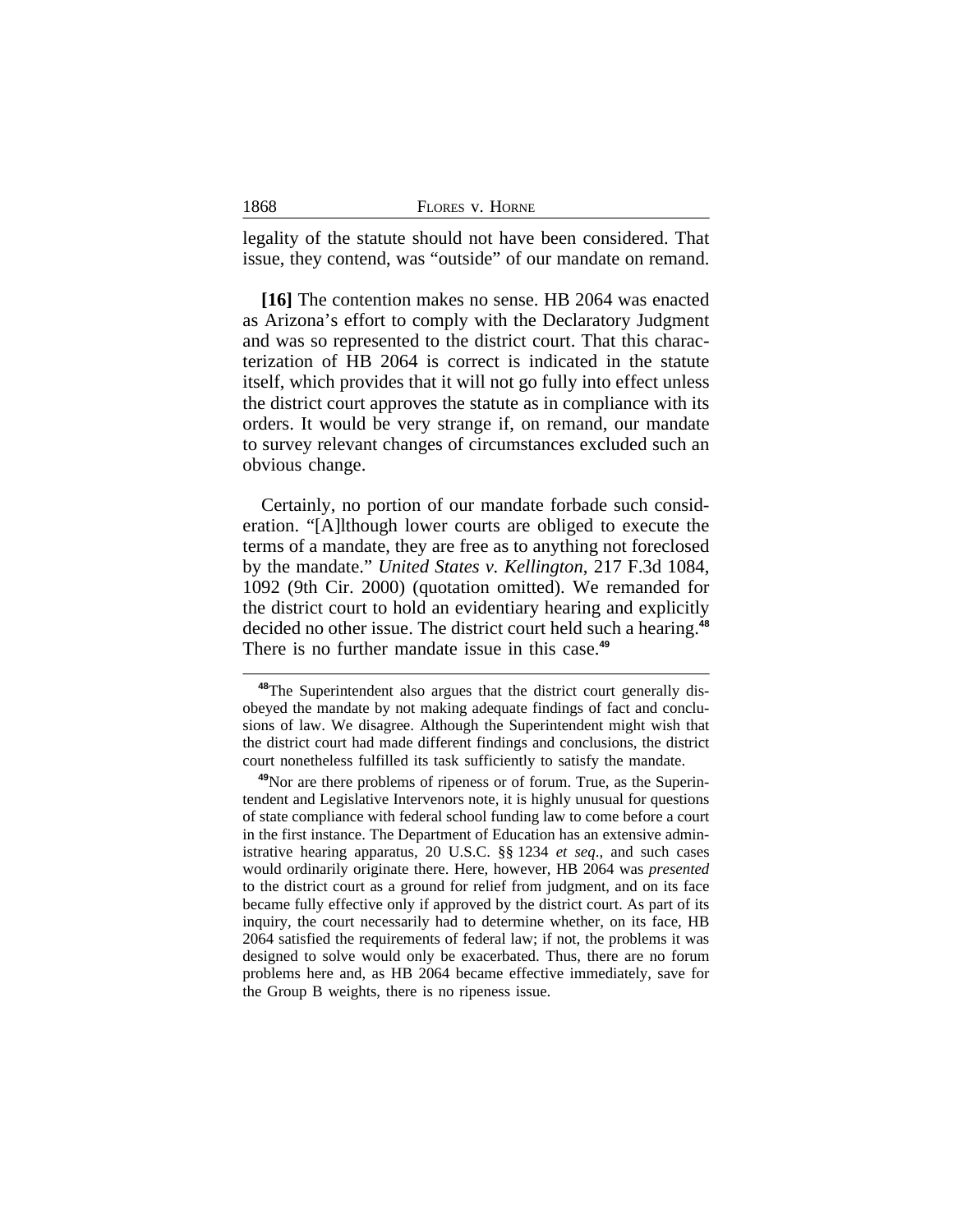| Flores v. Horne | 1869 |
|-----------------|------|
|                 |      |

Proceeding to the merits of the HB 2064 issue, we hold that the district court's conclusions of law regarding the statute were not abuses of its discretion.**<sup>50</sup>** The court held that HB 2064's two-year funding cut-off was irrational, rendering it inadequate to comply with the judgment and that, in addition, several facial violations of federal law further compounded the statute's problems. *Flores XI*, 480 F. Supp. 2d at 1166. We agree.**<sup>51</sup>**

**<sup>51</sup>**Whether the district court could have declared Arizona to be in compliance immediately upon the passage of HB 2064 even if the law was facially appropriate is not entirely clear, although we do not decide the matter. Under the *Castaneda* framework adopted by the district court:

If a school's program, although premised on a legitimate educational theory and implemented through the use of adequate techniques, fails, after being employed for a period of time sufficient to give the plan a legitimate trial, to produce results indicating that the language barriers confronting students are actually being overcome, that program may, at that point, no longer constitute appropriate action as far as that school is concerned.

*Castaneda*, 648 F.2d at 1010. HB 2064 itself suggested that the court might allow the statute to be implemented "on an interim basis . . . to determine whether the resulting ELL plans and available funding to implement the plans bear a rational relationship to the cost of implementing appropriate language acquisition programs." HB 2064 § 15(A).

For similar reasons, the Legislative Intervenors' contention that the district court should have certified the question of HB 2064's interpretation to the Arizona Supreme Court is not well taken. They do not propound any substantial question of interpretation that would justify certification, instead only asserting generally that the statute might be "unclear." Yet, under Arizona law, a certification order must set forth "[t]he questions of law to be answered."ARIZ. REV. STAT. § 12-1863. Moreover, the argument was raised for the first time in their reply brief and such arguments are "generally deemed waived." *United States v. Anderson*, 472 F.3d 662, 668 (9th Cir. 2006).

**<sup>50</sup>**Because the Superintendent and Legislative Intervenors argue that the district court should not have considered the legality of HB 2064 at all on remand, they do not directly argue that HB 2064 satisfies the judgment and so come close to waiving that argument entirely. But because they *do* argue in the alternative that the district court's decisions on HB 2064 were substantively wrong, they have preserved the issue, and we will consider it.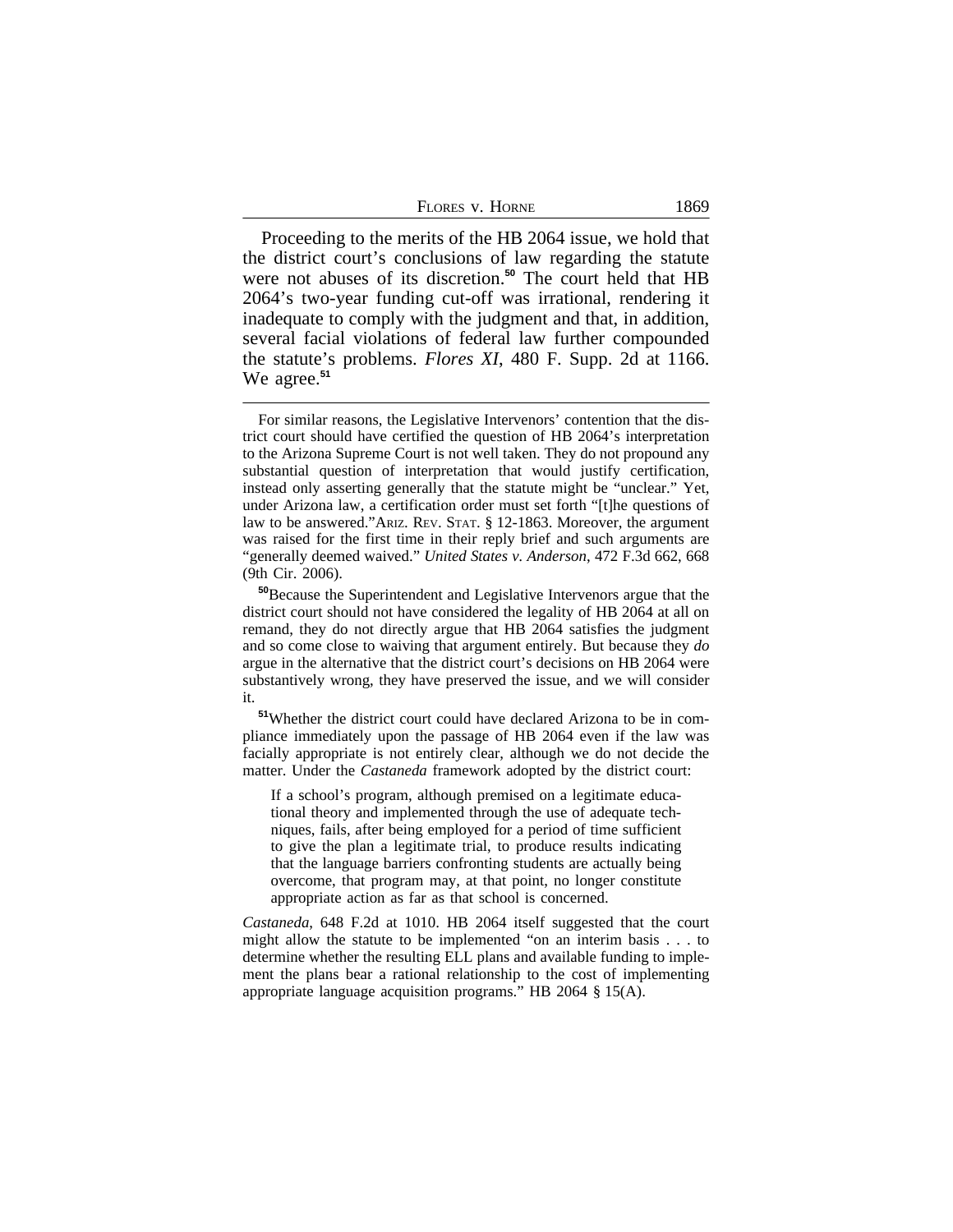#### 1870 FLORES v. HORNE

**[17]** *First*, and most clearly, HB 2064's two-year funding cut-off alone renders the law inadequate as a funding scheme rationally grounded in the costs of providing ELL programs, as the district court held. *Flores XI*, 480 F. Supp. 2d at 1166. There is absolutely no evidence in the record to support the proposition that a student's need for ELL programs invariably vanishes after two years of instruction: Instead the evidence is squarely to the contrary, as all witnesses testified that some students would certainly take longer than two years to become proficient in English. Yet funding for both the Group B weights and the Arizona structured English immersion fund is unavailable after two years. *See* ARIZ. REV. STAT. §§ 15- 756.01(J), HB 2064 § 6. All that remains thereafter is compensatory instruction funding, *see* ARIZ. REV. STAT. § 15- 756.11, which cannot be used to support "normal classroom instruction." ARIZ. REV. STAT. § 15-756.11(G). To cut funding to children who have not yet learned English after two years of instruction, providing only for compensatory instruction which cannot occur during class-time and so leaves the incremental costs of assistance for such children during the regular school day unfunded — cannot comply with the judgment. The district court did not abuse its discretion by holding HB 2064 inadequate in this regard.

*Second*, as we have discussed above, the district court did not clearly err in holding that HB 2064's Group B weight increase alone was not sufficient to meet the incremental costs of ELL programming. *Flores XI*, 480 F. Supp. 2d at 1162. The two grant programs created by HB 2064 might, however, be able to make up the gap between the incremental costs and the Group B weights, as the district court found, *id.*, and so these secondary programs become important to our analysis. It is, first, important to note that these grant programs will be of no significance at all unless they are funded and, as we have noted, the statute does not require that any appropriations be made for either program in coming years, although it does provide an initial appropriation for the compensatory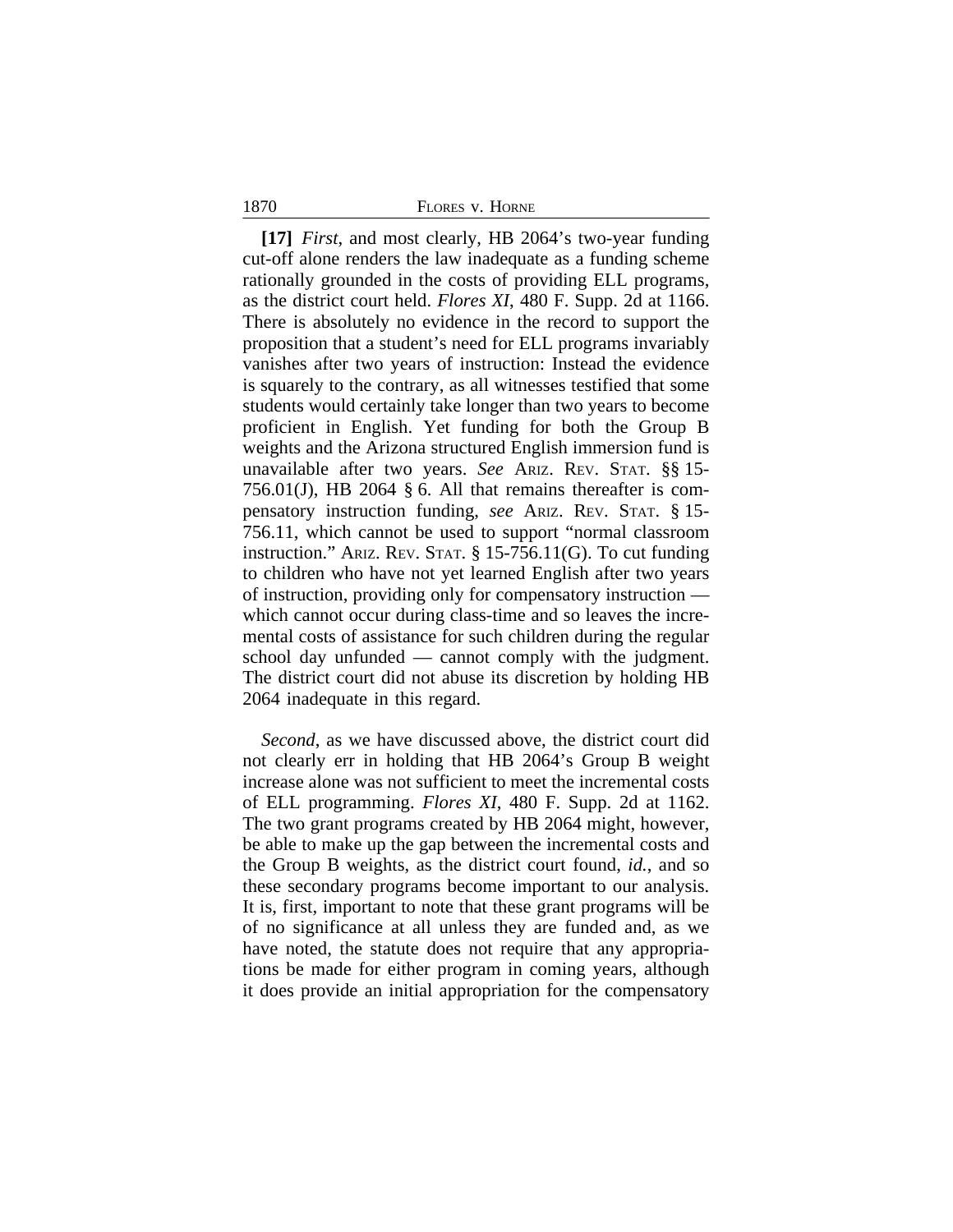| FLORES V. HORNE | 1871 |
|-----------------|------|
|-----------------|------|

instruction fund. But even if the programs are funded, they do not well serve Arizona's effort at compliance.

Specifically, the district court held that HB 2064 cannot comply with the judgment because its grant programs violate several provisions of federal education funding law. *Id.* at 1166. Penalties for such violations include limitations on further grants and, in some cases, requirements that states pay back some or all of the grants they have already received. *See* 20 U.S.C. §§ 1234 *et seq.* If such violations are present, HB 2064 cannot be adequate relief. Its implementation would imperil federal funds for both non-ELL and ELL students.

**[18]** The clearest violation of federal law discussed by the district court is the state's violation of 20 U.S.C. § 7902, which, covering all of the pertinent federal grant programs, provides that "[a] State shall not take into consideration payments under this chapter (other than under subchapter VIII) in determining the eligibility of any local educational agency in that State for State aid, or the amount of State aid, with respect to free public education of children." The Declaratory Judgment in this case is directed at the funds distributed by the state to local educational agencies, so § 7902 is applicable. And HB 2064 manifestly requires that federal funds be considered with regard to distribution of funds from both the structured English immersion fund, *see* ARIZ. REV. STAT.  $\S$ § 15-756.01(I)(1)-(3), and the compensatory instruction fund, *see* ARIZ. REV. STAT. § 15-756.11(E).**<sup>52</sup>** HB 2064 therefore violates 20 U.S.C. § 7902 on its face.

The Legislative Intervenors offer only one counterargument on this point, which we do not find persuasive:

**<sup>52</sup>**The district court so held only with regard to the Arizona structured English immersion fund. Compensatory instruction fund monies, however, may not be allocated to "supplant any federal . . . monies . . . budgeted for [E]nglish language learners as of February 23, 2006." ARIZ. REV. STAT. § 15-756.11(E). That provision is therefore also in violation of federal law.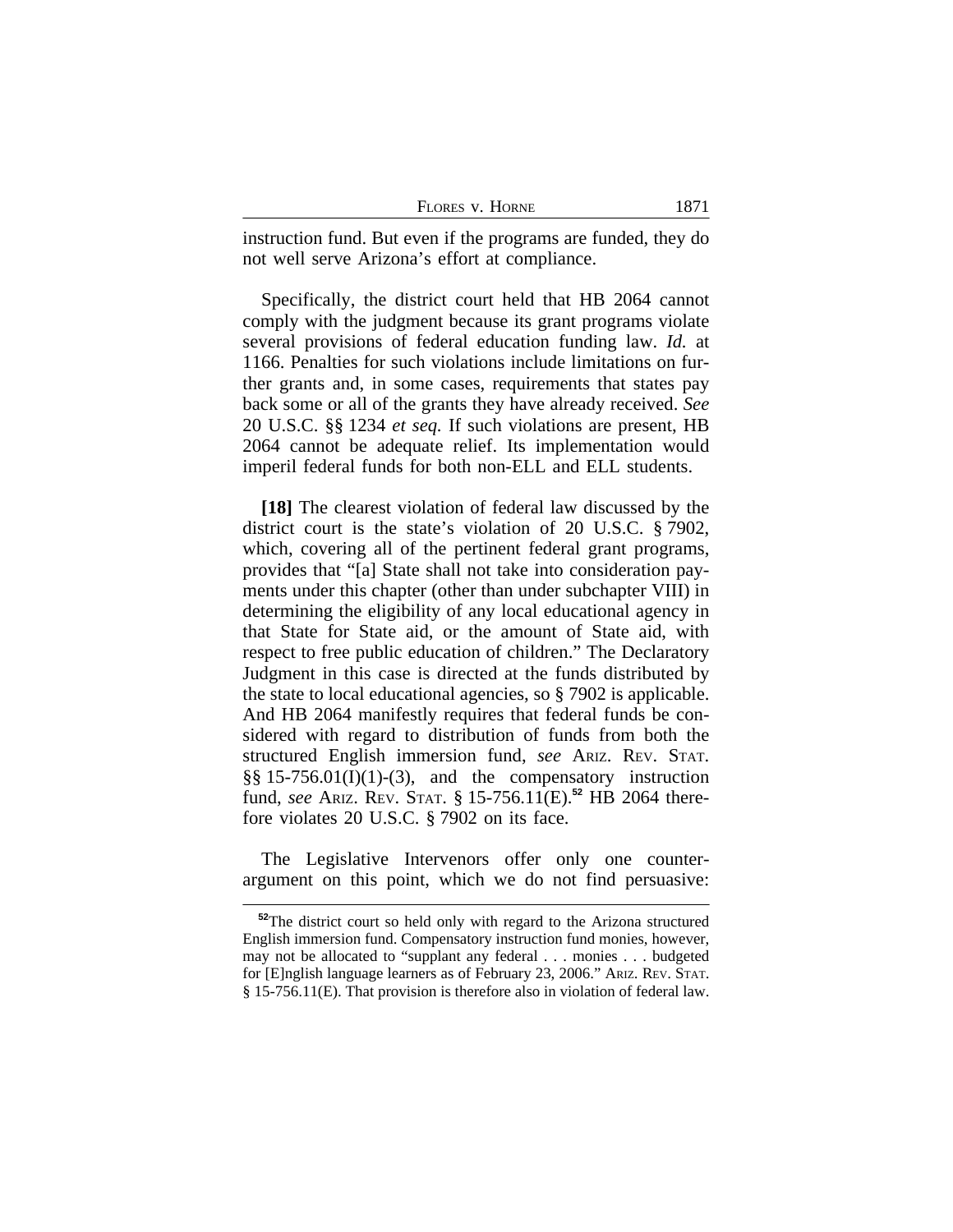| FLORES V. HORNE |  |
|-----------------|--|
|                 |  |

They suggest that "free public education," as used in 20 U.S.C. § 7902, is defined in relation to state law and that, under Arizona law, the term does not apply to ELL programs. So, they contend, 20 U.S.C. § 7902 does not apply to HB 2064's programs.

The federal definition of "free public education" is "education that is provided  $-$  (A) at public expense, under public supervision and direction, and without tuition charge; and (B) as elementary school or secondary school education as determined under applicable State law, except that the term does not include any education provided beyond grade 12." 20 U.S.C. § 7801(21). The provision relies only on state law to define "elementary or secondary school education," *not* "free public education," and thus defers to states with regard to which *grades* are embraced by the definition — not with regard to subject areas or services. That the "as determined under applicable State law" provision applies only to subsection (B) of the definition is indicated by the absence of a comma after "secondary school education;" by the existence of an "except" clause after the "as determined" phrase that pertains directly to subsection (B); and by the absurd results that would flow from the Superintendent and Legislative Intervenors' reading: Under their interpretation, states could define entire subjects or programs out of the federal funding statute's reach by changing their state definitions of "free public education."

**[19]** In any event, we find nothing in Arizona law to suggest that ELL programming is, in any sense, not part of a "free public education" in Arizona. The very existence of HB 2010 and HB 2064, and of the Group B weighting program, indicates otherwise.

**[20]** In sum, the district court did not abuse its discretion in concluding that HB 2064 does not constitute compliance.**<sup>53</sup>**

1872

**<sup>53</sup>**The district court also held that HB 2064 facially violates the "supplement not supplant" provisions of many federal education funding statutes.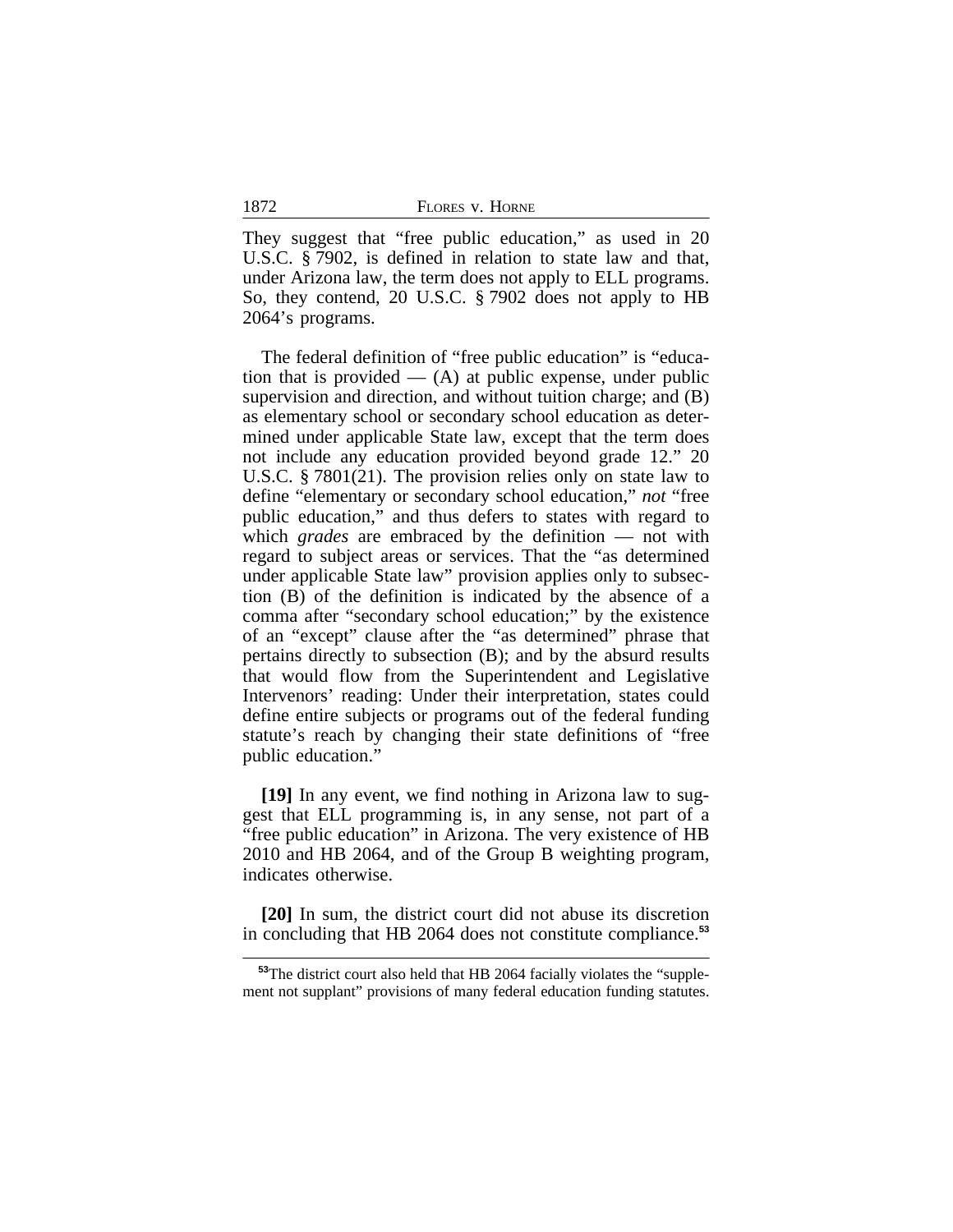**[21]** We therefore affirm the district court's holding that HB 2064 does not warrant relief from judgment.**<sup>54</sup>** Indeed, to the extent that improved conditions in NUSD might somewhat support relief from judgment, HB 2064's flaws largely negate their import: The stark two-year cut-off it creates on all of Arizona's ELL funding (save for compensatory instruction funds which are no substitute for funding for day-to-day instruction) combined with the very real possibility that the funding scheme may trigger federal enforcement action, may well retard or reverse whatever progress has been made. So, to the extent that circumstances have changed after HB 2064,

Because the two-year funding cut-off and the violation of 20 U.S.C. § 7902 each alone render HB 2064 insufficient to justify relief from judgment, we need not decide whether the district court correctly decided the "supplement not supplant" question, or whether, as the moving parties argue, it did so prematurely because the local educational entities have not yet spent any money. As we have explained, it is quite uncommon to confront whether a state funding statute complies with federal educational funding law in the first instance. *See* 20 U.S.C. §§ 1234 *et seq*.; *see also Bell v. New Jersey*, 461 U.S. 773, 791-92 (1983) (discussing the Department of Education's auditing process and holding that the "existence and amount of liability [under such provisions] are committed to the agency, in the first instance"). Doing so here was made necessary by the unusual circumstance that HB 2064's compliance with the Declaratory Judgment turns in part on such questions. But we need not decide more than is required. The somewhat more complicated issues raised by the "supplement not supplant" provisions are not necessary to our inquiry, so we do not decide them.

**<sup>54</sup>**Flores and Arizona argue that HB 2064 also violates federal law by requiring offsets of federal impact aid monies, *see generally* 20 U.S.C. §§ 7701 *et seq.*, and of school district desegregation monies. Because the district court addressed neither question, we do not reach these issues.

*Flores XI*, 480 F. Supp. 2d at 1166. These provisions ensure that federal funds are truly additional to state funds by providing that federal efforts are to add to state programs, rather than simply replacing state funds with federal money without actually increasing existing efforts. *See Bennett v. Kentucky Dep't of Educ.*, 470 U.S. 656, 659 (1985) (discussing Title I "supplement not supplant" provision); *Dep't of Educ., State of Hawaii v. Bell*, 770 F.32 1409, 1413 (9th Cir. 1985) (same).